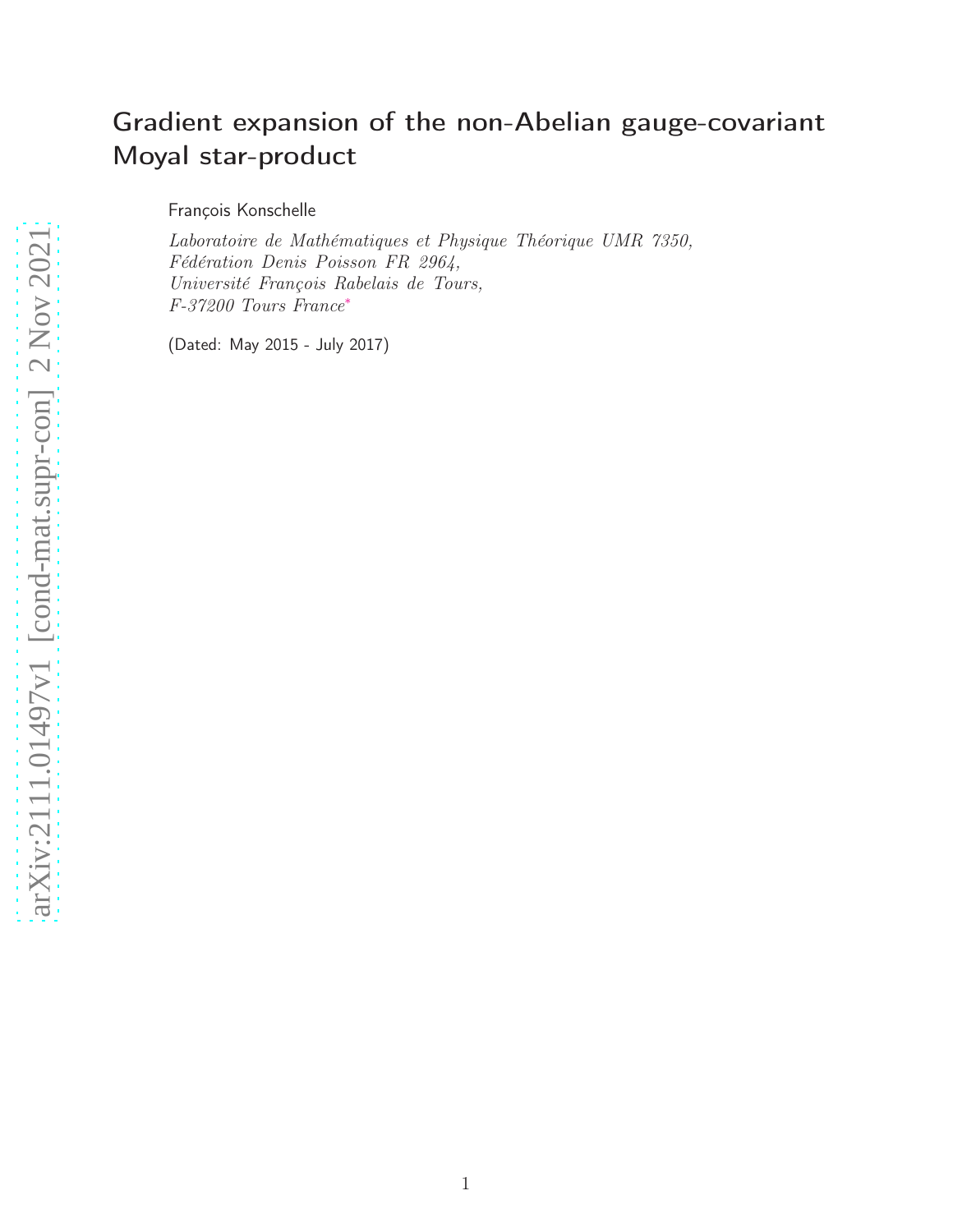# Abstract

Motivated by the recent developments of gauge-covariant methods in the phase-space, a systematic method is presented aiming at the generalisation of the Moyal star-product to a non-Abelian gauge covariant one at any order. Such an expansion contains some dressing of the bare particle model by the gauge-fields explicitly, and might serve as a drastically simplifying tool for the elaborations of gauge-covariant quantum transport models. In addition, it might be of fundamental importance for the mathematical elaborations of gauge theory using the strict or deformation quantisation principles. A few already known examples of quantum kinetic theories are recovered without effort as an illustration of the power of this tool. A gauge-covariant formulation taking into account possible geometrical connections in both the position and momentum spaces is also constructed at leading orders, with applications to the generation of gauge-covariant effective theories in the phase-space. This paper is devoted to the pedestrian elaboration of the gradient expansions. Their numerous consequences will be explored in subsequent works.

# **CONTENTS**

|  | I. Introduction                                           | 3  |
|--|-----------------------------------------------------------|----|
|  | A. Conventions                                            |    |
|  | B. Emergence of Gauge structures                          | 9  |
|  | II. The covariant Moyal product in action                 | 11 |
|  | A. Non-commutative dressing by the gauge structure        | 12 |
|  | B. Quantum kinetic theory                                 | 13 |
|  | C. Topology in the momentum space                         | 15 |
|  | III. Gauge-covariant Moyal star-product                   | 20 |
|  | A. Two different Wigner transforms                        | 20 |
|  | B. Substitutions for the derivatives                      | 22 |
|  | C. Gauge-covariant gradient expansion                     | 27 |
|  | D. Abelian and pure gauge cases                           | 29 |
|  | IV. Gauge-covariant gradient expansion in the phase-space | 30 |
|  | A. Momentum-like gauge-covariant gradient expansion       | 31 |
|  | B. Phase-space gradient expansion in a covariant manner   | 33 |
|  | V. Conclusion                                             | 36 |
|  | References                                                | 37 |

Keywords: Moyal star product ; non-Abelian gauge theory ; effective theory ; kinetic theory ; quantum transport ; semi-classic and quasi-classic approximation ; Wigner transform ; gradient expansion ; phase-space quantum mechanics ; strict quantisation ; deformation quantisation ; topological field theory ;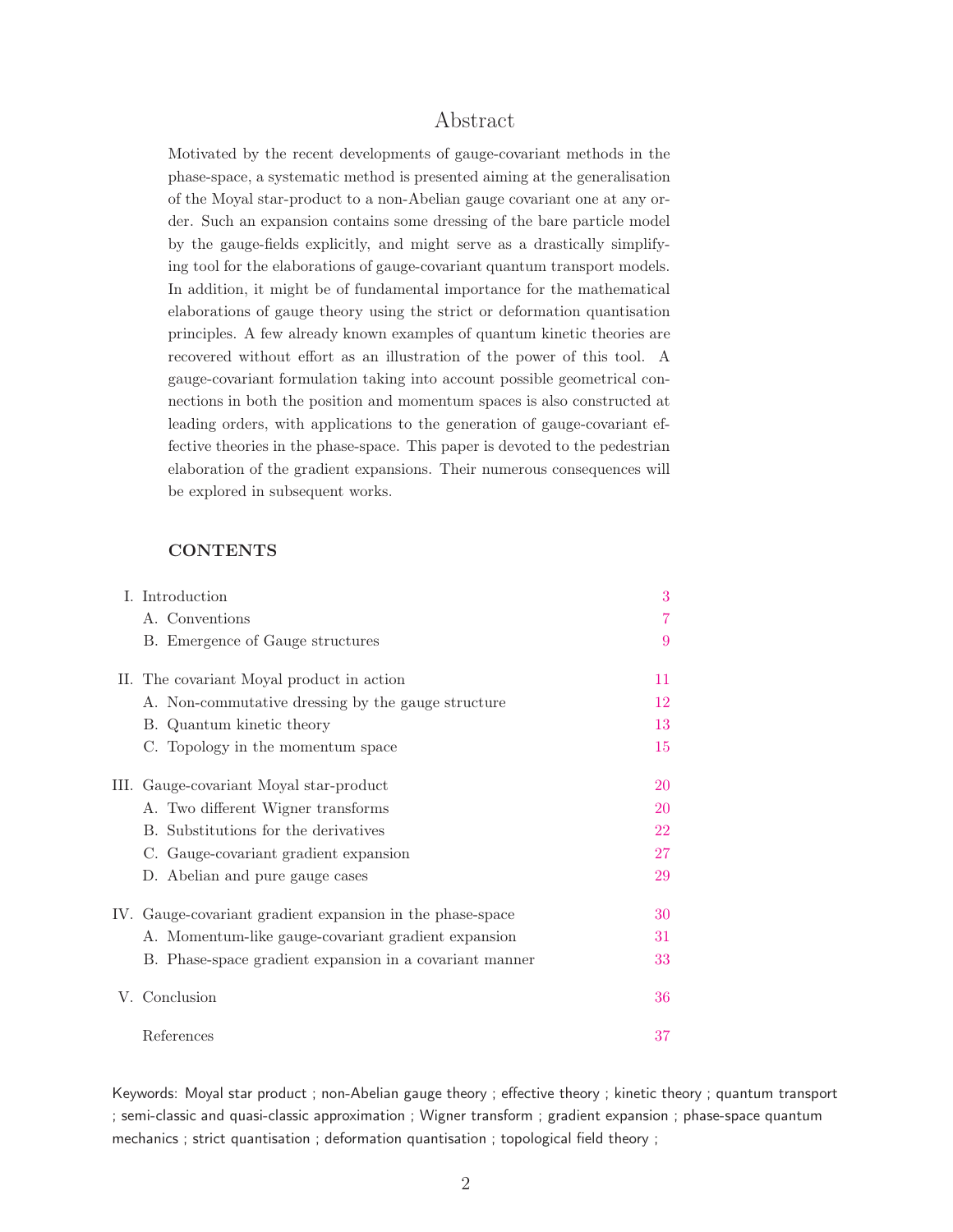# <span id="page-2-1"></span>I. INTRODUCTION

There have been considerable renewal and important developments in the quasi-classic methods recently. They are all coming from many temptatives to retain some gauge structures in the gradient expansion. For instance, the prediction of a quantized transconductance in 2D systems under magnetic field (Niu *[et al.](#page-41-0)*, [1985](#page-41-0); [Thouless](#page-42-0) *et al.*, [1982](#page-42-0)) – the quantum Hall effect phenomenology – can be recovered in a quite simple way using a gradient expansion [\(Mera,](#page-41-1) [2017](#page-41-1); [Zubkov](#page-43-0), [2016](#page-43-0)). Gradient expansion methods are also in use for the understanding of topological phenomenologies in condensed-matter systems under interactions [\(Gurarie](#page-39-0), [2011](#page-39-0)) and their bulk-boundary correspondance [\(Essin and Gurarie](#page-38-0), [2011\)](#page-38-0). In superfluids, the gradient expansion naturally leads to a low-energy effective action of topological nature as well [\(Volovik](#page-42-1), [1987,](#page-42-1) [1988b;](#page-42-2) [Volovik and Yakovenko,](#page-43-1) [1989\)](#page-43-1).

The quasi-classic methods take their roots in different attempts to introduce quantum mechanics in the phase-space [\(Wigner](#page-43-2), [1932](#page-43-2)) using the tools of statistical mechanics [\(Moyal,](#page-41-2) [1947\)](#page-41-2) or the mathematical structure behind quantization of the position and momentum coordinates [\(Groenewold,](#page-39-1) [1946;](#page-39-1) [Weyl](#page-43-3), [1931](#page-43-3)[\), reviewed in](#page-39-2) [\(Curtright](#page-38-1) et al., [2014](#page-38-1); Hillery et al., [1984;](#page-39-2) [Polkovnikov,](#page-41-3) [2010;](#page-41-3) [Zachos](#page-43-4) et al., [2005\)](#page-43-4). Instead of using either the momentum  $O(p_1, p_2) = \langle p_1 | \hat{O} | p_2 \rangle$  or the position  $O(x_1, x_2) = \langle x_1 | \hat{O} | x_2 \rangle$  representations of a quantum operator  $\hat{O}$  related via a Fourier transform in both variables, Wigner introduced the so-called mixed-coordinate Fourier transform, or Wigner transform, defined as

<span id="page-2-2"></span>
$$
O(p,x) = \int d\mathfrak{x} \left[ e^{-i p \cdot \mathfrak{x}} O\left(x + \frac{\mathfrak{x}}{2}, x - \frac{\mathfrak{x}}{2}\right) \right] = \int \frac{d\mathfrak{p}}{2\pi} \left[ e^{i \mathfrak{p} \cdot x} O\left(p + \frac{\mathfrak{p}}{2}, p - \frac{\mathfrak{p}}{2}\right) \right]
$$
(1.1)

in term of the center of mass  $x = (x_1 + x_2)/2$  and quasi-momentum  $p = (p_1 + p_2)/2$ . There is no change of symbol between the Fourier representations  $O(x_1, x_2)$  or  $O(p_1, p_2)$  and the Wigner transformed  $O(p, x)$ . When the correlation encoded in the relative coordinate  $x = x_1 - x_2$  or the momentum  $p = p_1 - p_2$  are supposed to be weak, one may proceed to a perturbative expansion of the Wigner transform. At zero-th order the expansion would give back the pure classical results, and higher orders in the form of an expansion in powers of derivatives (the so-called gradient expansion) then give the quantum corrections to the statistical mechanics [\(Wigner,](#page-43-2) [1932\)](#page-43-2).

It should not be surprising that the quasi-classic methods have profound applications in statistical mechanics, and condensed matter problems in particular. In fact, the later describes the phenomenology in the real space of periodic materials having inherent band structures. Also, many properties of a statistical system close to its equilibrium state present generally long wavelength scalling, to be compared with the atomistically ranged Fermi wavelength. Models taking into account both the space and momentum variations are thus of great interest there, and the gradient expansion is a powerfull tool to compute the properties of a system close to its equilibrium. Methods of phase-space quantum mechanics are in fa[ct exploited in one way or another in many problems of quantum transport \(](#page-36-1)Abrikosov et al., [1963](#page-36-1); [Haug and Jauho](#page-39-3), [2010](#page-39-3); [Kadanoff and Baym](#page-39-4)[,](#page-40-1) [1962;](#page-39-4) [Kopnin](#page-40-0), [2001](#page-40-0); Langenberg and Larkin, [1986](#page-40-1); [Rammer and Smith](#page-41-4), [1986;](#page-41-4) [Rammer](#page-41-5), [2008\)](#page-41-5). Moreover, the quasi-classic methods in the phase-space [\(Agarwal and Wolf,](#page-36-2) [1970a](#page-36-2)[,b](#page-36-3)[,c](#page-37-0)) are also prominent in the understanding of the quantum-to-classical transition and quantum optics [\(Gardiner and Zoller](#page-39-5), [2004;](#page-39-5) [Walls and Milburn](#page-43-5), [1994](#page-43-5); [Zachos](#page-43-4) et al., [2005\)](#page-43-4).

<span id="page-2-0"></span><sup>∗</sup> [http://fraschelle.free.fr](mailto:http://fraschelle.free.fr)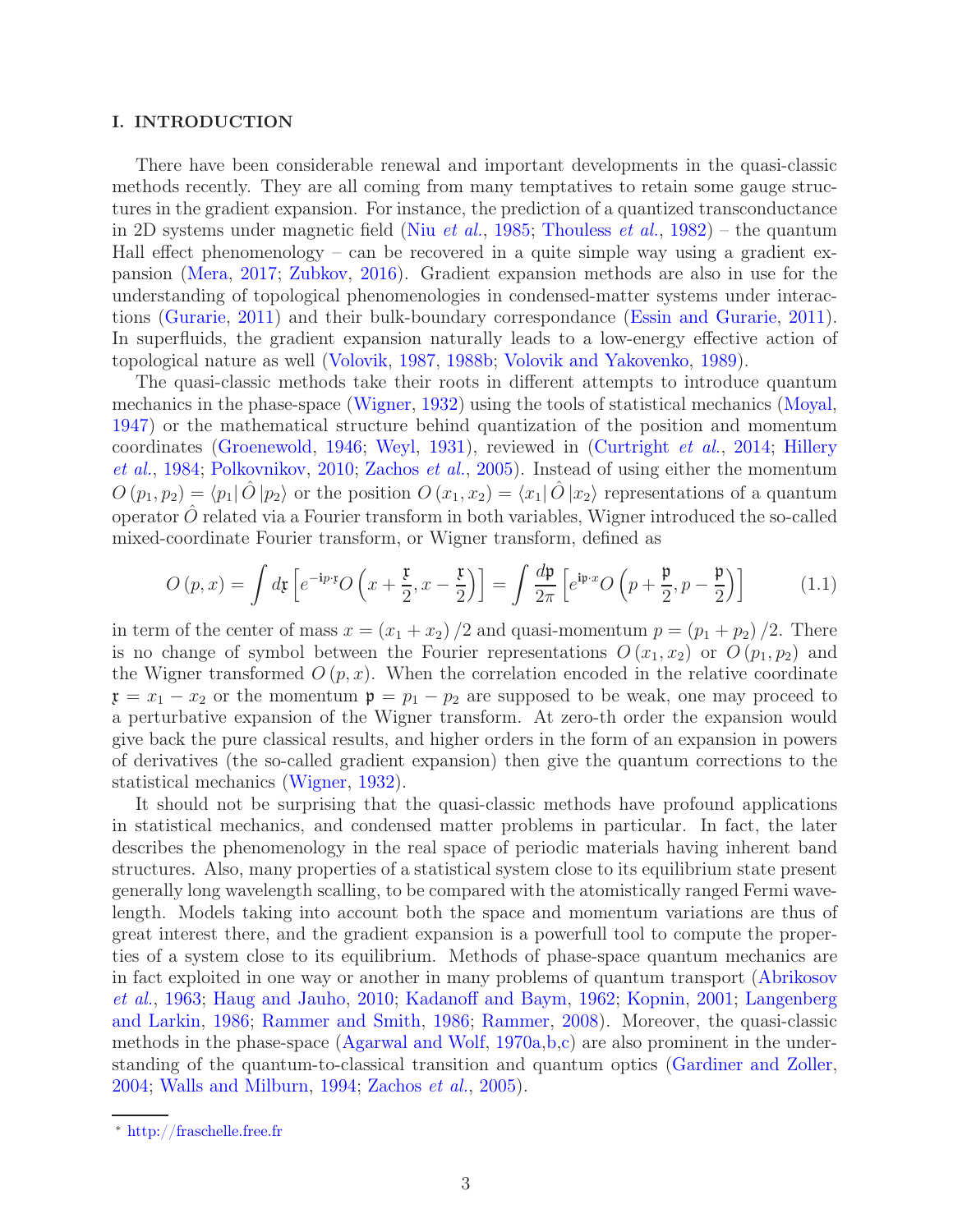The success of the Wigner transform certainly lies in the complete understanding of its algebra. Indeed, once the Wigner transforms of two operators  $O_{1,2}(x_1, x_2)$  are known in the form of  $O_{1,2}(p, x)$ , one can take the product of these two operators in the phase-space following the general recipe of the Moyal-Groenewold product

<span id="page-3-2"></span>
$$
\int d\mathfrak{x} \int dy \left[ e^{-i p \cdot \mathfrak{x}} O_1\left(x + \frac{\mathfrak{x}}{2}, y\right) O_2\left(y, x - \frac{\mathfrak{x}}{2}\right) \right] = O_1\left(p, x\right) \star_0 O_2\left(p, x\right) \tag{1.2}
$$

where the star  $\star_0$ -product (with 0-index meaning there is no gauge-potential associated to this product) has an explicit form known to all orders [\(Groenewold](#page-39-1), [1946](#page-39-1); [Hillery](#page-39-2) et al., [1984\)](#page-39-2)

$$
\star_0 = \exp\left[\frac{\mathbf{i}}{2} \left(\partial_x^{\dagger} \partial_p - \partial_p^{\dagger} \partial_x\right)\right]
$$
 (1.3)

with the notation convention that  $O\partial_{x,p}^{\dagger} \equiv \partial_{x,p}O$ , i.e. the †-derivative applies to the left. A gradient expansion is thus the calculation of the different orders of the exponential series of the  $\star_0$  operation. This simplification tool allows to quickly calculate many universal properties of effective theories [\(Volovik,](#page-43-6) [2003](#page-43-6)), in addition to calculate kinetic models for statistical systems [\(Haug and Jauho](#page-39-3), [2010;](#page-39-3) [Rammer,](#page-41-5) [2008](#page-41-5)). For a recent overview on the subject including many relevant references, see [\(Curtright](#page-38-1) *et al.*, [2014\)](#page-38-1).

There have been recent trends to try to generalise the gradient expansion towards modern aspects of condensed matter problems. On the one hand, a few attempts have been done towa[rds a systematic expansion including Berry phase effects of bands structure \(](#page-39-6)Gosselin et al., [2007](#page-39-6), [2008a](#page-39-7)[,b](#page-39-8), [2006](#page-39-9); [Gosselin and Mohrbach](#page-39-10), [2009;](#page-39-10) [Shindou and Balents](#page-42-3), [2006,](#page-42-3) [2008](#page-42-4); [Shindou and Imura](#page-42-5), [2005](#page-42-5); [Wickles and Belzig](#page-43-7), [2013](#page-43-7); [Wong and Tserkovnyak,](#page-43-8) [2011](#page-43-8)) following the seminal works in [\(Chang and Niu](#page-38-2), [1995,](#page-38-2) [1996](#page-38-3); [Sundaram and Niu](#page-42-6), [1999\)](#page-42-6), see reviews [\(Nagaosa](#page-41-6) et al., [2010](#page-41-6); Xiao [et al.](#page-43-9), [2009\)](#page-43-9). Weyl semimetals also provide an important platform to u[se such models](#page-42-8) [\(Chernodub and Zubkov](#page-38-4)[,](#page-42-8) [2017;](#page-38-4) [Son and Spivak](#page-42-7), [2013](#page-42-7); Son and Yamamoto, [2012,](#page-42-8) [2013;](#page-42-9) [Stephanov and Yin](#page-42-10), [2012;](#page-42-10) [Stone and Dwivedi](#page-42-11), [2013](#page-42-11)). On the other hand, spin-orbit effects can be handle as a non-Abelian gauge theory [\(Berche and Medina,](#page-37-1) [2013;](#page-37-1) [Fröhlich and Studer](#page-38-5), [1993](#page-38-5); [Leurs](#page-40-2) et al., [2008](#page-40-2)), which serves as a guiding principle to the establishment of a kinetic theory when charge and spin are treated in a gauge-covariant way [\(Bergeret and Tokatly](#page-37-2), [2014](#page-37-2); [Gorini](#page-39-11) et al., [2010;](#page-39-11) [Konschelle,](#page-40-3) [2014](#page-40-3)). This later approach uses the so-called gauge-covariant Wigner transform, defined as (to be justified further in section [III\)](#page-19-0)

<span id="page-3-0"></span>
$$
O(p,x) = \int d\mathbf{r} \left[ e^{-i p \cdot \mathbf{r}} U\left(x, x + \frac{\mathbf{r}}{2}\right) O\left(x + \frac{\mathbf{r}}{2}, x - \frac{\mathbf{r}}{2}\right) U\left(x - \frac{\mathbf{r}}{2}, x\right) \right]
$$
(1.4)

where the parallel transport operator of the gauge potential  $A_{\alpha}$  (the greek indices run through the four space-time coordinates, and the scalar product  $p \cdot x = p^{\alpha} x_{\alpha} = p \cdot x - \omega t$ can be eventually taken Lorentz invariant, with  $p$  the momentum vector in space,  $x$  the space position vector,  $\omega$  the frequency and t the time coordinates)

<span id="page-3-1"></span>
$$
U(b, a) = \text{Pexp}\left[\mathbf{i} \int_{a}^{b} dz \cdot A\left(z\right)\right] = \text{Pexp}\left[\mathbf{i} \int_{0}^{1} ds \left[\left(b - a\right) \cdot A\left(\tau_{s}\right)\right]\right] \tag{1.5}
$$

along the path-ordered straight line  $\tau_s = a + (b - a)s$  from a to b collapses the possible gauge transformations of the Wigner transform  $O(p, x)$  to its position variable, i.e. the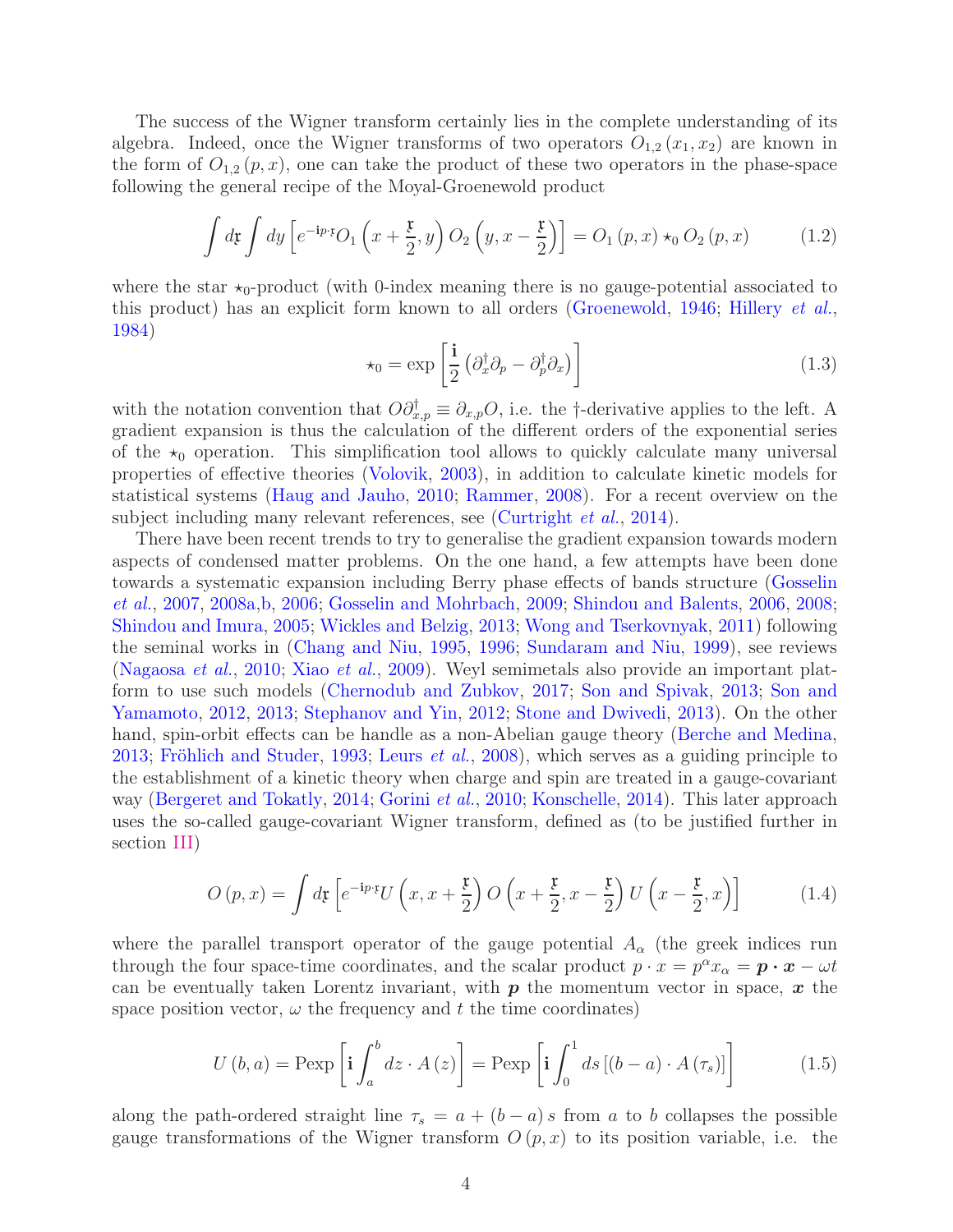function  $O(p, x)$  transforms as  $O'(p, x) = R(x) O(p, x) R^{-1}(x)$  under the gauge transformation  $A'_{\alpha}(x) = R(x) A_{\alpha}(x) R^{-1}(x) - iU \partial_{\alpha} U^{-1}$  of representation  $R(x)$ . Because [\(1.4\)](#page-3-0) reduces to the usual Wigner transform  $(1.1)$  in the limit of vanishing gauge fields  $A \rightarrow 0$ , one did not change the notation for the Wigner transform  $O(p, x)$  of the operator  $O(x_1, x_2)$ . When not otherwise stated, a Wigner transform  $O(p, x)$  refers to the general definition [\(1.4\)](#page-3-0).

When the gauge theory involves only Abelian groups, one can drastically simplify the gauge-covariant Wigner transform [\(1.4\)](#page-3-0) since in that case the two parallel transport operators [\(1.5\)](#page-3-1) collapses to a single one

$$
U_{\text{Abel.}}\left(x-\frac{\mathfrak{x}}{2},x+\frac{\mathfrak{x}}{2}\right)=\exp\left[-\mathbf{i}\int_{x-\mathfrak{x}/2}^{x+\mathfrak{x}/2}A\left(r\right)\cdot dr\right]
$$
(1.6)

such that the Wigner transform [\(1.4\)](#page-3-0) reduces to the simpler expression

$$
O(p,x) = \int d\mathbf{r} \left[ e^{-i p \cdot \mathbf{r}} U_{\text{Abel.}} \left( x - \frac{\mathbf{r}}{2}, x + \frac{\mathbf{r}}{2} \right) O\left( x + \frac{\mathbf{r}}{2}, x - \frac{\mathbf{r}}{2} \right) \right]
$$
(1.7)

and some covariant formulations of the physical quantities in the phase-space follow without much efforts, see [\(Altshuler and Ioffe,](#page-37-3) [1992](#page-37-3); Best [et al.](#page-37-4), [1993;](#page-37-4) [Bialynicki-Birula,](#page-37-5) [1977](#page-37-5); [Bialynicki-Birula](#page-37-6) et al., [1991](#page-37-6); [Javanainen](#page-39-12) et al., [1987;](#page-39-12) [Kelly](#page-40-4), [1964](#page-40-4); [Kopnin](#page-40-5), [1994](#page-40-5); [Kubo](#page-40-6), [1964;](#page-40-6) [Langreth](#page-40-7), [1966](#page-40-7); [Levanda and Fleurov](#page-40-8), [1994](#page-40-8), [2001;](#page-40-9) [Luttinger](#page-41-7), [1951](#page-41-7); [Serimaa](#page-41-8) et al., [1986;](#page-41-8) [Stratonovich,](#page-42-12) [1956](#page-42-12); [Swiecicki and Sipe](#page-42-13), [2013](#page-42-13); [Zachos and Curtright](#page-43-10), [1999](#page-43-10)) for instance. A gauge-covariant Moyal expansion can even be established in the Abelian case [\(Iftimie](#page-39-13) et al., [2009](#page-39-13); [Karasev and Osborn,](#page-40-10) [2002,](#page-40-10) [2004,](#page-40-11) [2005](#page-40-12); [Mantoiu and Purice,](#page-41-9) [2004](#page-41-9), [2005;](#page-41-10) [Mueller](#page-41-11), [1998](#page-41-11)), with many applications in statistical physics problems [\(Lein](#page-40-13), [2010](#page-40-13); [Mueller,](#page-41-11) [1998](#page-41-11)).

In the contrary, calculations using the non-Abelian version of the gauge-covariant Wigner transform [\(1.4\)](#page-3-0) are usually laborious and cumbersome. For some examples, one can refer to [\(Bergeret and Tokatly](#page-37-2), [2014;](#page-37-2) [Gorini](#page-39-11) et al., [2010](#page-39-11); [Konschelle](#page-40-3), [2014\)](#page-40-3) and the recent pedagog-ical review [\(Raimondi](#page-41-12) *[et al.](#page-38-6)*, [2016\)](#page-41-12) for applications in condensed matter, and (Elze *et al.*, [1986a](#page-38-6)[,b](#page-38-7); [Winter](#page-43-11), [1984](#page-43-11), [1985](#page-43-12)) for the original works developping a transport theory of the quark-gluon plasma, or [\(Elze and Heinz,](#page-38-8) [1989](#page-38-8); [Weigert and Heinz,](#page-43-13) [1991\)](#page-43-13) for early reviews. A crucial step to the understanding of its fundamental properties, and to the simplification of its numerous modern uses, would be to establish the non-Abelian gauge-covariant generalisation of the Moyal  $\star$ -product. Unfortunately, it is already clear from the expression of the Abelian gauge-covariant Moyal product, see e.g. [\(Mueller](#page-41-11), [1998](#page-41-11)), that the  $\star$ -product can not be writen in closed form if one wants to preserve the gauge structure, unless defining extra mathematical structures for which the exponential form of the Moyal product can be obtained in a symbolic fashion, like in [\(Bordemann](#page-38-9) et al., [1998](#page-38-9), [1999;](#page-38-10) [Iftimie](#page-39-13) et al., [2009](#page-39-13); [Karasev and Osborn](#page-40-10), [2002,](#page-40-10) [2004](#page-40-11), [2005;](#page-40-12) [Mantoiu and Purice](#page-41-9), [2004,](#page-41-9) [2005](#page-41-10)) where some involved mathematical structures are introduced. So we would be happy to find a systematic method to generate the Moyal expansion series order by order in a non-Abelian gauge-covariant way. Even if this construction looks cumbersome at first, it will help simplifying ulterior calculations, and understanding the gauge structure of the models.

This study is dedicated to such a construction. I will present in the following sections a method allowing to establish the first few terms of the non-Abelian gauge-covariant Moyal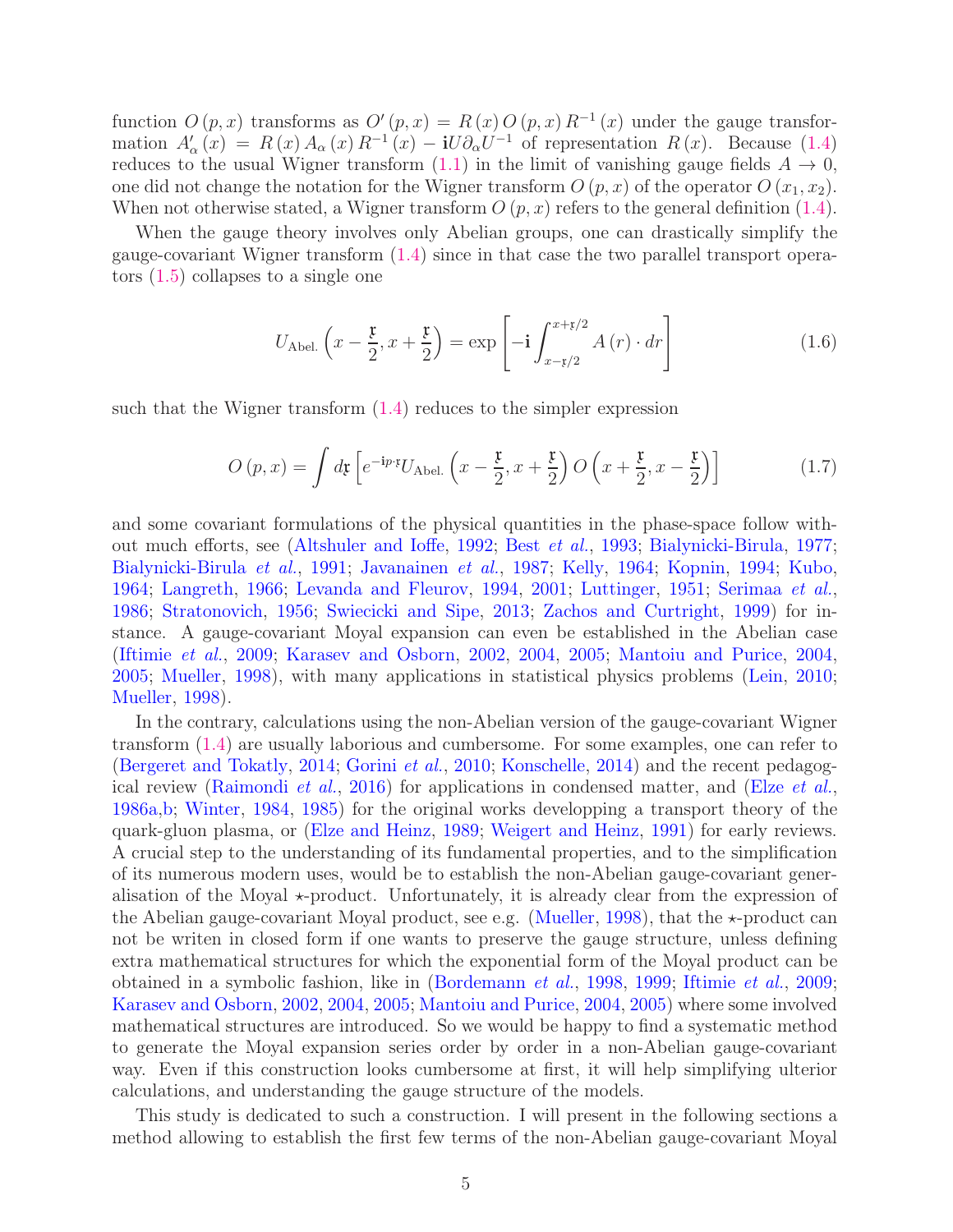⋆-product associated to the gauge-covariant Wigner transform

$$
\int d\mathbf{r} \int dy \left[ e^{-i p \cdot \mathbf{r}} U\left(x, x + \frac{\mathbf{r}}{2}\right) O_1\left(x + \frac{\mathbf{r}}{2}, y\right) O_2\left(y, x - \frac{\mathbf{r}}{2}\right) U\left(x - \frac{\mathbf{r}}{2}, x\right) \right] =
$$
  
=  $O_1(p, x) \star O_2(p, x)$  (1.8)

in the form

$$
O_{1}(p, x) \star O_{2}(p, x) = O_{1}(p, x) O_{2}(p, x) + \frac{\mathbf{i}}{2} \left( \frac{\mathfrak{D}O_{1}}{\partial x^{\alpha}} \frac{\partial O_{2}}{\partial p_{\alpha}} - \frac{\partial O_{1}}{\partial p_{\alpha}} \frac{\mathfrak{D}O_{2}}{\partial x^{\alpha}} \right) +
$$
  

$$
- \frac{\mathbf{i}}{8} \left( F_{\alpha\beta}(x) \frac{\partial O_{1}}{\partial p_{\alpha}} \frac{\partial O_{2}}{\partial p_{\beta}} + 2 \frac{\partial O_{1}}{\partial p_{\alpha}} F_{\alpha\beta}(x) \frac{\partial O_{2}}{\partial p_{\beta}} + \frac{\partial O_{1}}{\partial p_{\alpha}} \frac{\partial O_{2}}{\partial p_{\beta}} F_{\alpha\beta}(x) \right) +
$$
  

$$
+ \frac{1}{12} \left( \frac{\partial O_{1}}{\partial p_{\gamma}} \frac{\mathfrak{D}F_{\gamma\beta}}{\partial x^{\alpha}} \frac{\partial^{2}O_{2}}{\partial p_{\alpha} \partial p_{\beta}} + \frac{\partial^{2}O_{1}}{\partial p_{\alpha} \partial p_{\beta}} \frac{\mathfrak{D}F_{\gamma\beta}}{\partial x^{\alpha}} \frac{\partial O_{2}}{\partial p_{\gamma}} \right) +
$$
  

$$
+ \frac{1}{24} \left[ \frac{\mathfrak{D}F_{\gamma\beta}}{\partial x^{\alpha}}, \frac{\partial^{2}O_{1}}{\partial p_{\alpha} \partial p_{\beta}} \frac{\partial O_{2}}{\partial p_{\gamma}} - \frac{\partial O_{1}}{\partial p_{\gamma}} \frac{\partial^{2}O_{2}}{\partial p_{\alpha} \partial p_{\beta}} \right] + \mathcal{O} \left( \partial^{4} \right) (1.9)
$$

up to the fourth order in gradient, and where we define the gauge field

<span id="page-5-2"></span><span id="page-5-0"></span>
$$
F_{\alpha\beta} = \partial_{\alpha}A_{\beta} - \partial_{\alpha}A_{\beta} - \mathbf{i}[A_{\alpha}, A_{\beta}]
$$
\n(1.10)

and the covariant derivative

<span id="page-5-1"></span>
$$
\frac{\mathfrak{D}O}{\partial x^{\alpha}} = \frac{\partial O}{\partial x^{\alpha}} - \mathbf{i} \left[ A_{\alpha}(x), O(p, x) \right]
$$
(1.11)

applied to matrix. The fourth order term is also given in [\(3.44\)](#page-28-1).

This result allows to drastically simplify the constructions of the different versions of the gauge-covariant kinetic theories. Indeed, one can compare the length of the demonstration of [\(1.9\)](#page-5-0) given below with the relative simplicity of its utilisation in section [II.](#page-10-0) It might also be of importance in the understanding of the so-called deformation quantisation [\(Bayen](#page-37-7)  $et al.$ ) [1977,](#page-37-7) [1978a](#page-37-8)[,b;](#page-37-9) [Kontsevich,](#page-40-14) [2003\)](#page-40-14) or strict quantisation [\(Landsman](#page-40-15), [1998](#page-40-15), [2005;](#page-40-16) [Rieffel](#page-41-13), [1993](#page-41-13), [1994\)](#page-41-14), since the gauge-covariant Moyal expansion [\(1.9\)](#page-5-0) will be shown to dress the bare theory with a gauge structure in section [II.A.](#page-11-0) Indeed, one way of applying the gauge-covariant Moyal product is to start from the action of a bare particle, for instance the Dyson's propagator

$$
G^{-1}(x_1, x_2) = \left(\mathbf{i}\partial_t + A_0 + \frac{(\partial_x - \mathbf{i}A)^2}{2m} + \mu\right)\delta(x_1 - x_2)
$$
 (1.12)

for a Galilean relativistic free particle in a gas of chemical potential  $\mu$ , and to get the gauge-covariant Wigner transform of it, which is nothing but

$$
G^{-1}(p,x) = \omega - \frac{p^2}{2m} + \mu
$$
\n(1.13)

i.e. the bare classical action. Then the gauge-covariant Moyal expansion [\(1.9\)](#page-5-0) applied to the Dyson's equation restaures the known transport theories in normal metals [\(Gorini](#page-39-11)  $et al.$ , [2010\)](#page-39-11) and superconductors [\(Bergeret and Tokatly](#page-37-2), [2014;](#page-37-2) [Konschelle](#page-40-3), [2014\)](#page-40-3) dressed with Abelian and/or non-Abelian gauge fields. This will be the subject of section [II.B,](#page-12-0) where a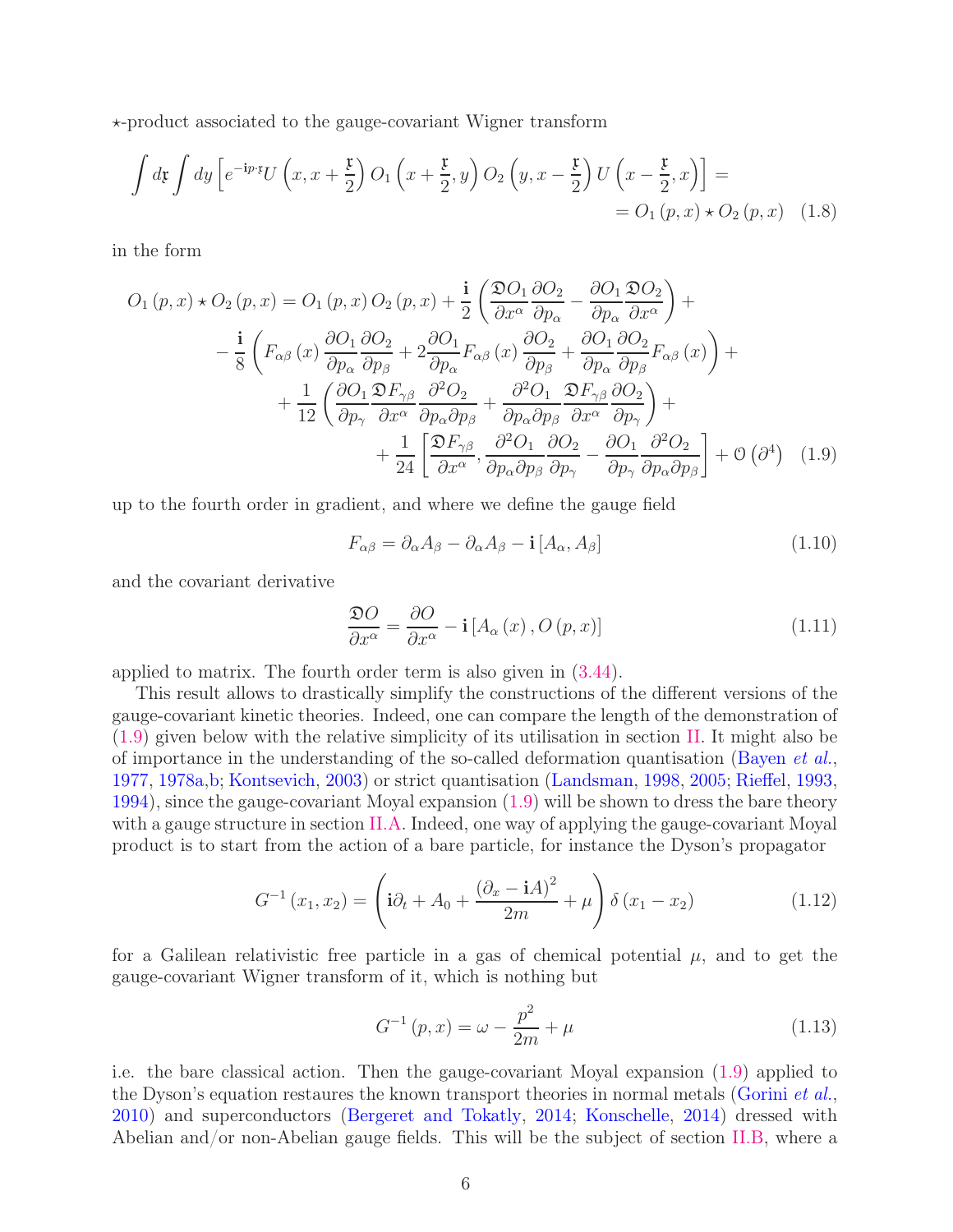few already known gauge-covariant transport equations will be derive using [\(1.9\)](#page-5-0) directly instead of dealing with the gauge-covariant Wigner transform [\(1.4\)](#page-3-0) in a cumbersome way.

The gradient expansion [\(1.9\)](#page-5-0) also leads to direct applications in deriving universal properties of statstical systems. In section [II.C](#page-14-0) we derive the Chern-number quantisation of the transconductance in a non-interacting system, and its generalisation to interacting system in th[e form of a topological invariant for the Green's functions. This well known result \(](#page-41-0)Niu et al., [1985;](#page-41-0) [Thouless](#page-42-0) et al., [1982\)](#page-42-0) has been recovered recently using a gauge-flat gradient expansion [\(Mera](#page-41-1), [2017](#page-41-1); [Zubkov,](#page-43-0) [2016\)](#page-43-0) which, by properties of the Abelian electromagnetic gauge field, can be restated in a gauge-covaraint fashion quite easilly. We will show that the gradient expansion [\(1.9\)](#page-5-0) directly gives the result without effort. The appearance of Pontryagin number in superfluids, first established in a series of paper by Volovik and Yakovenko [\(Volovik](#page-42-1), [1987,](#page-42-1) [1988b](#page-42-2); [Volovik and Yakovenko,](#page-43-1) [1989](#page-43-1)), is also reviewed in section [II.C](#page-14-0) in a quite straightforward way.

We then turn to the explicit demonstration of the gauge-covariant gradient expansion [\(1.9\)](#page-5-0) up to the fourth order in section [III.](#page-19-0) The demonstration uses a trick introduced in [\(Weigert and Heinz,](#page-43-13) [1991](#page-43-13)) of translating the gauge-covariant Wigner transform towards the Fock-Schwinger gauge (also called relativistic Poincaré, radial, quasi-canonical or fixedpoint gauge fixing). In this gauge, the product of two operators can be recast in the form of the flat-space Moyal expansion  $(1.2)$ . Then one has to transport back this equation to the gauge-covariant formulation of phase-space functions. That is, one has to understand how the different orders of space derivatives in the Fock-Schwinger gauge translate to the gauge-covariant Wigner transform. This is the work accomplished in section [III.](#page-19-0)

Since there have been proposals to get some gauge-covariant expressions in the full phasespace when both  $D_x = \partial_x - iA_x(x)$  and  $D_p = \partial_p - iA_p(p)$  covariant derivatives pop out of the non-[covariant phase-space method of effective diagonalisation of the band structure \(](#page-39-6)Gosselin et al., [2007](#page-39-6), [2008a](#page-39-7)[,b](#page-39-8), [2006](#page-39-9); [Gosselin and Mohrbach](#page-39-10), [2009;](#page-39-10) [Shindou and Balents](#page-42-3), [2006,](#page-42-3) [2008](#page-42-4); [Shindou and Imura,](#page-42-5) [2005;](#page-42-5) [Wickles and Belzig](#page-43-7), [2013;](#page-43-7) [Wong and Tserkovnyak](#page-43-8), [2011\)](#page-43-8), a few words about the possible realisations of the gradient expansion retaining the full geometry of the phase-space might be welcome. In fact, such an approach nicely generalises the demonstration done in section [III.](#page-19-0) Section [IV](#page-29-0) is dedicated to such a construction, generalising and unifying a few previous works.

### <span id="page-6-0"></span>A. Conventions

Before turning to the application of the gauge-covariant Moyal expansion [\(1.9\)](#page-5-0), a few words about mathematical rigor are in order. Indeed, there will be no attempt toward rigorously define the conditions under which the expansion converges, nor to the rigorous definition of the gauge-covariant Wigner transform and its associated Weyl mapping from the classical to the quantum world. Reader interested in more rigorous construction might co[nsult e.g.](#page-41-15) [\(Alvarez-Gaumé and Wadia,](#page-37-10) [2001](#page-37-10); [Estrada](#page-38-11) et al., [1989;](#page-38-11) [Landsman,](#page-40-17) [1993](#page-40-17); Robson, [1996](#page-41-15); [Szabo,](#page-42-14) [2003;](#page-42-14) [Wallet](#page-43-14), [2009](#page-43-14)[\) for general construction, and especially \(](#page-38-9)Bordemann et al., [1998,](#page-38-9) [1999\)](#page-38-10) for the construction of a covariant star-product, and references therein. [\(Sugimoto](#page-42-15) et al., [2006](#page-42-15); [Sugimoto and Nagaosa,](#page-42-16) [2012\)](#page-42-16) also claim to have used a non-Abelian gauge-covariant method to extract the conservation laws of the spin degree of freedom, but I found nothing to compare with the approach presented below. In contrary, a covariant method hav[e been proposed to compute the effective action in the high-energy sector \(](#page-37-11)Banin and Pletnev, [2001](#page-37-11); [Pletnev and Banin,](#page-41-16) [1999;](#page-41-16) [Salcedo,](#page-41-17) [2007\)](#page-41-17) following similar recipes than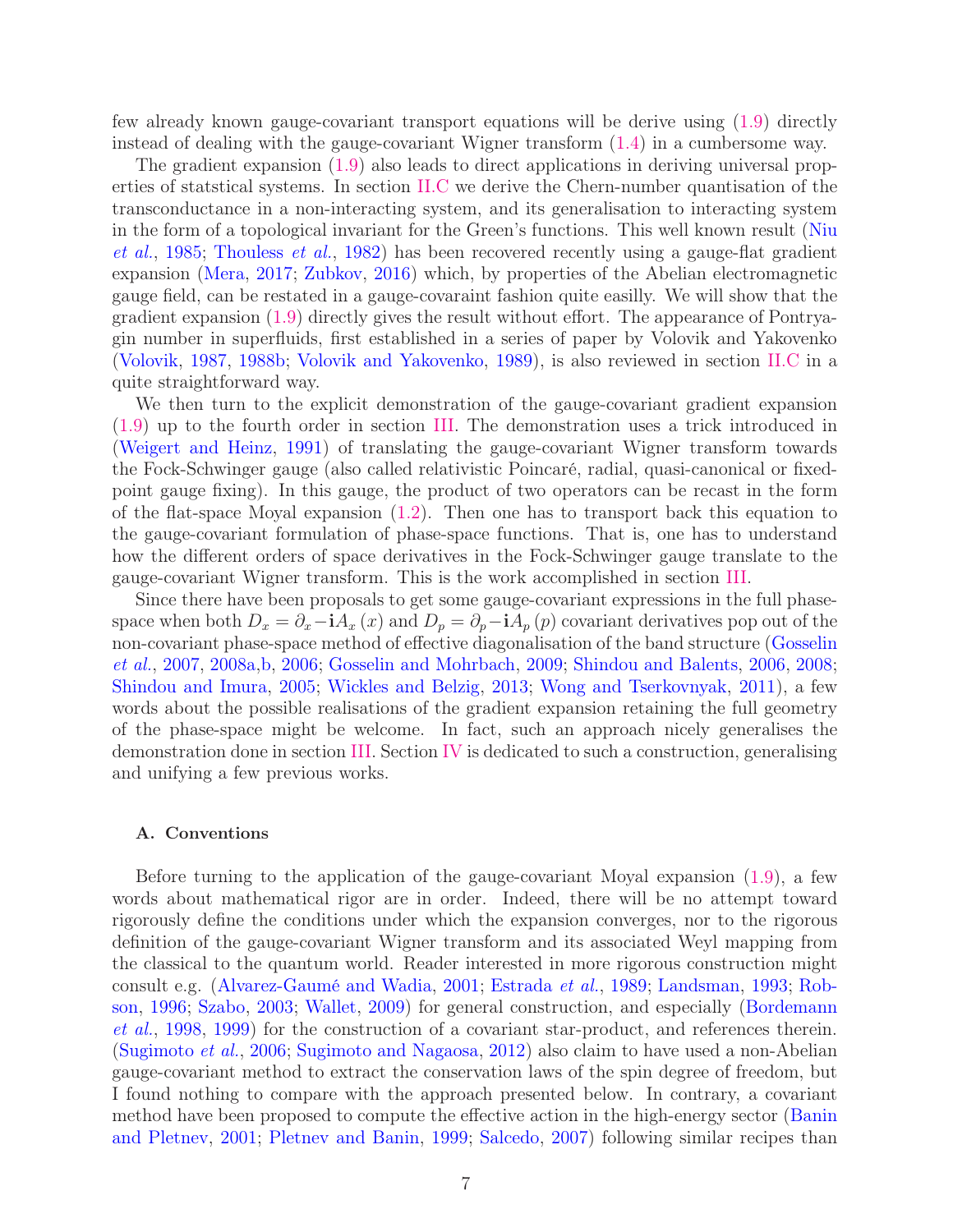I. Nevertheless, these studies detail only the situation when the gauge field has effect in the position space, and there is no explicit construction of the star product as I do below.In addition, a simpler examination of the method might be welcome.

In the following, I propose a pedestrian approach to the establishment of the first few terms of the Moyal expansion up to the fourth order, and the results of this study can be seen as a quasi-empirical construction, hopefully usefull for tackling modern problems of condensed matter, more generally for any problem when quantisation of the gauge-fields is not required. The aim is to provide a demonstration of [\(1.9\)](#page-5-0) that a graduate student having basic knowledge on gauge theory and Moyal product [\(1.2\)](#page-3-2) can follow.

A few words on the notation convention: The space-momentum Wigner correspondance is done using the definition

$$
O\left(\mathbf{p}, \mathbf{x}\right) = \int d\mathbf{x} \left[ e^{-i\mathbf{p}\cdot\mathbf{x}} O\left(\mathbf{x} + \frac{\mathbf{r}}{2}, \mathbf{x} - \frac{\mathbf{r}}{2}\right) \right] = \int d\mathbf{p} \left[ e^{i\mathbf{x}\cdot\mathbf{p}} O\left(\mathbf{p} + \frac{\mathbf{p}}{2}, \mathbf{p} - \frac{\mathbf{p}}{2}\right) \right]
$$
(1.14)

and the time-frequency correspondance using the Wigner transform follows from the convention

$$
O(\omega, t) = \int d\mathbf{t} \left[ e^{i\omega t} O\left(t + \frac{\mathbf{t}}{2}, t - \frac{\mathbf{t}}{2}\right) \right] = \int d\mathfrak{w} \left[ e^{-i\mathfrak{w}t} O\left(\omega + \frac{\mathfrak{w}}{2}, \omega - \frac{\mathfrak{w}}{2}\right) \right]
$$
(1.15)

where the integrated variables, corresponding to relative coordinates, are noted with German alphabet. The covariant derivatives are writen as

$$
\frac{Df}{\partial x^{\alpha}} = \frac{\partial f}{\partial x^{\alpha}} - iA_{\alpha}(x) f \Rightarrow \begin{cases} \frac{Df}{\partial t} & = \frac{\partial f}{\partial t} - iA_{0}(x) f \\ \frac{Df}{\partial x} & = \frac{\partial f}{\partial x} - iA(x) f \end{cases}
$$
(1.16)

for a function  $f(x, t)$  and space-time dependent gauge potential  $A_{\alpha}(x, t)$ . The correspondence is the same for

$$
\frac{\mathfrak{D}F}{\partial x^{\alpha}} = \frac{\partial F}{\partial x^{\alpha}} - \mathbf{i} \left[ A_{\alpha} \left( x \right), F \left( p, x \right) \right] \tag{1.17}
$$

for a matrix (this covariant derivative appears only in the phase space). As a consequence, the Moyal  $\star_0$  product reads

<span id="page-7-0"></span>
$$
\star_0 = \exp\left[\frac{\mathbf{i}}{2}\left(\frac{\partial^{\dagger}}{\partial x}\frac{\partial}{\partial p} - \frac{\partial^{\dagger}}{\partial p}\frac{\partial}{\partial x} - \frac{\partial^{\dagger}}{\partial t}\frac{\partial}{\partial \omega} + \frac{\partial^{\dagger}}{\partial \omega}\frac{\partial}{\partial t}\right)\right]
$$
(1.18)

where we restate the dimension by multiplying every  $p$ -derivative with a  $\hbar$ . The context and the notations make clear whether we use the complete relativistic Wigner representation  $O(p, x, \omega, t)$ , the space-momentum one  $O(p, x)$  (also writen  $O(p, x, t_1, t_2)$  or  $O(p, x, \omega_1, \omega_2)$ ) for time-dependent problems) or the time-frequency one  $O(\omega, t)$  (also writen  $O(\omega, t, x_1, x_2)$ or  $O(\omega, t, p_1, p_2)$  for space-dependent problems).

I put  $\hbar = 1$  everywhere. To restate the dimension, one can add a  $\hbar$  term in front of all  $\partial_p$ -derivative. The gauge structure has natural dimension of inverse of length.

The notations adapt themselves to the situation of a *p*-dependent gauge potential  $A^{\alpha}(p)$ and covariant derivative  $\mathfrak{D}^{\alpha}F = \partial^{\alpha}F - \mathbf{i} [A^{\alpha}(p), F(p, x)],$  with the convention  $\partial^{\alpha}f = \partial f / \partial p_{\alpha}$ for the momentum derivative. See section [IV.A](#page-30-0) for more details.

There is no try to discuss the symplectic structure of the phase-space, but positions of the indices are obvious in section [IV.B.](#page-32-0)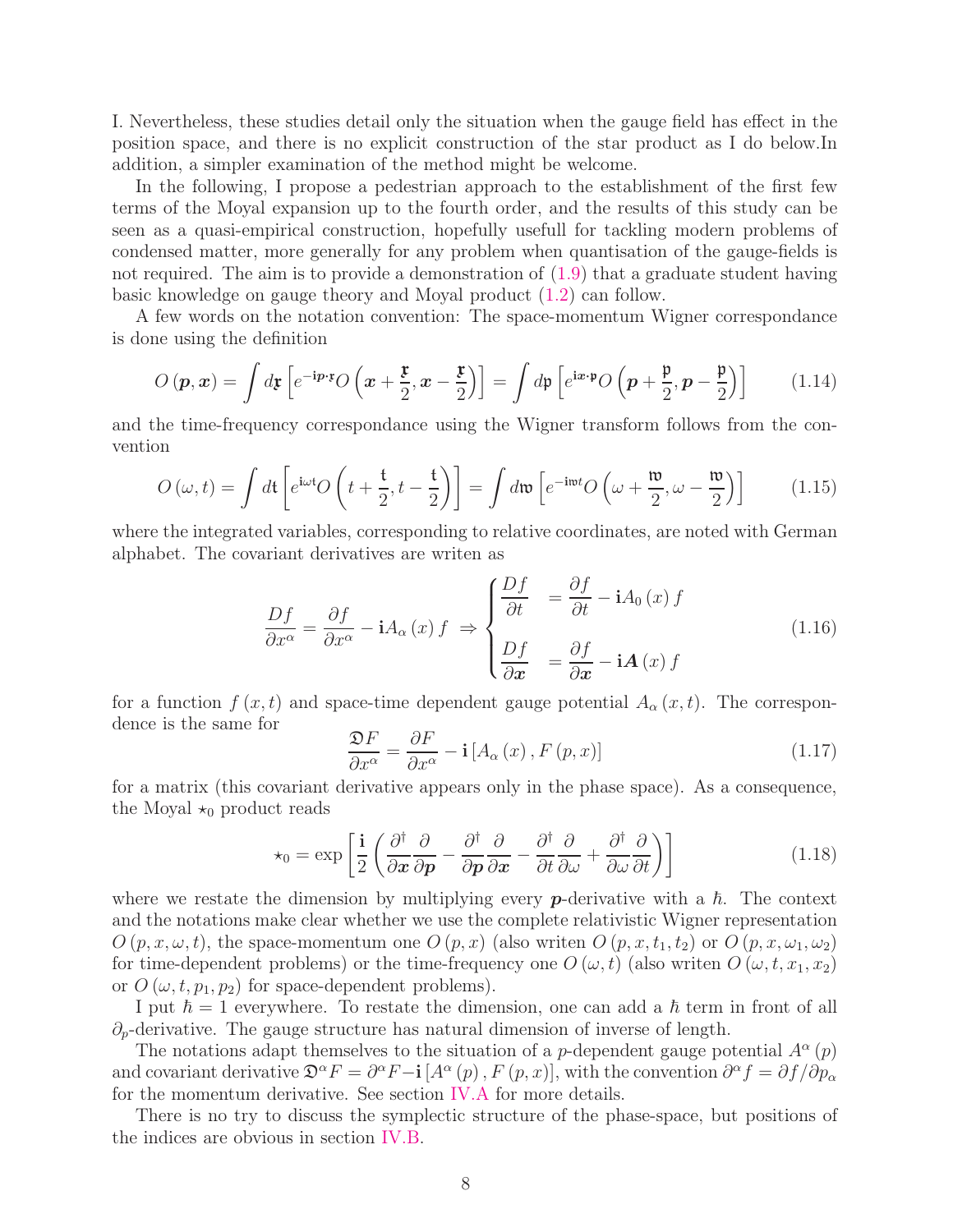#### <span id="page-8-0"></span>B. Emergence of Gauge structures

Before entering the heart of the calculations, I would like to introduce some gauge structures naturally emerging in condensed matter systems. The reason is first of all pedagogical. I will discuss essentially classical systems in the following, and the star product [\(1.9\)](#page-5-0) will be shown to dress the classical theory with some gauge structures. That is, the covariant star product exhibits some gauge connections and gauge fields, but their origin and exact expression in terms of microscopic degrees of freedom are hidden in the writting of  $A_{\alpha}$  (in the derivatives  $\mathfrak{D}_{\alpha}$  and  $F_{\alpha\beta}$ . It might then appear to the reader that this dressing comes from pure black magic, or even worse, that the proposed construction is of pure scholar interest without any physical ground. To explain why this is not the case is the purpose of this section, aiming at introducing the origin of the gauge structure from microscopic considerations.

Indeed, the characteristics of the gauge structures of interest for semi-classic arguments (e.g. which group is relevant for the description of a given phenomenology) inherited from [\(1.9\)](#page-5-0) are in practise emerging from microscopic considerations. In a way, the semi-classic expansion I propose below inherits the geometry of the quantum state, but the method I will develop is blind with respect to this microscopic origin once the quantities  $A_{\alpha}$ ,  $\mathfrak{D}_{\alpha}$  and  $F_{\alpha\beta}$  are known. As a matter of fact, physical results can be expressed in terms of the gauge connections and gauge fields only, without any mention of their origin, so to write everything in terms of  $A_\alpha$ ,  $\mathfrak{D}_\alpha$  and  $F_{\alpha\beta}$  should not be such surprising. In this section, I introduce quickly the associated microscopic considerations, and refer to the relevant studies for more details. Then in the sequels of this paper, I will suppose that one already knows the specificity of the gauge structure, i.e. I will suppose one knows  $A_{\alpha}$ ,  $\mathfrak{D}_{\alpha}$  and  $F_{\alpha\beta}$  from the outset. I will then show that a covariant gradient expansion exists, and built it in terms of the gauge connection and gauge fields without any more mention of their microscopic origin.

As a first example, nothing better than the celebrated electromagnetism. In that situation, it comes as a natural reflex to dress the bare particle via the minimal substitution  $p_i \to p_i - A_i^{\text{e.m.}}$ , with  $A_i^{\text{e.m.}} = eA_i$  the so-called vector gauge potential, with gauge charge e. In that case, the associated gauge field is Abelian and is usually called the magnetic field in the space sector  $F^{ij} = \varepsilon^{ijk} B^k$ , when latin indices run along the three space dimensions,  $i \in \{1,2,3\}$  and  $\varepsilon^{ijk}$  is the completely antisymmetric symbol, and the electric field  $F^{0i} = E^i$ in the time sector having 0 for index. When putting  $\mathcal{A}_{\alpha}^{\text{e.m.}}$  instead of  $A_{\alpha}$  in [\(1.9\)](#page-5-0)-[\(1.11\)](#page-5-1), the Moyal product will dress the bare classical system with the electromagnetic interaction. Many simplifications follows from the Abelian nature of electromagnetism.

More involved gauge structures, namely non-Abelian ones, naturally show up in the realm of high e[nergy physics. A pedagogical introduction to such physics can be find in \(](#page-37-12)Aitchison and Hey, [2004\)](#page-37-12). Once more time, substitution of the gauge structure in [\(1.9\)](#page-5-0)-[\(1.11\)](#page-5-1) will dress the bare theory with the adapted geometry. I now come back to condensed matter problems, and introduce (perhaps) less trivial gauge structures in the real and momentum space.

What appeared recently as an interesting change of paradigm in condensed matter problems was the possibility to treat complicated spin couplings using the language of gauge theory [\(Berche and Medina,](#page-37-1) [2013](#page-37-1); [Fröhlich and Studer](#page-38-5), [1993;](#page-38-5) [Leurs](#page-40-2) et al., [2008\)](#page-40-2). For instance, the spin-orbit interaction naturally appears in a free electron gas of effective mass m, momentum p and chemical potential  $\mu$  without inversion symmetry following the Hamil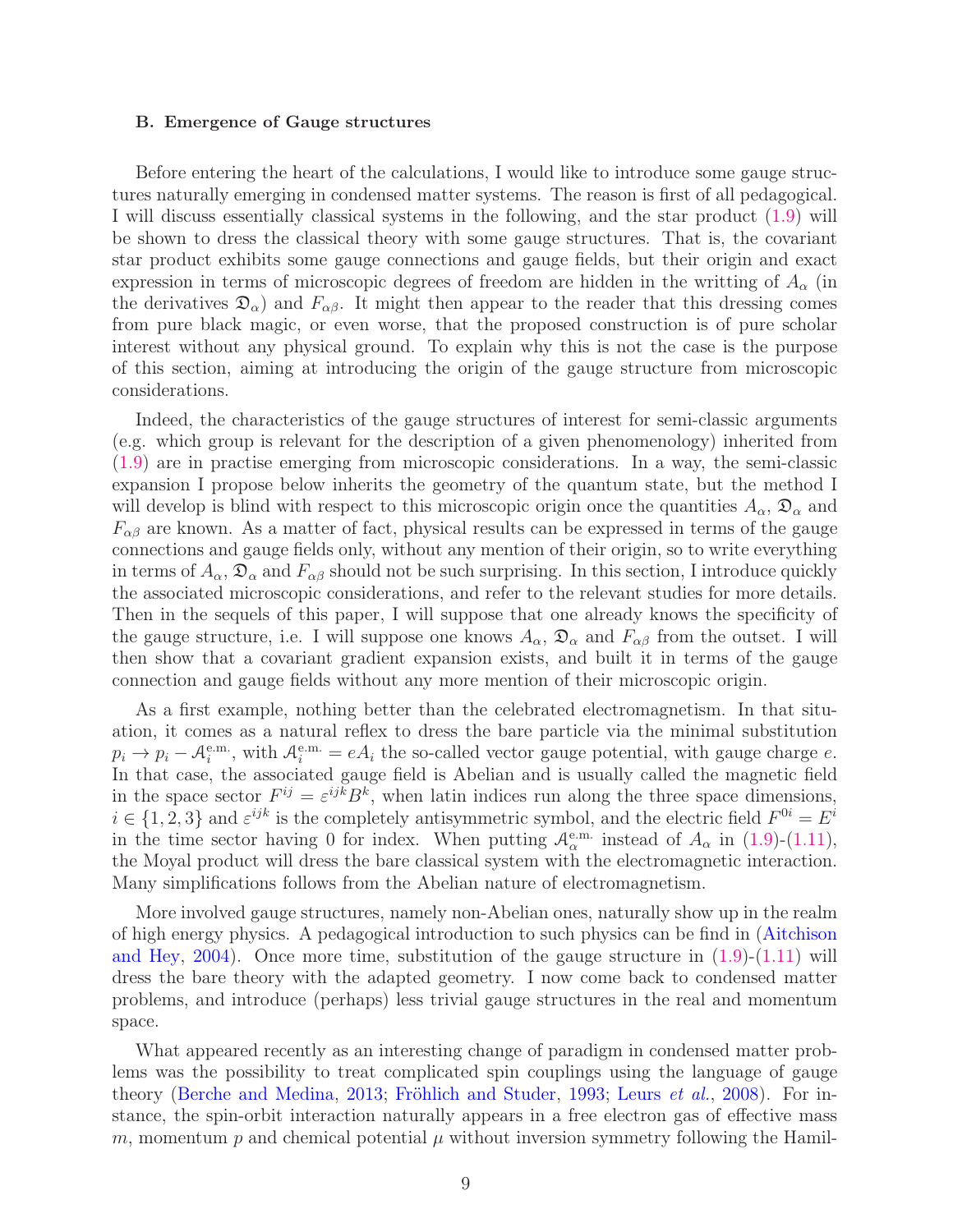tonian description

<span id="page-9-2"></span>
$$
H_{\text{s.o.}} = \frac{p^2}{2m} - \mu - \alpha_i^a(x) \frac{\sigma^a p_i}{2} = \frac{(p_i - m\alpha_i^a(x)\sigma^a/2)^2}{2m} - \mu_0 \tag{1.19}
$$

where repeated indices are summed, and  $\sigma^a$  are the Pauli matrices which span the spin algebra. The spin-orbit interaction is encoded in the p-independent tensor  $\alpha_i^a$ . In the second expression  $\mu_0 = \mu - m (\alpha_i^a)^2 / 4$  is a rescalling of the chemical potential which has no physical consequence. Now, we can formally define  $A_i^{s.o.} = m\alpha_i^a \sigma^a/2$  as a gauge potential. The associated gauge structure corresponds to the geometry of rotations, here SU (2) for electronic spin, hence  $A_i^{\text{s.o.}}$  is non-Abelian. When  $A_i$  is replaced with  $A_i^{\text{s.o.}} = m\alpha_i^{\alpha}\sigma^{\alpha}/2$  in the Moyal expansion [\(1.9\)](#page-5-0), the gradient expansion will describe the phenomenology of the spin interaction in condensed matter systems. Note that the usual shift  $H \to H - \mathcal{A}_0^{\mathbb{Z}}$ . with  $A_0^{\mathbb{Z}} = B^a \sigma^a/2$  can describe the usual Zeeman coupling between the spin and the electromagnetic field. Such a situation can also be described following the present study: it is sufficient to either deal with quasi-static situations when  $\mathcal{A}^{\mathbf{Z}}_0$  is time-independent, or to extend the gradient expansion to deal with adiabatic contributions, when one uses both the position-momentum and the time-frequency Wigner transformations, for instance [\(1.18\)](#page-7-0) when there is no gauge-field. The notations introduced in section [I.A](#page-6-0) explain how to deal with these situations.

The main merit of the gauge theory is then to be abble to deal, e.g., with charge and spin degrees of freedom using the substitution  $A_i = A_i^{\text{e.m.}} + A_i^{\text{s.o.}}$  for instance. This is the strategy followed in order to deal with spintronics applications either in semi-conducting systems [\(Gorini](#page-39-11) et al., [2010](#page-39-11); [Raimondi](#page-41-12) et al., [2016](#page-41-12)[\) or superconducting systems \(](#page-37-2)Bergeret and Tokatly, [2014](#page-37-2); [Konschelle,](#page-40-3) [2014\)](#page-40-3).

As the last example of this short review, I would like to introduce the gauge structure in the momentum space, which attracted much interest in the later years, especially in the field of topol[ogical materials](#page-42-10) [\(Bérard and Mohrbach](#page-37-13)[,](#page-42-10) [2004](#page-37-13); [Son and Yamamoto](#page-42-8), [2012](#page-42-8); Stephanov and Yin, [2012;](#page-42-10) [Sundaram and Niu,](#page-42-6) [1999](#page-42-6)[\), see also](#page-43-9) [\(Bamler,](#page-37-14) [2016;](#page-37-14) [Nagaosa](#page-41-6) et al., [2010;](#page-41-6) Xiao et al., [2009\)](#page-43-9) for reviews. To understand how a gauge structure emerges from the momentum space, let us discuss a simplified model, with Hamiltonian

<span id="page-9-0"></span>
$$
H = H_0(p) + V_0 x \tag{1.20}
$$

where  $H_0(p)$  can be thought as the Hamiltonian representation of a band structure, and  $V_0$ some perturbative potential. The position dependency of the perturbation is supposed to be linear, so  $V_0$  is a constant matrix in  $(1.20)$ . The model  $(1.20)$  is related to physical systems of interest: the perturbation  $V_0x$  mimics a constant electrostatic contribution applied to a solid state or an atom, for instance, or some strain applied to the atom lattice.

Suppose next that the unitary transformation  $R(p)$  diagonalises the band structure, i.e.  $R(p) H_0(p) R^{\dagger}(p) = \mathcal{E}(p)$  is a diagonal matrix. Then one has

$$
UHU^{\dagger} = \mathcal{E}(p) + \tilde{V}_0(p) R(p) xR^{\dagger}(p)
$$
\n(1.21)

where the perturbative matrix  $\tilde{V}_0(p) = R(p) V_0 R^{\dagger}(p)$  might have acquired a momentum dependency under the transformation (since we are in the interaction representation now). Since x and  $p$  do not commute in quantum mechanics, one has (a similar argument has been used in  $(G$ osselin *et al.*, [2006\)](#page-39-9))

<span id="page-9-1"></span>
$$
R(p)xR^{\dagger}(p) = x + R(p)[x, R^{\dagger}(p)] = x + iR\frac{\partial R^{\dagger}}{\partial p}
$$
\n(1.22)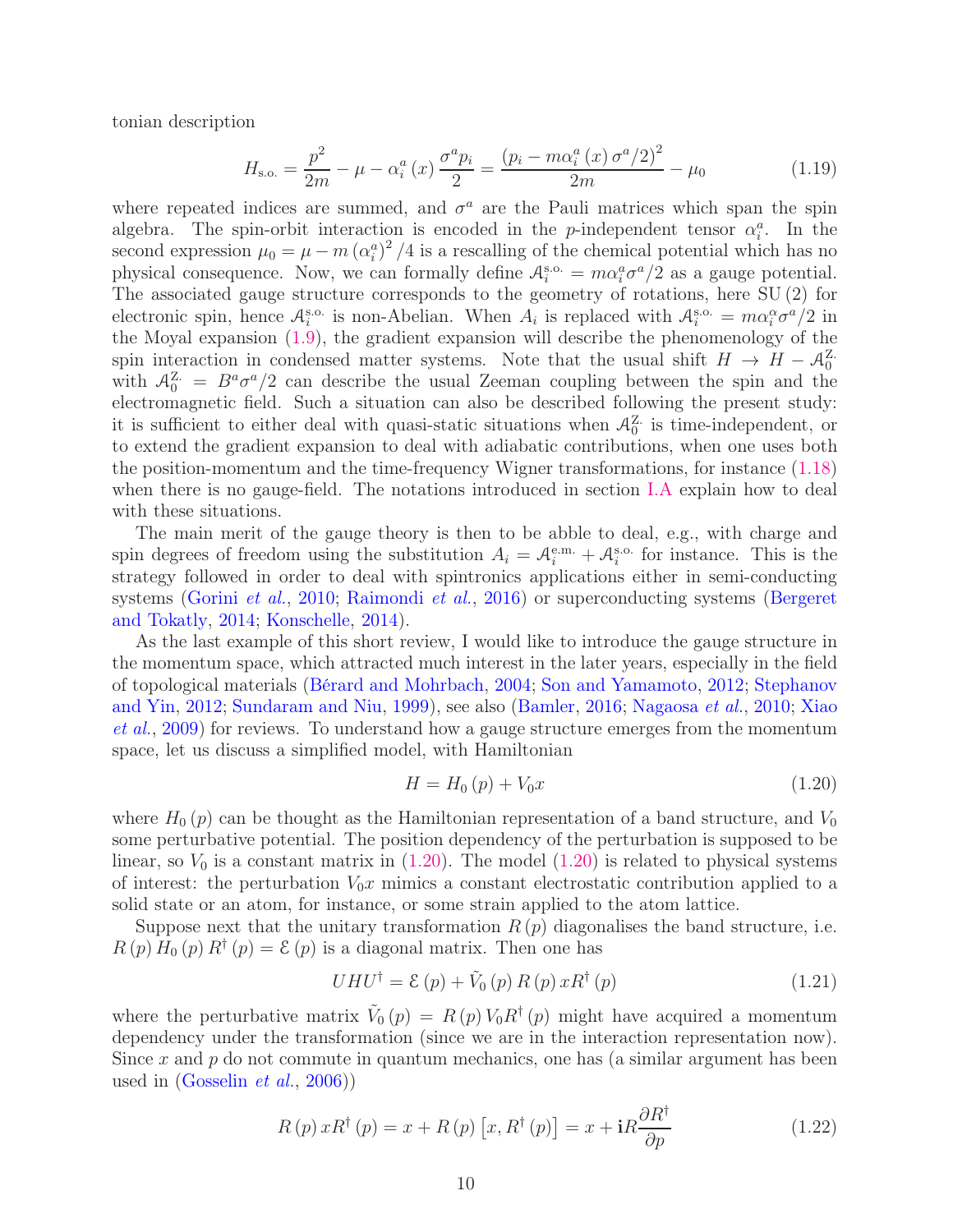using the formal relation  $[x, f(p)] = i\partial_p f$  for any analytic function f of the momentum, and with  $[x, p] = i$ . Then under a change of representation of the model [\(1.20\)](#page-9-0), the system acquires a shift  $\tilde{V}_0 R \partial_p R^{\dagger}$  with origin in the momentum space. This is not yet a genuine gauge structure, since the shift  $R\partial_p R^{\dagger}$  is curvature-free and has no physical effect (in the language of gauge theory, such a contribution is called a pure gauge). Nevertheless, if one restricts the total Hilbert space span by the model [\(1.20\)](#page-9-0) in a way or an other using the projection P, usually in the low energy sector of an effective theory, the projected contribution  $A^p = \mathcal{P} \left[ R \partial_p R^{\dagger} \right]$  to this restriction might become a true connection, and might have influences on the dynamics of the system. This is how the gauge structure emerges in the momentum space. One can deal also with the time-dependent Schrödinger equation and the adiabatic theorem (instead of the effective theory in the band structure, see [\(Moore](#page-41-18), [2017\)](#page-41-18) for a recent short review), in which case a frequency-like gauge potential appears, in addition to the momentum-like gauge structure. Once the gauge-potentials  $\mathcal{A}^p = \mathcal{P}[R\partial_p R^{\dagger}]$ is inserted into the covariant gradient expansion of section [IV.A](#page-30-0) (where we will deal with momentum covariant structures), one no more need the reference to the microscopic model in [\(1.22\)](#page-9-1), that is, there is no more need to deal with non-commuting phase-space variables as these later ones will be naturally encapsulated in the Moyal expansion.

Note in passing that the shift [\(1.22\)](#page-9-1) might not exist for interactions of polynomial higher orders in position, since the commutator (see [\(Transtrum and Van Huele,](#page-42-17) [2005\)](#page-42-17) for the proof)

<span id="page-10-1"></span>
$$
[f(p,x), g(p,x)] = \sum_{k=1}^{\infty} \frac{(-i)^k}{k!} \left( \frac{\partial^k g}{\partial x^k} \frac{\partial^k f}{\partial p^k} - \frac{\partial^k f}{\partial x^k} \frac{\partial^k g}{\partial p^k} \right)
$$
(1.23)

of two analytic functions of the momentum and the position gets a clear gauge structure (once projected to some effective sub-spaces) only at linear order in space and/or momentum. Nevertheless, the apparent similarity between [\(1.23\)](#page-10-1) and the Moyal commutator  $[f, g]_{\star_0} = f \star_0 g - g \star_0 f$  using the  $\star_0$ -product  $(1.2)$  tends to show how phase-space gauge structures might emerge at the leading order of a semi-classic expansion of effective models, as discussed in [\(Gosselin](#page-39-6) et al., [2007,](#page-39-6) [2008a](#page-39-7)[,b,](#page-39-8) [2006;](#page-39-9) [Gosselin and Mohrbach](#page-39-10)[,](#page-42-3) [2009;](#page-39-10) Shindou and Balents, [2006](#page-42-3), [2008](#page-42-4); [Shindou and Imura](#page-42-5)[,](#page-43-8) [2005;](#page-42-5) [Wickles and Belzig](#page-43-7), [2013](#page-43-7); Wong and Tserkovnyak, [2011\)](#page-43-8) in different contexts, usually not using covariant Wigner transform in condensed matter contexts.

We have thus seen that linear-in-momentum interaction naturally leads to an emergent position-dependent gauge structure (the example [\(1.19\)](#page-9-2) of spin-orbit coupling), whereas a linear-in-posititon interaction naturally leads to an emergent momentum-dependent gauge structure in effective models (the example [\(1.22\)](#page-9-1) is a prototype of such models). In the following, we will neglect the origin of the gauge structure. Instead, we will suppose there is a gauge structure at the microscopic level, and we will learn how to include this gauge structure at the semi-classic level in terms of  $A_{\alpha}$  and  $F_{\alpha\beta}$  without worrying anymore about their origin. Section [IV.B](#page-32-0) introduces a covariant gradient expansion valid in the entire phase-space when both a position dependent and a momentum dependent gauge potentials are present.

# <span id="page-10-0"></span>II. THE COVARIANT MOYAL PRODUCT IN ACTION

In this section, a few examples of the uses of the Moyal expansion [\(1.9\)](#page-5-0) are presented, in order to show how powerfull this tool is. Theses examples are all already known in the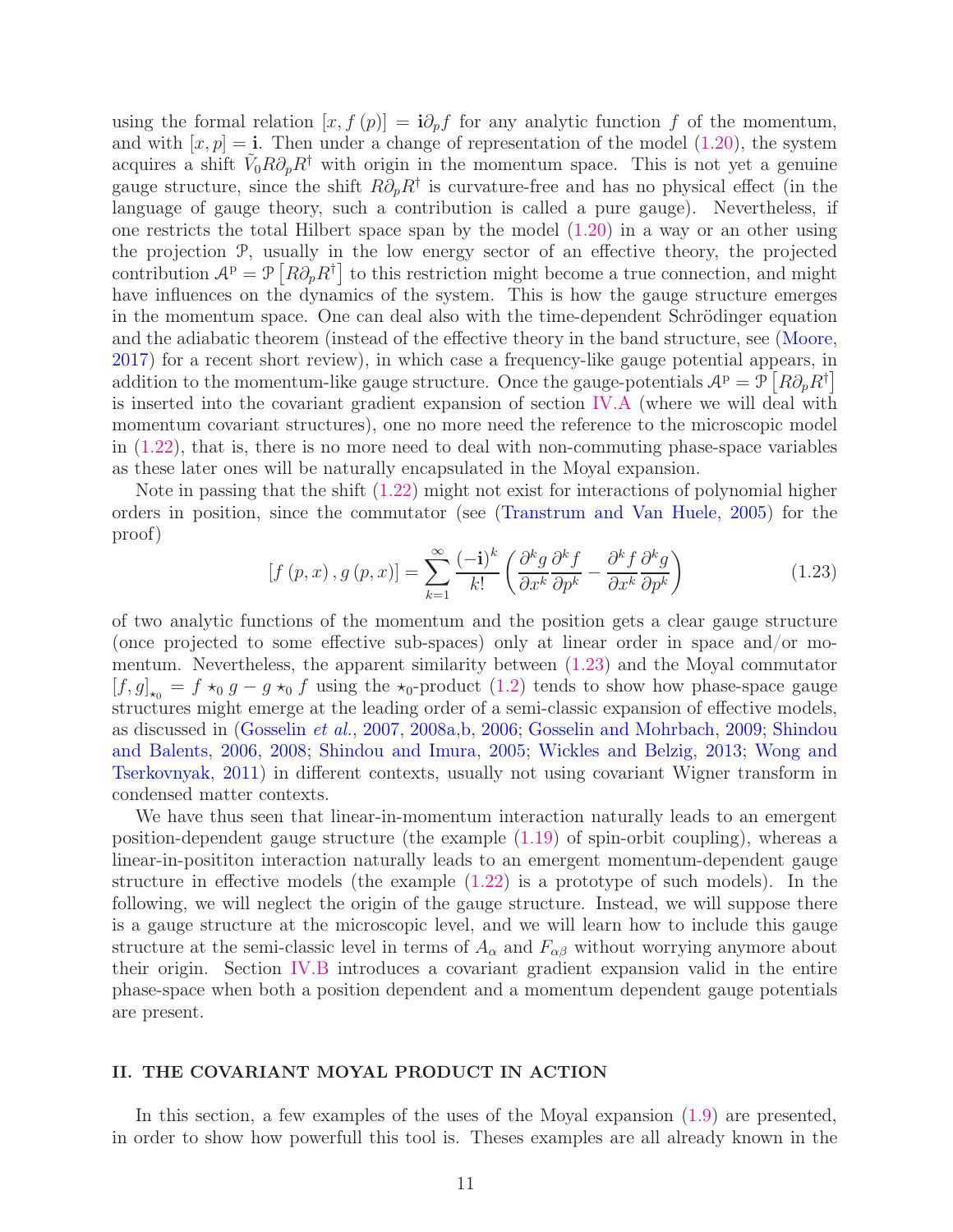literature, but the treatment is greatly simplified by the knowledge of the  $\star$ -product [\(1.9\)](#page-5-0). In the following, we mainly review the situation in condensed matter problems, where the gauge-covariant Wigner transform proved to be a convenient tool to unify the treatment of charge and spin degrees of freedom in terms of gauge principles applied to quantum kinetic equations [\(Bergeret and Tokatly,](#page-37-2) [2014;](#page-37-2) [Gorini](#page-39-11) et al., [2010](#page-39-11); [Konschelle](#page-40-3), [2014](#page-40-3); [Raimondi](#page-41-12) et al., [2016\)](#page-41-12), see section [II.B.](#page-12-0) In addition, we easilly generalises the phenomenology of the quantum Hall effect to non-Abelian structure (namely for spin current) in section [II.C.](#page-14-0) We start by explaining one important property of the Moyal product [\(1.9\)](#page-5-0): it dresses the classical theory with quantum corrections coming from the gauge structure in section [II.A.](#page-11-0)

# <span id="page-11-0"></span>A. Non-commutative dressing by the gauge structure

Let us start with the expansion of the momentum operator, namely, the calculation of the star product [\(1.9\)](#page-5-0) with  $O_1(p, x) = p_\alpha$ :

<span id="page-11-1"></span>
$$
p_{\alpha} \star O_2(p, x) = p_{\alpha} O_2(p, x) - \frac{\mathbf{i}}{2} \frac{\mathfrak{D} O_2}{\partial x^{\alpha}} - \frac{\mathbf{i}}{8} \left( 3F_{\alpha\beta} \frac{\partial O_2}{\partial p_{\beta}} + \frac{\partial O_2}{\partial p_{\beta}} F_{\alpha\beta} \right) + \cdots
$$
 (2.1)

up to the first order for convenience. We realise that this is nothing but the gauge-covariant quasi-clas[sic expansion of the covariant derivative obtained after long algebra in e.g. \(](#page-38-8)Elze and Heinz, [1989;](#page-38-8) [Konschelle,](#page-40-3) [2014](#page-40-3)) (up to differences in conventions). So we have just shown that,

$$
\int d\mathbf{r} \left[ e^{-i p \cdot \mathbf{r}} U\left(x, x + \frac{\mathbf{r}}{2}\right) D_{\alpha}\left(x + \frac{\mathbf{r}}{2}\right) O\left(x + \frac{\mathbf{r}}{2}, x - \frac{\mathbf{r}}{2}\right) U\left(x - \frac{\mathbf{r}}{2}, x\right) \right] =
$$
  
=  $p_{\alpha} \star O\left(p, x\right)$  (2.2)

namely, the gauge-covariant gradient expansion of the covariant derivative  $D_{\alpha}(x) O(x, y) =$  $\partial O/\partial x^{\alpha}$  -i $A_{\alpha}(x) O(x, y)$  equals the  $\star$ -product between  $p_{\alpha}$  and the Wigner transform  $O(p, x)$ of  $O(x_1, x_2)$ . In particular, one notes that, formaly

<span id="page-11-2"></span>
$$
\int d\mathbf{r} \left[ e^{-i p \cdot \mathbf{r}} U\left(x, x + \frac{\mathbf{r}}{2}\right) D_{\alpha}\left(x + \frac{\mathbf{r}}{2}\right) U\left(x - \frac{\mathbf{r}}{2}, x\right) \right] = p_{\alpha} \tag{2.3}
$$

in the Moyal product  $(1.9)$ . Hence the  $\star$ -product dresses the theory with covariant contributions  $\mathfrak{D}_{\alpha}$  and  $F_{\alpha\beta}$  coming from the gauge structure of the microscopic theory, even if one starts with a bare situation, i.e. the  $\star$  operation in [\(2.1\)](#page-11-1) takes the bare classical  $p_{\alpha}$  and  $O(p, x)$  as inputs and outputs a covariant expression.

This is perhaps the most important property of  $(1.9)$ : it maps two gauge-less classical quantities to their semi-classic counterparts and provides the dressing by the internal gauge structure of the microscopic theory.

In the same way, one has

$$
\int d\mathbf{r} \left[ e^{-i p \cdot \mathbf{r}} U\left(x, x + \frac{\mathbf{r}}{2}\right) O_1\left(x + \frac{\mathbf{r}}{2}, x - \frac{\mathbf{r}}{2}\right) D_\alpha^\dagger\left(x - \frac{\mathbf{r}}{2}\right) U\left(x - \frac{\mathbf{r}}{2}, x\right) \right] =
$$
  
=  $O_1(p, x) \star p_\alpha = p_\alpha O_1(p, x) + \frac{\mathbf{i}}{2} \frac{\partial O_1}{\partial x^\alpha} + \frac{\mathbf{i}}{8} \left(F_{\alpha\beta} \frac{\partial O_1}{\partial p_\beta} + 3 \frac{\partial O_1}{\partial p_\beta} F_{\alpha\beta}\right) + \cdots$  (2.4)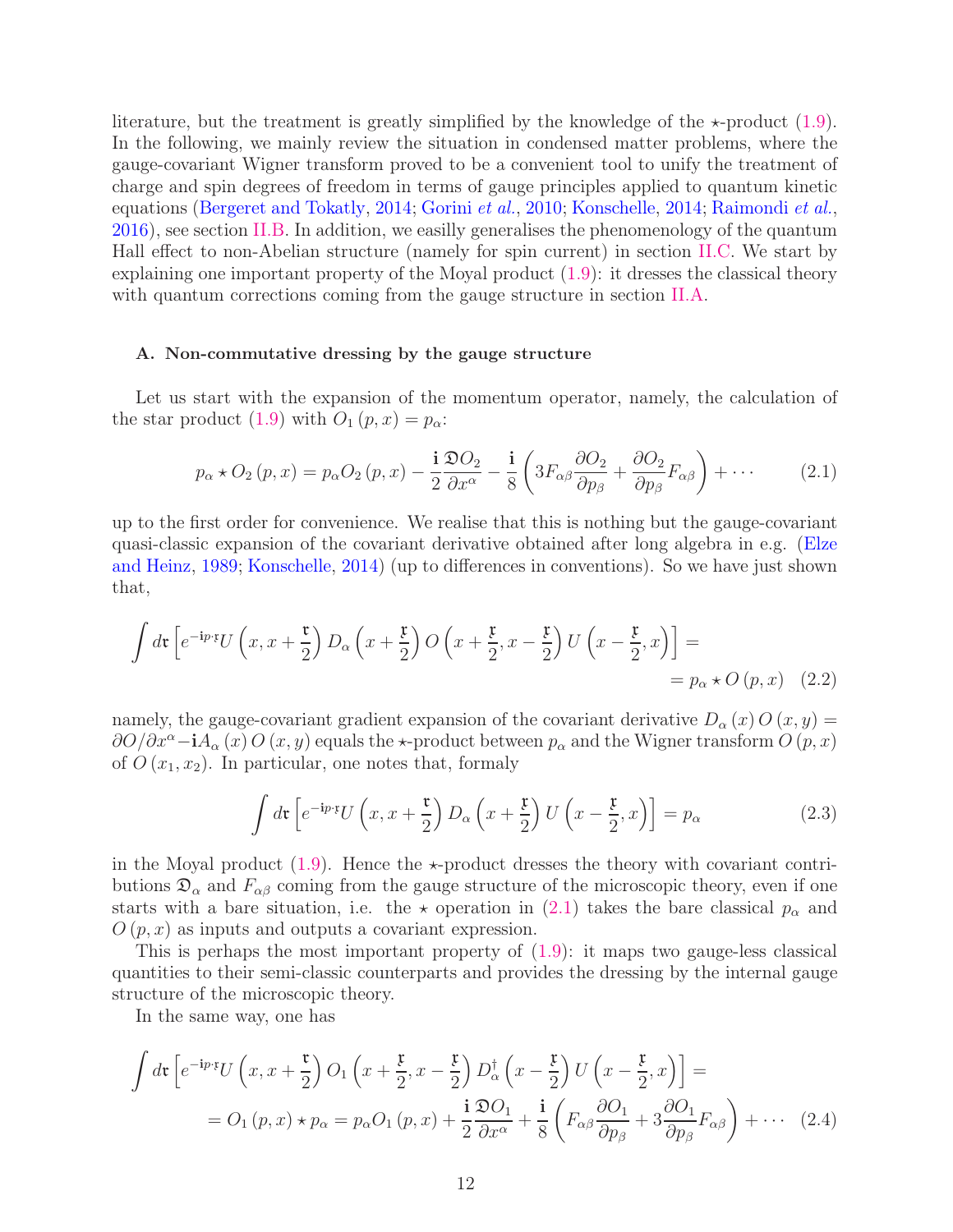with  $D^{\dagger}_{\alpha}(x) = \partial^{\dagger}/\partial x^{\alpha} + iA_{\alpha}(x)$ . Note the change in sign in front of the gauge-field term due to its antisymmetry, and the balance between the prefactors of  $\partial_pO_1$  and  $\partial_pO_2$  in expressions [\(2.1\)](#page-11-1) and [\(2.4\)](#page-11-2).

To see the emergence of the non-commutative geometry associated with [\(1.9\)](#page-5-0), we can also calculate the following Moyal commutation relations

<span id="page-12-1"></span>
$$
[p_{\alpha}, p_{\beta}]_{\star} = p_{\alpha} \star p_{\beta} - p_{\beta} \star p_{\alpha} = -\mathbf{i} F_{\alpha\beta} (x)
$$
  
\n
$$
[x^{\alpha}, p_{\beta}]_{\star} = x^{\alpha} \star p_{\beta} - p_{\beta} \star x^{\alpha} = \mathbf{i} \delta^{\alpha}_{\beta}
$$
  
\n
$$
[x^{\alpha}, x^{\beta}]_{\star} = x^{\alpha} \star x^{\beta} - x^{\beta} \star x^{\alpha} = 0
$$
 (2.5)

where the gauge field appears in front of the momentum derivative. One more time, such a commutation relation is usual in the quantum world since  $[D_{\alpha}(x), D_{\beta}(x)] = -iF_{\alpha\beta}$ , inducing a non-commutative geometry in the phase space. Such possibilities have been well explored in the case of the quantum Hall effect, see e.g. [\(Bellissard](#page-37-15) *et al.*, [1994\)](#page-37-15) and references therein. Here the gauge field can be non-Abelian as well. Of course [\(1.9\)](#page-5-0) is truncated at some order in the derivatives, but it is clear that  $(2.5)$  is correct, since these higher orders will never appear in higher derivatives of  $p_{\alpha}$  or  $x^{\alpha}$ . Many mathematical constructions start in practise with supposing commutations relations of the form [\(2.5\)](#page-12-1). Here they are the consequences of the Moyal product [\(1.9\)](#page-5-0).

#### <span id="page-12-0"></span>B. Quantum kinetic theory

We now turn to the establishment of quantum kinetic theory using  $(1.9)$ . The starting point of such constructions are the Dyson's equations

<span id="page-12-2"></span>
$$
\int dy \int d\tau \left[ G^{-1}(x_1, t_1; y, \tau) G(y, \tau; x_2, t_2) \right] = \delta (x_1 - x_2) \delta (t_1 - t_2)
$$
\n(2.6)

and

<span id="page-12-3"></span>
$$
\int dy \int d\tau \left[ G(x_1, t_1; y, \tau) G^{-1}(y, \tau; x_2, t_2) \right] = \delta(x_1 - x_2) \delta(t_1 - t_2)
$$
 (2.7)

from which one takes the sum and difference of the Wigner transforms. When the inverse Green's function  $G^{-1}$  presents a gauge structure, it is natural to use the covariant Wigner transform  $(1.4)$  instead of the bare one  $(1.1)$ . Thus one would like to apply the covariant Moyal expansion to the classic quantity  $G^{-1}(p, x)$ .

We first suppose time-independent problems, in which case it is natural to write the quasi-cl[assic Green's function \(we aim at recovering the results obtained in \(](#page-37-2)Bergeret and Tokatly, [2014](#page-37-2)) for superconducting transport, in a simpler way)

$$
G^{-1}(p, x, t_1, t_2) = \tau_3 \left( \mathbf{i} \frac{\partial}{\partial t_1} + A_0(x) \right) - \left( \frac{p^2}{2m} - \mu \right) + \Delta(x) \tag{2.8}
$$

with the time-sector gauge-potential  $A_0$  responsible for the Zeeman splitting, and supposed to be space-dependent only (see section [I.B\)](#page-8-0). The term  $\Delta(x)$  can be either thought as a potential, or as the superconducting gap in the mean-field approximation. The  $\tau_3$ -Pauli matrix is responsible for the particle-hole redundancy in superconductors ( $\Delta \propto \tau_i g_i(x)$  in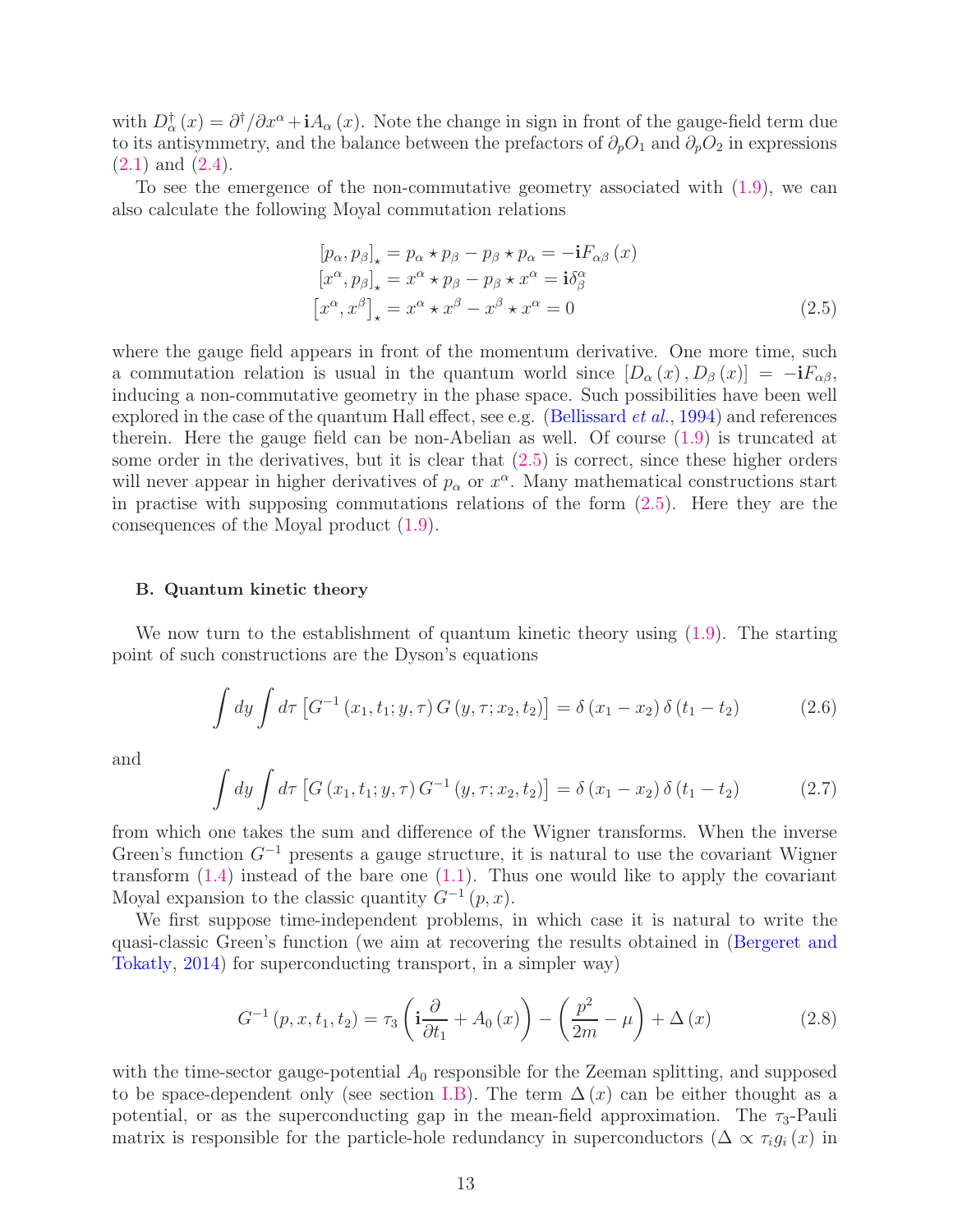that case), and can be taken as  $\tau_3 \to 1$  in case of non-superconducting systems. Then the Dyson's equation [\(2.6\)](#page-12-2) transforms to

$$
G^{-1}(p,x) \star G(p,x) = G^{-1}(p,x) G(p,x) + \frac{\mathbf{i}}{2} v_i \frac{\mathfrak{D} G}{\partial x^i} + \frac{\mathbf{i}}{2} \left( \frac{\mathfrak{D} \Delta}{\partial x^i} + \tau_3 F_{i0} \right) \frac{\partial G}{\partial p_i} + \frac{\mathbf{i}}{8} \left( 3 v_i F_{ij} \frac{\partial G}{\partial p_j} + \frac{\partial G}{\partial p_j} v_i F_{ij} \right) + \cdots (2.9)
$$

where  $\mathfrak{D}_i A_0 = \partial_i A_0 - \mathbf{i} [A_i, A_0] \equiv F_{i0}(x)$  corresponds to the electric-like gauge-field in the pure static limit. Doing the same manipulations for the right-applied Dyson's equation [\(2.7\)](#page-12-3) with the propagator

$$
G^{-1}(p, x, t_1, t_2) = \tau_3 \left( -\mathbf{i} \frac{\partial^{\dagger}}{\partial t_2} + A_0(x) \right) - \left( \frac{p^2}{2m} - \mu \right) + \Delta(x) \tag{2.10}
$$

and taking the difference between the two obtained gradient expansions finally leads to the so-called transport equation

$$
\mathbf{i}\left(\tau_3 \frac{\partial G}{\partial t_1} + \frac{\partial G}{\partial t_2}\tau_3\right) + \mathbf{i}v_i \frac{\mathfrak{D}G}{\partial x^i} + \left[\tau_3 A_0(x) + \Delta(x), G(p, x, t_1, t_2)\right] \n+ \frac{\mathbf{i}}{2} \left\{\tau_3 F_{0i} + v_k F_{ki}, \frac{\partial G}{\partial p_i}\right\} + \frac{\mathbf{i}}{2} \left\{\frac{\mathfrak{D} \Delta}{\partial x^i}, \frac{\partial G}{\partial p_i}\right\} = 0 \quad (2.11)
$$

as obtained in [\(Bergeret and Tokatly](#page-37-2), [2014](#page-37-2)) after long algebra. In [\(Bergeret and Tokatly,](#page-37-2) [2014\)](#page-37-2), the term  $\mathfrak{D}_i\Delta$  is absent as being irrelevant for physical reasons. Also, a self-energy term due to the possible impurities was included in [\(Bergeret and Tokatly,](#page-37-2) [2014](#page-37-2)) and has been discarded here, for simplicity. We thus see that the Moyal expansion [\(1.9\)](#page-5-0) allows to find quite easilly the quasi-classic transport equation of a classical action  $G^{-1}(p, x)$  in a much simpler way than the direct evaluation of the covariant Wigner transform [\(1.4\)](#page-3-0).

In  $(2.11)$ , the time dependency was not transformed into the time-frequency representation of the Wigner transform. One can nevertheless suppose some quadri-vectors  $p_{\alpha} \equiv (\omega, p_i)$ and  $x^{\alpha} = (-t, x^{i})$  such that

<span id="page-13-0"></span>
$$
\frac{\partial O_1}{\partial x^{\alpha}} \frac{\partial O_2}{\partial p_{\alpha}} = \frac{\partial O_1}{\partial x_i} \frac{\partial O_2}{\partial p_i} - \frac{\partial O_1}{\partial t} \frac{\partial O_2}{\partial \omega}
$$
(2.12)

in [\(1.9\)](#page-5-0), see section [I.A](#page-6-0) for more details. Then the gauge-covariant Wigner transform of the time-derivative  $D_0 = \partial/\partial t - iA_0$  corresponds to  $\omega$ , according to the recipe of section [II.A.](#page-11-0) Starting then from

<span id="page-13-1"></span>
$$
G^{-1}(p,\omega,x,t) = \tau_3 \omega - \left(\frac{p^2}{2m} - \mu\right) + \Delta\left(x,t\right) \tag{2.13}
$$

and applying the Moyal rule [\(1.9\)](#page-5-0) to the associated Dyson equations [\(2.6\)](#page-12-2) applied to the left and  $(2.7)$  applied to the right (the propagator  $(2.13)$ ) is the same in both positions in the classic representation), then taking the difference between the two obtained gradient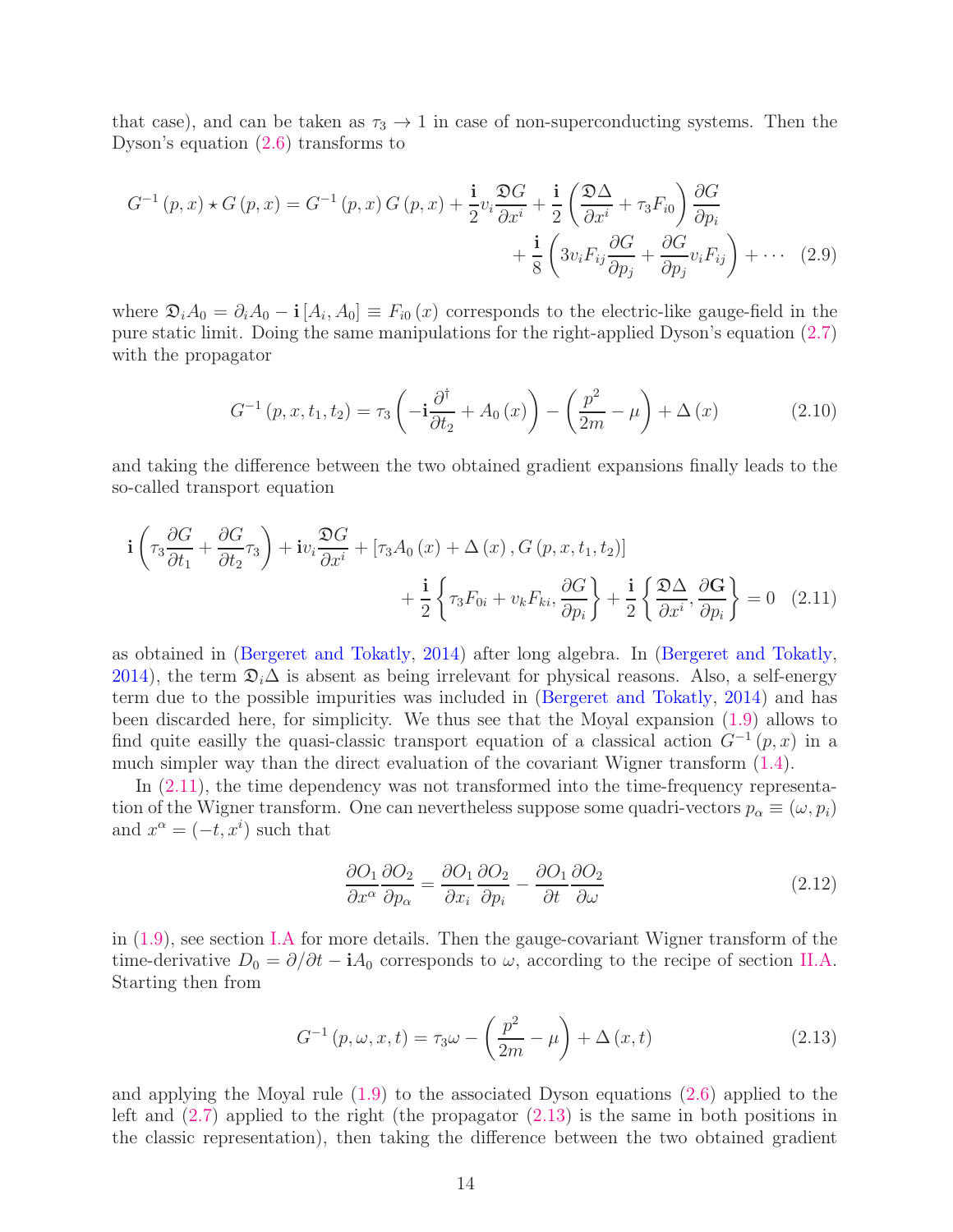expansions, one gets

$$
\frac{\mathbf{i}}{2} \left\{ \tau_3, \frac{\mathfrak{D}G}{\partial t} \right\} + \mathbf{i} v_i \frac{\mathfrak{D}G}{\partial x^i} + \left[ \tau_3 \omega + \Delta \left( x, t \right), G \left( p, x, \omega, t \right) \right] \n- \frac{\mathbf{i}}{8} \left( F_{0j} \left( 3\tau_3 \frac{\partial G}{\partial p_j} + \frac{\partial G}{\partial p_j} \tau_3 \right) + \left( \tau_3 \frac{\partial G}{\partial p_j} + 3 \frac{\partial G}{\partial p_j} \tau_3 \right) F_{0j} \right) \n+ \frac{\mathbf{i}}{2} \left\{ v_i F_{ij}, \frac{\partial G}{\partial p_j} \right\} + \frac{\mathbf{i}}{2} \left\{ v_i F_{i0}, \frac{\partial G}{\partial \omega} \right\} + \frac{\mathbf{i}}{2} \left\{ \frac{\mathfrak{D} \Delta}{\partial x^i}, \frac{\partial G}{\partial p_i} \right\} - \frac{\mathbf{i}}{2} \left\{ \frac{\mathfrak{D} \Delta}{\partial t}, \frac{\partial G}{\partial \omega} \right\} = 0 \quad (2.14)
$$

for the transport equation of a singlet superconductor with spin-orbit (formally written as a gauge-potential  $A_i$ ) and spin-splitting (a Zeeman term in the form of a time-sector gauge-potential  $A_0$ ) couplings (see section [I.B\)](#page-8-0). This transport equation was first obtained in [\(Konschelle,](#page-40-3) [2014\)](#page-40-3), and we can appreciate the concision of the present approach using the Moyal expansion [\(1.9\)](#page-5-0) with the cumbersome derivation proposed in [\(Konschelle,](#page-40-3) [2014\)](#page-40-3). The limits of a normal metal in the presence of non-Abelian gauge fields (when  $\tau_3 \rightarrow 1$  and  $\Delta \rightarrow 0$ , see [\(Gorini](#page-39-11) *et al.*, [2010\)](#page-39-11)) and of a superconductor with electromagnetic coupling (i.e. an Abelian gauge-field, see [\(Kopnin](#page-40-5), [1994\)](#page-40-5)) can be obtained from such an equation. An other equation, given by the sum of the two Dyson's equations once Wigner transformed, is also given in [\(Konschelle](#page-40-3), [2014\)](#page-40-3), and can be obtained as well from the Moyal expansion [\(1.9\)](#page-5-0) instead of the long derivation done in [\(Konschelle](#page-40-3), [2014\)](#page-40-3).

We just seen in this section that the Moyal expansion [\(1.9\)](#page-5-0) provides a convenient way to overcome the complicated calculations done in the establishments and justifications of gauge-covariant transport equations. We here reviewed the condensed matter situations of such equations, where the above equations (in one form or another) have been used to establish many results, especially in the field of magneto-electric effects for low-energy spin manipulation using the macroscopic coherence of superconductivity, the so-called superspintronics [\(Aprili and Quay](#page-37-16), [2017;](#page-37-16) [Eschrig,](#page-38-12) [2015;](#page-38-12) [Linder and Robinson,](#page-40-18) [2015](#page-40-18)). Reader interested in the recent results might consult the review [\(Raimondi](#page-41-12) *et al.*, [2016](#page-41-12)) for normal metallic systems and [\(Bergeret and Tokatly](#page-37-17), [2015](#page-37-17), [2016;](#page-37-18) [Espedal](#page-38-13) et al., [2016;](#page-38-13) [Jacobsen](#page-39-14) et al., [2015;](#page-39-14) [Konschelle](#page-40-19) et al., [2016a](#page-40-19), [2015](#page-40-20), [2016b;](#page-40-21) [Mal'shukov,](#page-41-19) [2016](#page-41-19); [Reeg and Maslov,](#page-41-20) [2015,](#page-41-20) [2017\)](#page-41-21) for some descriptions of super-spintronics effects. Similar calculations can be done for the quark-gluon plasma, using eventually the Wigner function (i.e. the Wigner transform of the density operator) instead of the Green's function [\(Elze and Heinz,](#page-38-8) [1989](#page-38-8); [Weigert and Heinz,](#page-43-13) [1991;](#page-43-13) [Wong](#page-43-15), [1996](#page-43-15)). There as well, to know the Moyal expansion [\(1.9\)](#page-5-0) would have drastically simplified the obtention of the transport equations. In particular, it would simplify the search for e[ffective actions at the one-loop order, see e.g.](#page-41-16) [\(Banin and Pletnev,](#page-37-11) [2001;](#page-37-11) Pletnev and Banin, [1999](#page-41-16); [Salcedo](#page-41-17), [2007](#page-41-17)) and references therein.

#### <span id="page-14-0"></span>C. Topology in the momentum space

In addition to the establishment of transport equations reviewed in section [II,](#page-10-0) the gradient expansion [\(1.9\)](#page-5-0) allows to evaluate perturbatively the Green's function of a given system. Then it becomes possible, without much assumptions (like linear-response theory for systems slightly out of equilibrium for instance), to establish generic properties of matter using quasiclassic methods. This is what we review quickly in this section. As a simple yet interesting example, the momentum-space topology introduced by Volovik [\(Volovik](#page-43-6), [2003](#page-43-6)), is reviewed.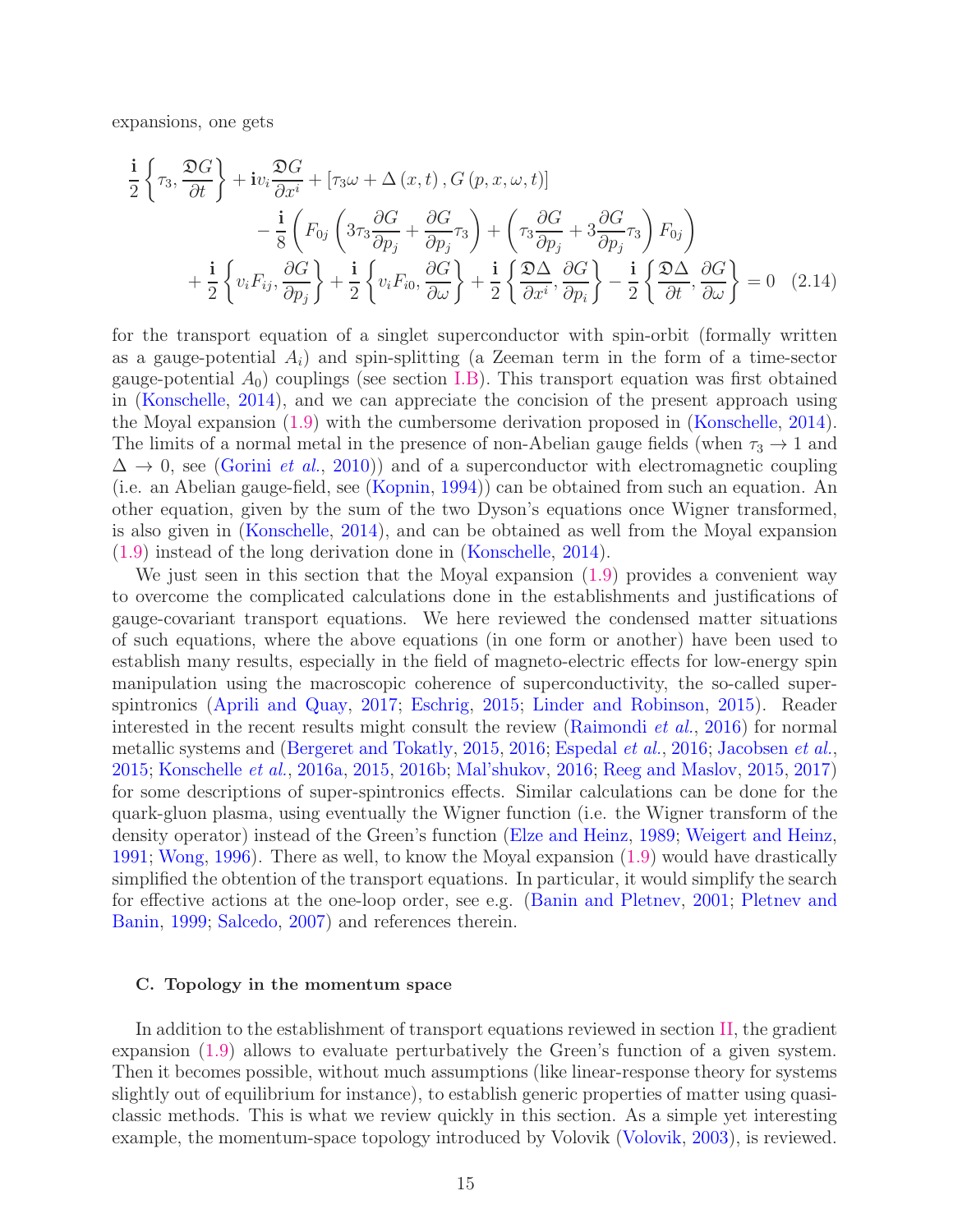In the way, we will generalise the results previously known for Abelian gauge-theory to non-Abelian situations at no cost. Indeed, the situations described below are usually identified using the flat-space Moyal expansion  $(1.2)$ , whereas we establish these results using the gauge-covariant Moyal expansion [\(1.9\)](#page-5-0) instead.

The basic idea of the obtention of topological quantities is to use the Dyson's equation [\(2.6\)](#page-12-2) in the phase-space,

$$
G^{-1}(p,x) \star G(p,x) = 1
$$
\n(2.15)

and to expand the solution for  $G(p, x)$  in the form  $G = G_0(1 + G_2 + \cdots)$  in power of gradient, once replacing the star product with [\(1.9\)](#page-5-0). One obtains in that way

$$
G_0(p, x) = [G^{-1}(p, x)]^{-1}
$$
\n(2.16)

at zero-th order in gradient. Thus the zero-th order Green's function is just the classical Green's function. There is no first order term, and the second one reads

$$
G_{2}(p,x) = -\frac{\mathbf{i}}{2} \left( \frac{\mathfrak{D}G_{0}^{-1}}{\partial x^{\alpha}} \frac{\partial G_{0}}{\partial p_{\alpha}} - \frac{\partial G_{0}^{-1}}{\partial p_{\alpha}} \frac{\mathfrak{D}G_{0}}{\partial x^{\alpha}} \right) + \frac{\mathbf{i}}{8} \left( F_{\alpha\beta}(x) \frac{\partial G_{0}^{-1}}{\partial p_{\alpha}} \frac{\partial G_{0}}{\partial p_{\beta}} + 2 \frac{\partial G_{0}^{-1}}{\partial p_{\alpha}} F_{\alpha\beta}(x) \frac{\partial G_{0}}{\partial p_{\beta}} + \frac{\partial G_{0}^{-1}}{\partial p_{\alpha}} \frac{\partial G_{0}}{\partial p_{\beta}} F_{\alpha\beta}(x) \right) (2.17)
$$

which, to the best of our knowledge, is a novel result. We stop at this order to recover known results in the case of normal metal (where the Chern number appears) and superfluids (where the Pontryagin number appears). Higher order terms will be inspected in subsequent studies.

The strategy is for the moment to inject the perturbative Green's function into the definition of the current (see  $(Zubkov, 2016)$  $(Zubkov, 2016)$  for a justification – the notations are relativistic with  $j^{\alpha} \equiv (\rho, j_i)$  a notation for the density of charge and the current vector, and  $p_{\alpha} \equiv (\omega, \mathbf{p})$ in the reciprocal space-time of frequency and momentum)

<span id="page-15-0"></span>
$$
j^{\alpha} = \frac{\mathbf{i}}{\deg 4} \int \frac{d\omega}{2\pi} \int \frac{dp}{2\pi} \operatorname{Tr} \left\{ \frac{\partial G_0^{-1}}{\partial p_{\alpha}} G(p, x) \right\} \tag{2.18}
$$

to get  $j^{\alpha} = j^{\alpha}_{(1)} + j^{\alpha}_{(2)} + \cdots$  with

$$
j_{(1)}^{\alpha} = \frac{1}{\deg 8} \frac{e}{\delta} \int \frac{d\omega}{2\pi} \int \frac{dp}{2\pi} \text{Tr} \left\{ \frac{\mathfrak{D}G_0^{-1}}{\partial x^{\beta}} G_0 \left[ \frac{\partial G_0^{-1}}{\partial p_{\alpha}} G_0, \frac{\partial G_0^{-1}}{\partial p_{\beta}} G_0 \right] \right\} \tag{2.19}
$$

<span id="page-15-1"></span>
$$
j_{(2)}^{\alpha} = \frac{1}{\deg 8} \int \frac{d\omega}{2\pi} \int \frac{dp}{2\pi} \operatorname{Tr} \left\{ F_{\beta\gamma} \left( x \right) \frac{\partial G_0^{-1}}{\partial p_{\alpha}} G_0 \frac{\partial G_0^{-1}}{\partial p_{\beta}} G_0 \frac{\partial G_0^{-1}}{\partial p_{\gamma}} G_0 \right\} \tag{2.20}
$$

up to higher order in the gradients. We supposed that  $[F_{\alpha\beta}, G_0] = 0$  since usually the Green's function is the bare one, as we discuss in section [II,](#page-10-0) see especially  $(2.13)$  for the example of a superconductor. In [\(2.18\)](#page-15-0), we defined the degeneracy number deg as the number of redundant degrees of freedom of the Green's function introduced in order to account for the symmetry of the model. It is essentially in use when dealing with both normal and superconducting systems. In this later case,  $\text{deg} = 2$  accounts for the particle-hole symmetry of the BCS model, whereas  $\text{deg} = 1$  in normal systems.

Let us have a look at  $j^{\alpha}_{(1)}$ . When the covariant derivative is replaced by the bare one  $\mathfrak{D} \to \partial$ , this term is the only contribution coming from the  $\star_0$ -expansion [\(1.2\)](#page-3-2) in the flat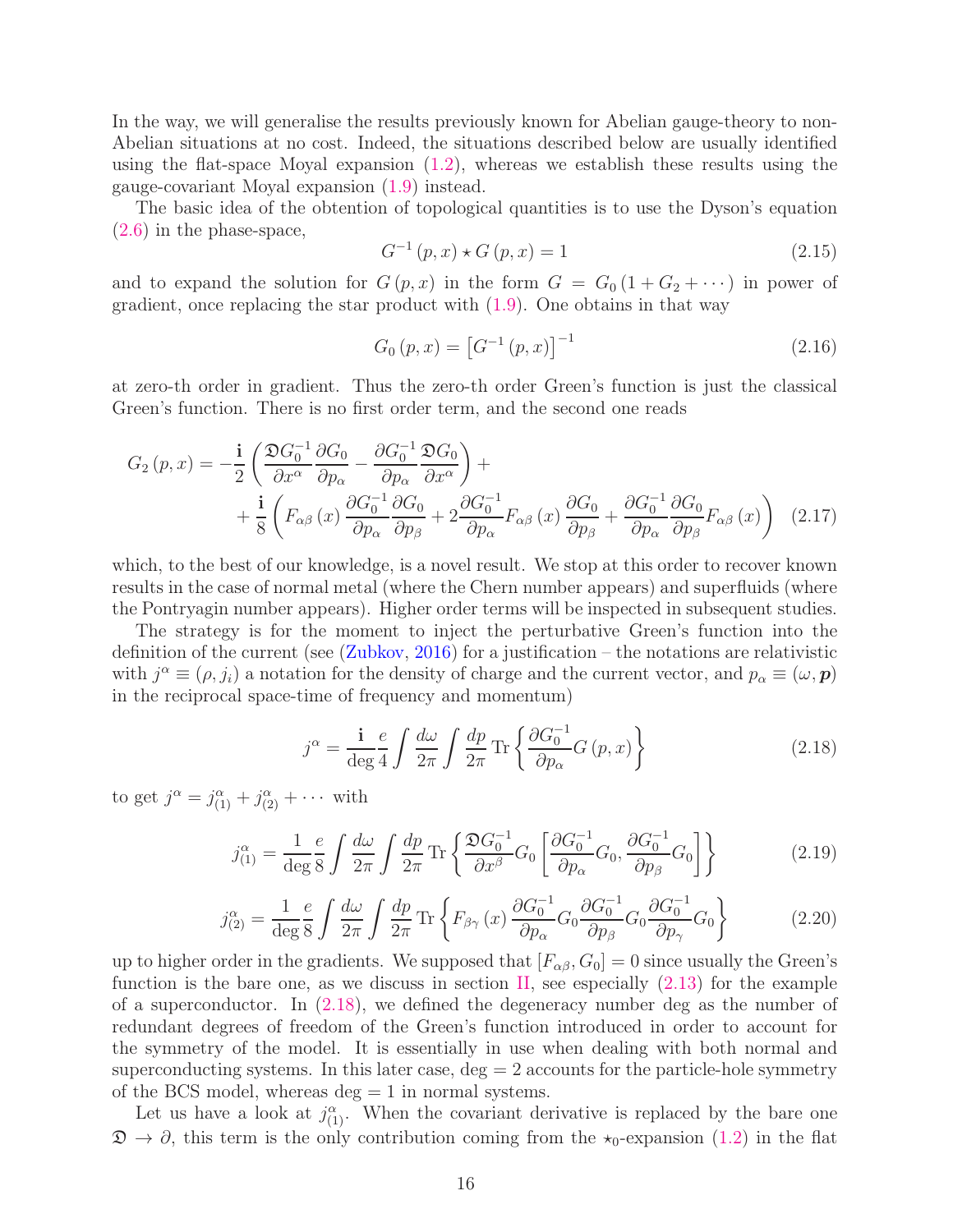space. In particular  $j_{(2)} = 0$  in that case. There is a trick to get the linear-response current in the case of Abelian fields, even when one starts from the  $\star_0$ -product instead of the covariant  $\star$ -one [\(Mera,](#page-41-1) [2017;](#page-41-1) [Zubkov,](#page-43-0) [2016\)](#page-43-0). If one supposes that the position dependency of the classical Green's function reads  $G_0 (p - A (x))$  – the minimal substitution recipe – the expansions  $G_0(p-A) = G_0(p) - A_\alpha(x) \partial G_0/\partial p_\alpha + \cdots$  and a similar one for  $G_0^{-1}$  are allowed and one gets

<span id="page-16-2"></span>
$$
j_{(1),\min}^{\alpha} = j_{(1)}^{\alpha}(\mathfrak{D} \to \partial) + \frac{e}{8 \deg} \int \frac{d\omega}{2\pi} \int \frac{dp}{2\pi} \operatorname{Tr} \left\{ F_{\beta\gamma}^{\text{Ab.}}(x) \frac{\partial G_0^{-1}}{\partial p_{\alpha}} G_0 \frac{\partial G_0^{-1}}{\partial p_{\beta}} G_0 \frac{\partial G_0^{-1}}{\partial p_{\gamma}} G_0 \right\} (2.21)
$$

with the Abelian gauge field  $F_{\alpha\beta}^{Ab} = \partial_{\alpha}A_{\beta} - \partial_{\beta}A_{\alpha}$ , see details in [\(Mera](#page-41-1), [2017;](#page-41-1) [Zubkov,](#page-43-0) [2016\)](#page-43-0). The extra contribution is exactly  $j_{(2)}$  whenever the gauge fields are Abelian. Despite giving similar contributions at the leading order, the strategy outlined in this paragraph is not well justified, because the star product  $\star_0$  does not guarantee to obtain only covariant terms. In addition, the above heuristic minimal substitution to get  $j_{(1),min}$  seems to be hardly justified in the case of non-Abelian fields, whereas our strategy here to dress the bare Green's function  $G_0(p, x)$  by the gauge field using the covariant  $\star$ -product expansion [\(1.9\)](#page-5-0) gives a straightforward evaluation of the current in the linear-response framework, either in the Abelian or the non-Abelian cases. In addition, we impose no hypothesis about the structure of  $G_0(p, x)$  when we derived  $(2.20)$ .

We come back to the covariant calculation, and pursue our interpretation of the term  $j_{(2)}$ obtained in [\(2.20\)](#page-15-1). Due to the antisymmetry of the gauge-field, and the cyclic property of the trace, one can define the symbol

$$
R^{\alpha\beta\gamma} = \frac{e}{8} \int \frac{d\omega}{2\pi} \int \frac{dp}{2\pi} \text{Tr} \left\{ \frac{\partial G_0^{-1}}{\partial p_\alpha} G_0 \frac{\partial G_0^{-1}}{\partial p_\beta} G_0 \frac{\partial G_0^{-1}}{\partial p_\gamma} G_0 \right\} \tag{2.22}
$$

as being totally antisymmetric in its three indices. In the case of Abelian gauge field, one can represent [\(2.20\)](#page-15-1), with dim the space dimension of the problem, as (notations taken from [\(Zubkov](#page-43-0), [2016\)](#page-43-0))

$$
j_{(2)}^{\alpha}(x) = R^{\alpha\beta\gamma}(x) F_{\beta\gamma}(x) = \frac{1}{\deg 4} e^{-\frac{1}{2} \left( \frac{\varepsilon^{\alpha\beta\gamma}}{4\pi} F_{\beta\gamma} \mathcal{M}, \quad \dim = 2 \right)}
$$
\n
$$
j_{(2)}^{\alpha}(x) = R^{\alpha\beta\gamma}(x) F_{\beta\gamma}(x) = \frac{1}{\deg 4} e^{-\frac{1}{2} \left( \frac{\varepsilon^{\alpha\beta\gamma}}{4\pi^2} F_{\beta\gamma} \mathcal{N}_\delta, \quad \dim = 3 \right)}
$$
\n
$$
(2.23)
$$

where we define the quantities

<span id="page-16-0"></span>
$$
\mathcal{M} = -\frac{\varepsilon_{\alpha\beta\gamma}}{3!4\pi^2} \iiint d\omega dp_x dp_y \operatorname{Tr} \left\{ \frac{\partial G_0^{-1}}{\partial p_\alpha} G_0 \frac{\partial G_0^{-1}}{\partial p_\beta} G_0 \frac{\partial G_0^{-1}}{\partial p_\gamma} G_0 \right\} \tag{2.24}
$$

$$
N_{\delta} = -\frac{\varepsilon_{\alpha\beta\gamma\delta}}{3!8\pi^2} \iiint d\omega dp_x dp_y dp_z \operatorname{Tr} \left\{ \frac{\partial G_0^{-1}}{\partial p_{\alpha}} G_0 \frac{\partial G_0^{-1}}{\partial p_{\beta}} G_0 \frac{\partial G_0^{-1}}{\partial p_{\gamma}} G_0 \right\} \tag{2.25}
$$

and one can further show that [\(2.24\)](#page-16-0) reduces to some topological numbers in peculiar circonstances. For instance, in the case of a normal metal without interactions at zero temperature,  $deg = 1$  and the Green's function reduces to

<span id="page-16-1"></span>
$$
G_0(p,x) = \sum_{n} \frac{|n,p\rangle \langle n,p|}{\mathbf{i}\omega - E_n(p)}\tag{2.26}
$$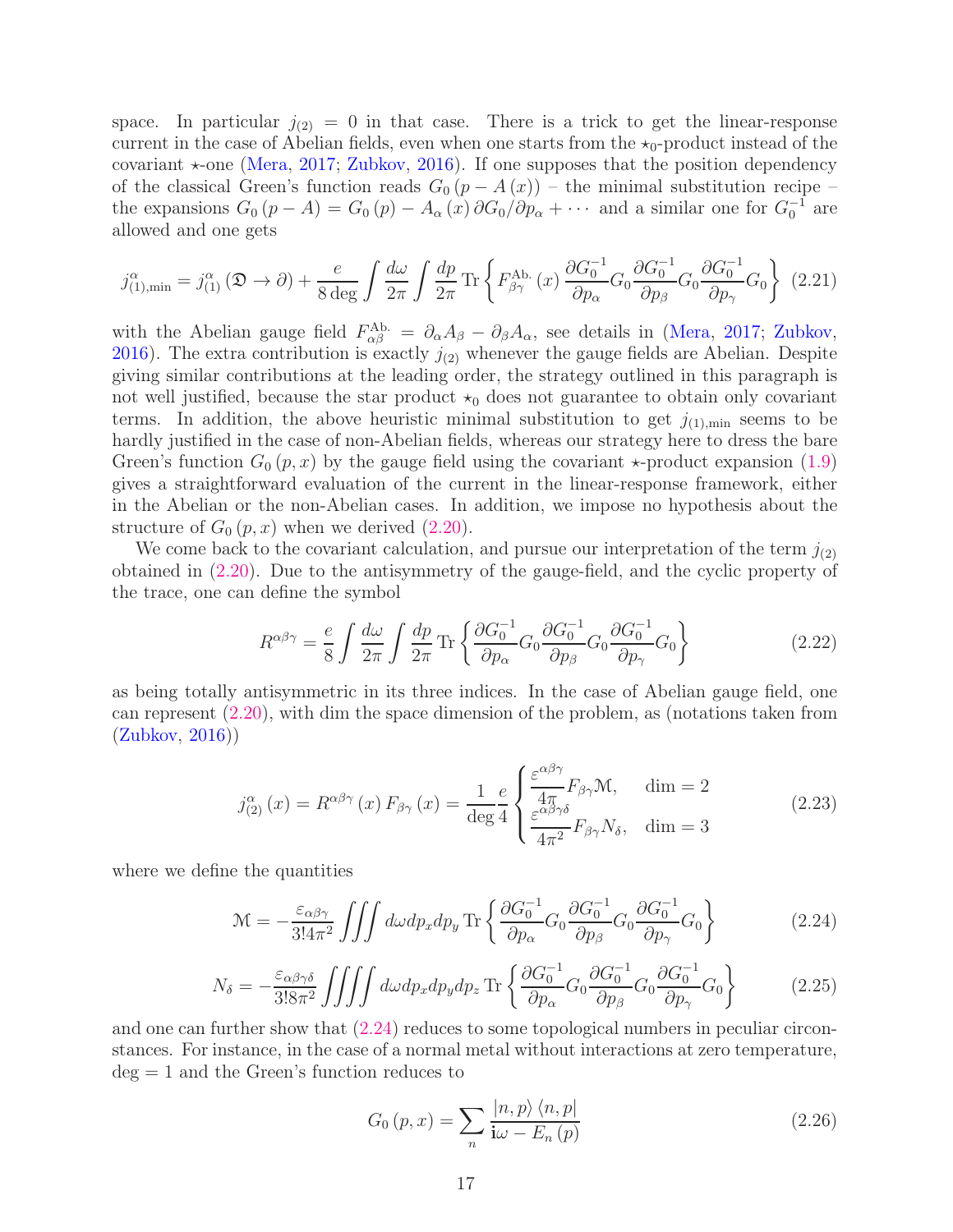where the electronic states are represented by the wave-function  $|n, p\rangle$ , with n labeling the eigenenergies  $E_n$ . Injecting  $(2.26)$  in  $(2.24)$ , and performing the contour integration over the imaginary Matsubara frequencies i $\omega$  at zero temperature, one can evaluate (see details in [\(Mera,](#page-41-1) [2017;](#page-41-1) [Zubkov](#page-43-0), [2016\)](#page-43-0)),

<span id="page-17-1"></span>
$$
\mathcal{M} = \frac{1}{4\pi} \iint dp_x dp_y \left[ \mathcal{F}_{xy} \right] \tag{2.27}
$$

where  $A_i = -i \langle n | \partial_i | n \rangle$  and  $\mathcal{F}_{ij} = \partial_i A_j - \partial_j A_i$  corresponds to the Berry connection and curvature, respectively. This last expression is nothing but the celebrated quantisation formula for the transconductance in 2D systems under magnetic field with M the Chern number (Niu [et al.](#page-41-0), [1985](#page-41-0); [Simon](#page-42-18), [1983;](#page-42-18) [Thouless](#page-42-0) et al., [1982](#page-42-0)).

We obtained this topological result in the case of a clean metal without interaction, represented by the expression [\(2.26\)](#page-16-1). Nevertheless, variation of  $G_0 \rightarrow G_0 + \delta G$  in the definition [\(2.24\)](#page-16-0) indicates that this quantity is in fact invariant under small perturbation of the Green's function, hence it gets some topological significations irrespective of the explicit representation of the Green's function [\(Grinevich and Volovik,](#page-39-15) [1988;](#page-39-15) [Volovik](#page-43-6), [2003](#page-43-6)), and might continue to carry some topological significations even in the presence of interactions [\(Essin and Gurarie](#page-38-0), [2011;](#page-38-0) [Gurarie](#page-39-0), [2011\)](#page-39-0).

An other important example of the use of the gradient expansion is given by the quantisation of particle transconductance in the case of bi-dimensionnal Helium superfluids. In that later situation,  $\text{deg} = 2$  and the Green's function reads

<span id="page-17-0"></span>
$$
G_0^{-1}(p, x) = \omega - \boldsymbol{\tau} \cdot \boldsymbol{m}(p) \qquad (2.28)
$$

with  $\tau_i$  the Pauli matrices which span the particule-hole algebra of the Cooper condensation in the superfluid. The vector  $m$  encodes the symmetries of the superfluid gap. One then gets

<span id="page-17-2"></span>
$$
\mathcal{M} = -\frac{1}{16\pi} \iint dp_x dp_y \left[ \hat{\boldsymbol{m}} \cdot \left( \frac{\partial \hat{\boldsymbol{m}}}{\partial p_x} \times \frac{\partial \hat{\boldsymbol{m}}}{\partial p_y} \right) \right]
$$
(2.29)

which is nothing but the Pontryagin number. This quantity has been derived in [\(Volovik,](#page-42-19) [1988a](#page-42-19); [Volovik and Yakovenko](#page-43-1), [1989\)](#page-43-1), showing how the superfluids phenomenology can be similar to the quantum Hall effect, exhibiting transconductance quantisation, though of different origin. Indeed, in the quantum Hall case, the quantisation is due to the non-trivial electronic band structure under a magnetic field, whereas in superfluids, the non-trivial topology orginates from the particle-hole space and the symmetries of the superfluid gap, the Pauli- $\tau$  matrices in [\(2.28\)](#page-17-0).

One more time, note that the results [\(2.27\)](#page-17-1) and [\(2.29\)](#page-17-2) were previously obtained using a non-covariant gradient expansion. They have then been established using the trick explained around [\(2.21\)](#page-16-2), using some minimal substitution  $G_0 (p - A)$  instead of the bare Green's functions. In contrary, we established them using the covariant expansion of the  $\star$ -product, and [\(2.20\)](#page-15-1) is therefore more general than the tricks used in the existing literature [\(Mera](#page-41-1), [2017](#page-41-1); [Volovik,](#page-42-19) [1988a](#page-42-19); [Volovik and Yakovenko,](#page-43-1) [1989](#page-43-1); [Zubkov](#page-43-0), [2016\)](#page-43-0). At least one can show that our approach is gauge covariant to start with.

The above review helps us to understand the structure of the gauge-covariant Moyal expansion [\(1.9\)](#page-5-0). Indeed, none of the topological numbers  $\mathcal M$  in [\(2.27\)](#page-17-1) or [\(2.29\)](#page-17-2) would have been obtained for a pure classic action [\(2.26\)](#page-16-1) or [\(2.28\)](#page-17-0). It is because the Moyal expansion [\(1.9\)](#page-5-0) dresses the bare actions [\(2.26\)](#page-16-1) and [\(2.28\)](#page-17-0) by some gauge fields that the topological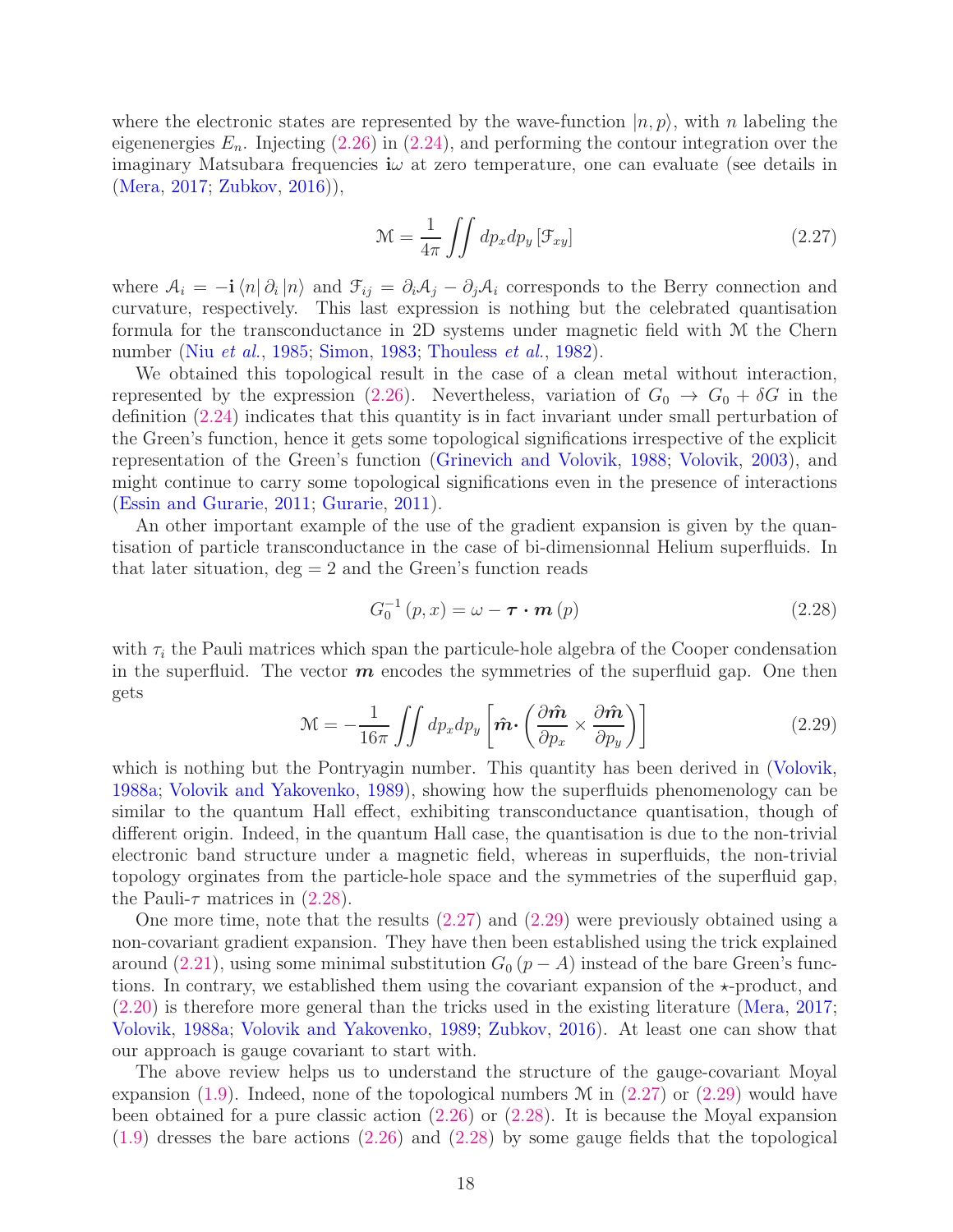obstructions [\(2.27\)](#page-17-1) and [\(2.29\)](#page-17-2) can be extracted from it. Though the gauge structure in this section explicitly comes from the Abelian electromagnetic structure, its origin in the general case of [\(1.9\)](#page-5-0) might appear unclear at first sight. In fact, we never imposed any restriction on the gauge field, beyond its generic definition [\(1.10\)](#page-5-2). So, prior to any gradient expansion, the gauge structure of the theory must be extracted from extra considerations, like e.g. microscopic theories. In fact, one usually starts from a microscopic theory, from which the gauge structure can be established on the basis of symmetry construction. Once the gauge structure is established in the form of the minimal substitution  $p \to p-A$ , one can apply the gauge-covariant Wigner transform [\(1.4\)](#page-3-0) to the equation of motion (e.g. the Schrödinger or the Dyson equation) on the bare theory, such that the gauge-covariant gradient expansion [\(1.9\)](#page-5-0) will dress the perturbative theory by gauge interactions. At this level the gauge fields are classical fields, and the expansion  $(1.9)$  can be seen as a perturbative expansion in both gradients and gauge fields (higher orders in the gauge field will naturally appear in the higher orders, see section [III](#page-19-0) for more details). A few strategies to understand how the gauge structure emerges in microscopic theories have been given in section [I.B.](#page-8-0)

To conclude this section, let us calculate the spin current in 2D (the definition follows straightforw[ardly from arguments in](#page-40-21) [\(Zubkov](#page-43-0)[,](#page-40-21) [2016\)](#page-43-0) and [\(Konschelle,](#page-40-3) [2014\)](#page-40-3), see also (Konschelle et al., [2016b\)](#page-40-21) for a similar definition)

<span id="page-18-0"></span>
$$
J_{a}^{\alpha}(x) = \frac{\mathbf{i}}{4 \deg} \int \frac{d\omega}{2\pi} \int \frac{dp_{x}}{2\pi} \int \frac{dp_{y}}{2\pi} \text{Tr} \left\{ \sigma^{a} \frac{\partial G_{0}^{-1}}{\partial p_{\alpha}} G_{0}(p, x) \right\}
$$
  
= 
$$
\frac{1}{8 \deg} \int \frac{d\omega}{2\pi} \int \frac{dp_{x}}{2\pi} \int \frac{dp_{y}}{2\pi} \text{Tr} \left\{ \sigma^{a} F_{\beta\gamma}(x) \frac{\partial G_{0}^{-1}}{\partial p_{\alpha}} G_{0} \frac{\partial G_{0}^{-1}}{\partial p_{\beta}} G_{0} \frac{\partial G_{0}^{-1}}{\partial p_{\gamma}} G_{0} \right\}
$$
  
= 
$$
\frac{1}{4 \deg} \frac{\varepsilon^{\alpha\beta\gamma}}{4\pi} F_{\beta\gamma}^{a}(x) \mathcal{M}
$$
(2.30)

where we supposed the Green's function  $G_0$  to be independent of the spin, and we expand the non-Abelian gauge field  $F_{\alpha\beta} \equiv F_{\alpha\beta}^a \sigma^a/2$  when it describes the spin degree of freedom with Pauli algebra span by spin matrices  $\sigma^a$ ,  $a \in \{1,2,3\}$ . Then the trace applies on the spin degree of freedom only, and project the gauge field toward the Pauli matrix  $\sigma^a$  present in the definition of the spin current.

The spin-current in [\(2.30\)](#page-18-0) can then be generated by pure spin-orbit interactions (like Rashba or Dresselhaus ones, see [\(Berche and Medina](#page-37-1), [2013;](#page-37-1) [Winkler,](#page-43-16) [2003\)](#page-43-16)), and might be quantised in the limit of zero temperature, following the same arguments giving [\(2.27\)](#page-17-1) in normal metal or [\(2.29\)](#page-17-2) in superfluid/superconducting systems. Nevertheless, the spin current is impossible to measure, since it contains 5 dimensions (three for the spin  $a \in \{1, 2, 3\}$  and two for space  $\alpha \in \{1,2\}$  in our three dimensional experimental world. An other way to understand why the spin current can not be measured is to realise that it is not conserved in the usual sense (namely as  $\partial_{\alpha} j^{\alpha} = 0$ ), but in a non-Abelian gauge covariant way (namely  $\mathfrak{D}_{\alpha}J^{\alpha} = \partial_{\alpha}J^{\alpha} - \mathbf{i} [A_{\alpha}, J^{\alpha}] = 0$ ; the part  $\mathbf{i} [A_{\alpha}, J^{\alpha}]$  is usually considered as a spin-torque), see e.g. (Jin [et al.](#page-39-16), [2006;](#page-39-16) [Tokatly](#page-42-20), [2017](#page-42-20)) and references therein.

Many other consequences of the gauge-covariant gradient expansion [\(1.9\)](#page-5-0) are still to come, and will be the subject of subsequent works. At the moment, we turn to the presentation of the method leading to the expansion [\(1.9\)](#page-5-0).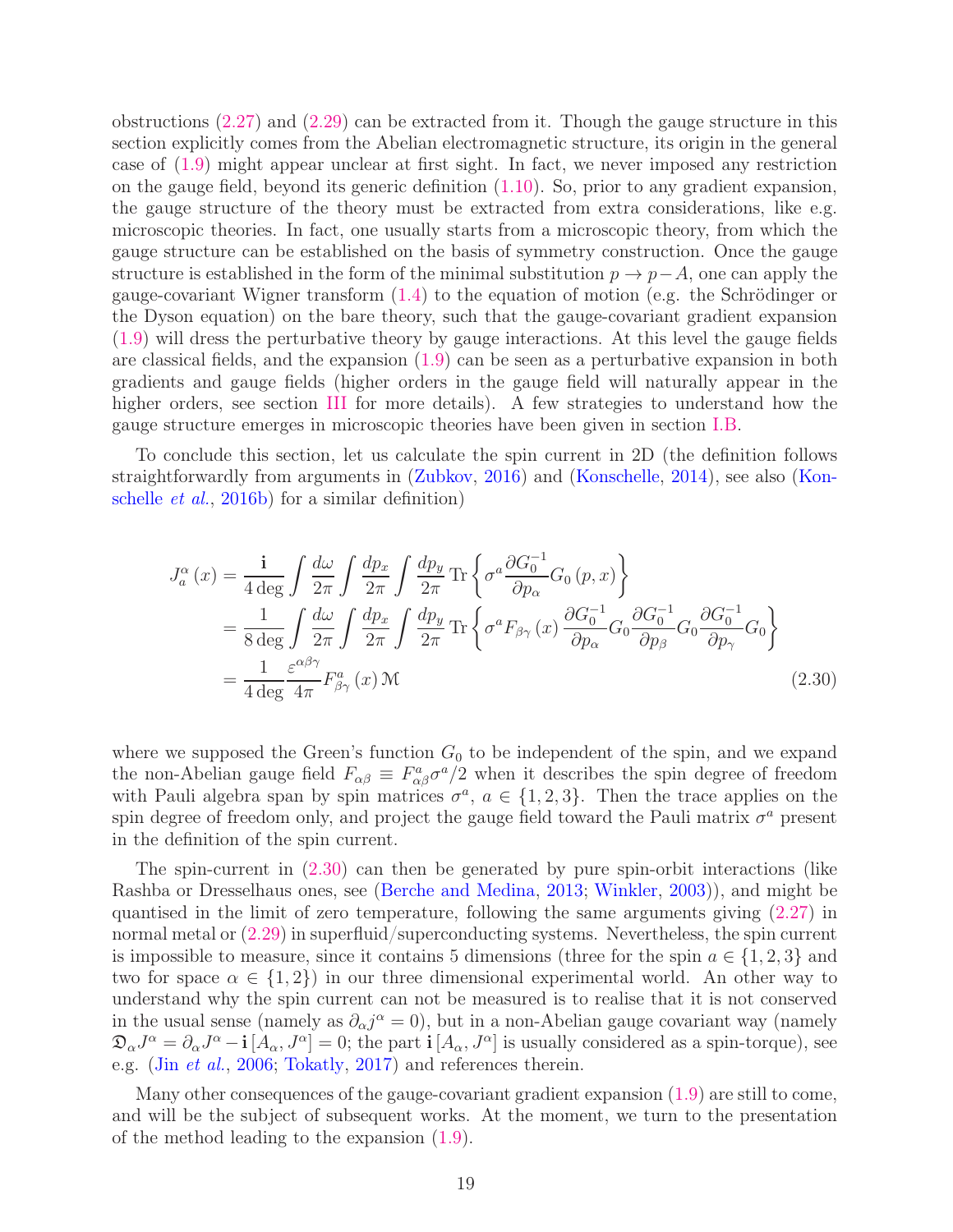# <span id="page-19-0"></span>III. GAUGE-COVARIANT MOYAL STAR-PRODUCT

We now attack the heart section of this study. We will proove the gradient expansion [\(1.9\)](#page-5-0), and add the next order term to it, namely the term of fourth order in gradient. A generic method will be presented, based in the difference between the gauge-covariant Wigner transform [\(1.4\)](#page-3-0) and a gauge-fixed one in the Fock-Schwinger gauge (also called Poincarérelativistic, or axial or radial gauge) proposed in [\(Weigert and Heinz,](#page-43-13) [1991\)](#page-43-13). Section [III.A](#page-19-1) provides a self-contained justification of the gauge-covariant and the gauge-fixed Wigner transforms. The method consists in realizing that in the Fock-Schwinger gauge, the gaugecovariant transform  $(1.4)$  looks formally like the Wigner transform  $(1.1)$  in the flat space. Then one can apply the well-known result [\(1.2\)](#page-3-2) to it. The mapping from the gauge-flat to gauge-covariant formulation can be done by promoting the successive x-derivatives to some covariant derivatives, including gauge fields corrections. This is the task accomplished in section [III.B.](#page-21-0) Unfortunately, I am not aware of any trick allowing the susbtitution to be done at any order, and so the substitution is done order by order. This is where the pedestrian approach appears. Section [III.B](#page-21-0) is quite technical, and might be skipped in first reading since it does not participate in the understanding of the rest of the presentation. The gauge-covariant gradient expansion is then given in section [III.C.](#page-26-0) The two limiting cases of Abelian gauge fields and pure gauge problems are given in section [III.D.](#page-28-0)

# <span id="page-19-1"></span>A. Two different Wigner transforms

[We begin by a short review of the gauge-covariant Wigner transform proposed in \(](#page-38-6)Elze et al., [1986a](#page-38-6)[,b](#page-38-7); [Winter](#page-43-11), [1984](#page-43-11)[\) and the gauge-fixed Wigner transform proposed in \(](#page-43-13)Weigert and Heinz, [1991](#page-43-13)).

The story starts with the following problem. Given the Wigner transform [\(1.1\)](#page-2-2), and the possibility for the operators  $O(x_1, x_2)$  to change under a gauge transformation to  $O'(x_1, x_2) = R(x_1) O(x_1, x_2) R^{-1}(x_2)$ , how may we construct a Wigner transform  $O(p, x)$ which would be gauge-covariant? Namely we would like  $O(p, x)$  to transform as  $O'(p, x) =$  $R(x) O(p, x) R^{-1}(x)$  under a gauge transformation. The solution to this problem, first proposed in [\(Luttinger,](#page-41-7) [1951;](#page-41-7) [Stratonovich,](#page-42-12) [1956\)](#page-42-12), is to realise that [\(1.1\)](#page-2-2) can be writen in the formal representation

<span id="page-19-2"></span>
$$
O(p,x) = \int d\mathbf{r} \left[ e^{-i p \cdot \mathbf{r}} \left( e^{\mathbf{r} \cdot \partial_{x_1}/2} O(x_1, x_2) e^{-\mathbf{r} \cdot \partial_{x_2}^{\dagger}/2} \right)_{x_1 = x_2 = x} \right]
$$
(3.1)

where the dagger-derivative  $O\partial_x^{\dagger} \equiv \partial_x O$  applies to the left. The exponentiated derivative shifts the argument of any function of its argument,  $e^{x \cdot \partial_x} f(x) e^{-x \cdot \partial_x} = f(x + \mathfrak{x})$ . In effect, the formal writing  $(3.1)$  is strictly equivalent to the previous definition  $(1.1)$ .

Under the representation [\(3.1\)](#page-19-2), it is straightforward to generalise the Wigner transform to a covariant representation. It is sufficient to replace the derivative by its covariant version  $\partial_x \to D_x = \partial_x - iA_x(x)$  and  $\partial_x^{\dagger} \to D_x^{\dagger} = \partial_x^{\dagger} + iA_x(x)$ . One obtains the representation [\(1.4\)](#page-3-0) once we realise that

<span id="page-19-3"></span>
$$
e^{x \cdot D_x} f(x) = U(x, x + x) f(x + x)
$$
\n(3.2)

with the parallel transport operator given in [\(1.5\)](#page-3-1). We can drop the index  $x_1 = x_2 = x$ from now on in [\(3.1\)](#page-19-2). This operator has the property of a Dyson's operator:  $U(x, x) = 1$ ,  $U(x_1, y)U(y, x_2) = U(x_1, x_2)$  and so  $U(x_1, x_2)$  is the inverse of  $U(x_2, x_1)$ . Details of the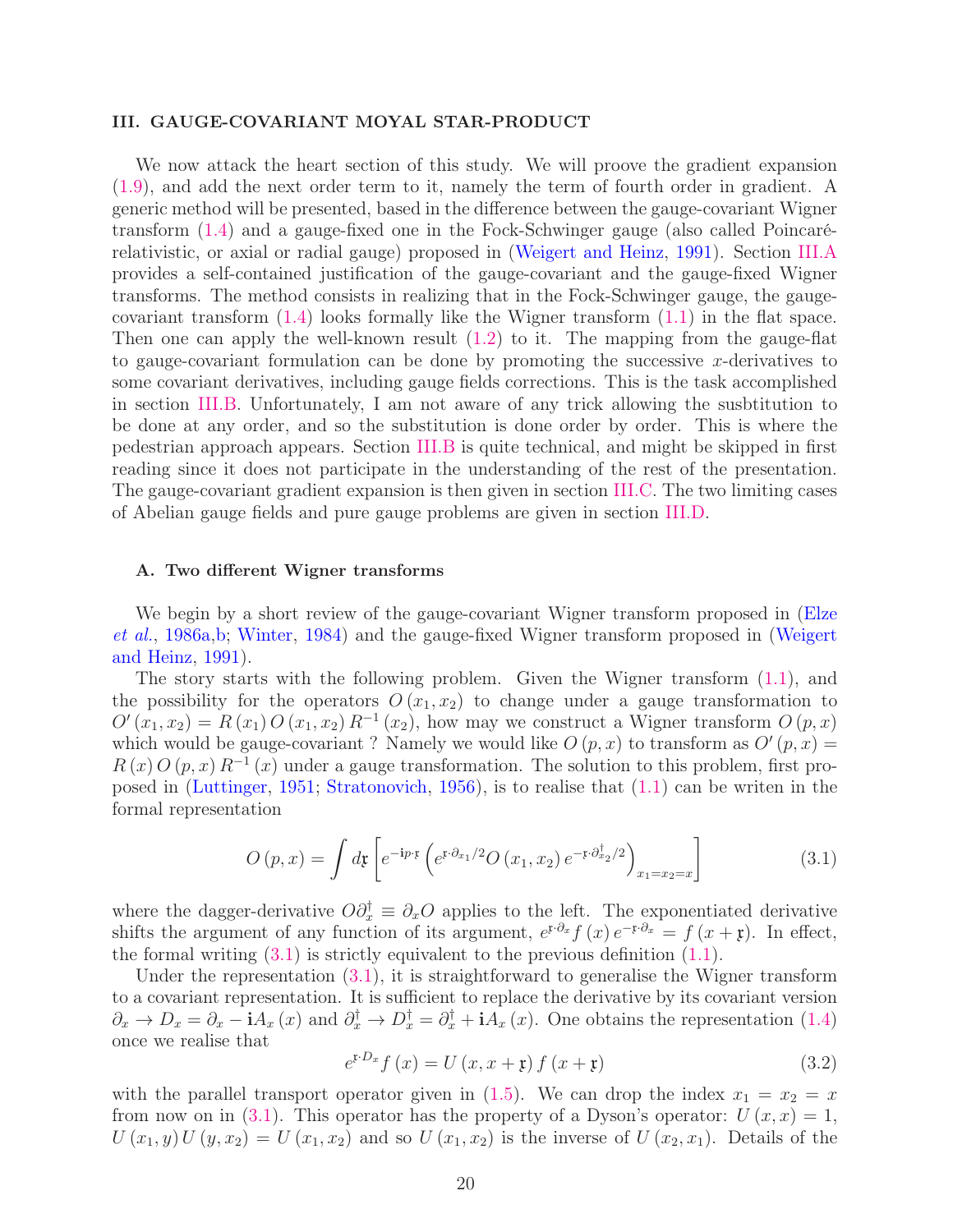calculation done in (Elze [et al.](#page-38-7), [1986b;](#page-38-7) [Winter,](#page-43-11) [1984\)](#page-43-11), partially reproduced in [\(Konschelle,](#page-40-3) [2014\)](#page-40-3), show that the path connecting the points x and  $x + \mathfrak{x}$  using the operator  $e^{\mathfrak{x} \cdot D_x}$  must be a straight line.

For the following it is important to realise that the derivatives of  $U$  are not trivial. In fact, one has

<span id="page-20-0"></span>
$$
\frac{DU(b,a)}{\partial b^{\alpha}}U(a,b) = \mathbf{i}(b-a)^{\beta} \int_0^1 ds \left[ sU(b,\tau_s) F_{\beta \alpha}(\tau_s) U(\tau_s,b) \right]
$$
(3.3)

where the gauge field is defined as  $F_{\alpha\beta} = \partial_{\alpha}A_{\beta} - \partial_{\beta}A_{\alpha} - i[A_{\alpha}, A_{\beta}]$  (with the convention  $\partial_{\alpha}A_{\beta} \equiv \partial A_{\beta}/\partial x^{\alpha}$  in the non-Abelian case, and  $\tau_s = a + (b - a)s$  represents the straight line between b and a. Using the properties of the parallel transport operation, one gets similarly

$$
U\left(a,b\right) \frac{U\left(b,a\right)D^{\dagger}}{\partial a^{\alpha}} = \mathbf{i}\left(b-a\right)^{\beta} \int_{0}^{1} ds \left[ \left(1-s\right)U\left(a,\tau_{s}\right) F_{\beta\alpha}\left(\tau_{s}\right)U\left(\tau_{s},a\right) \right] \tag{3.4}
$$

for the derivative applied to the second variable. The presence of  $(1-s)$  ensures that the path is taken in the opposite way.

The Wigner transform [\(1.4\)](#page-3-0) is covariant with respect to the gauge transformation:  $O'(p,x) = R(x) O(p,x) R^{-1}(x)$ , as required. One can in particular applies the transformation

$$
O^{(Z)}(p,x) = U(Z,x) O(p,x) U(x,Z)
$$
  
= 
$$
\int d\mathfrak{x} \left[ e^{-i p\mathfrak{x}/\hbar} U\left(Z, x + \frac{\mathfrak{x}}{2}\right) O\left(x + \frac{\mathfrak{x}}{2}, x - \frac{\mathfrak{x}}{2}\right) U\left(x - \frac{\mathfrak{x}}{2}, Z\right) \right]
$$
 (3.5)

where the external point  $Z$  is arbitrary for the moment. Nevertheless, it is the same parallel transport operator [\(1.5\)](#page-3-1) which has been used in the definition of  $O^{(Z)}(p, x)$ . In particular,  $U(Z, x)$  verifies [\(3.3\)](#page-20-0). Suppose then that one applies the same gauge transformation to the gauge-potential, defining

$$
A_{\alpha}^{(Z)}(x) = U(Z, x) A_{\alpha}(x) U(x, Z) + iU(Z, x) \frac{\partial U(x, Z)}{\partial x^{\alpha}}
$$

$$
= (Z - x)^{\beta} \int_0^1 ds \left[ sU(Z, \tau_s) F_{\beta \alpha}(\tau_s) U(\tau_s, Z) \right]
$$
(3.6)

with  $\tau_s = Z + (x - Z) s$  for the path between x and Z, using [\(3.3\)](#page-20-0) to kill  $A_\alpha$ . In particular, we have, in this new gauge

<span id="page-20-1"></span>
$$
(x - Z)^{\alpha} A_{\alpha}^{(Z)}(x) = 0 \tag{3.7}
$$

since the gauge field is an antisymmetric quantity  $F_{\alpha\beta} = -F_{\beta\alpha}$  by definition. This is nothing but the definition of the radial gauge, hence the transformation [\(3.5\)](#page-20-1) is called the radial-gauge Wigner transform, or gauge-fixed Wigner transform. In addition, one has  $A_{\alpha}^{(Z)}(x=Z) = 0$  and so the covariant derivatives reduce to the trivial ones at the point  $x = Z$ . This property allows easy manipulations. Indeed, taking  $x = Z$  in the definition of the Wigner transform [\(1.4\)](#page-3-0) but keeping  $x_{1,2} = x \pm \mathfrak{x}/2$  as independent variables reduces  $O(p,x)$  to  $O^{(Z)}(p,x)$  in [\(3.5\)](#page-20-1). So the equation of motion for  $O^{(Z)}(p,x)$  presents only flatspace derivatives  $\partial_x$ , and in particular, the Moyal product for two operators  $O_1^{(Z)}$  $j_1^{(z)}(p,x)$  and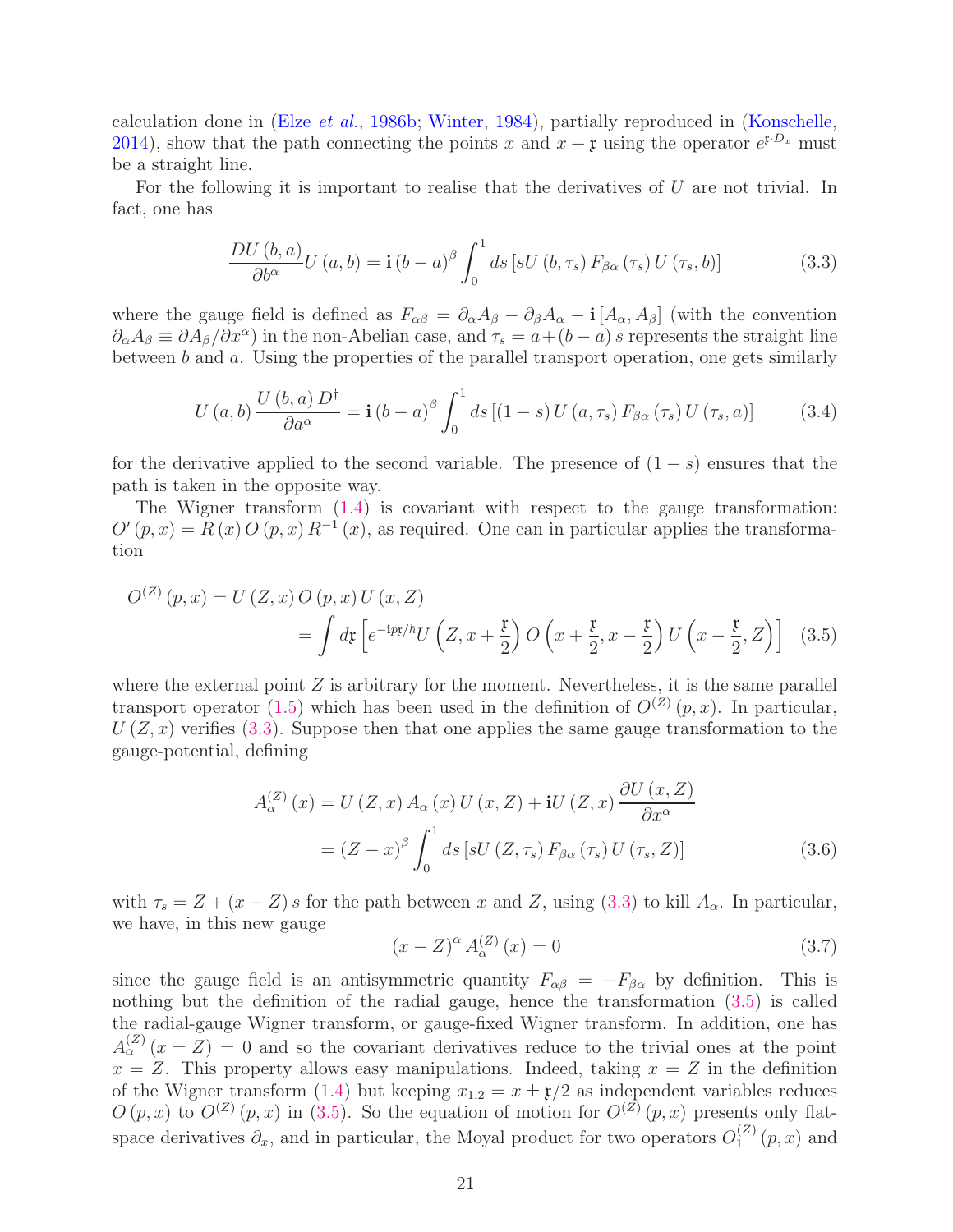$O^{(Z)}_2$  $2^{(2)}(p,x)$  is the well known one  $(1.2)$  since there is vanishing connection in this gauge when  $x = Z$ . We thus have

$$
\int d\mathbf{r} \int dy \left[ e^{-ipx/\hbar} U\left(Z, x + \frac{\mathfrak{x}}{2}\right) O_1\left(x + \frac{\mathfrak{x}}{2}, y\right) O_2\left(y, x - \frac{\mathfrak{x}}{2}\right) U\left(x - \frac{\mathfrak{x}}{2}, Z\right) \right] =
$$
  
=  $O_1^{(Z)}(p, x) \star_0 O_2^{(Z)}(p, x) = O_1^{(Z)} O_2^{(Z)} + \frac{\mathbf{i}}{2} \left(\frac{\partial O_1^{(Z)}}{\partial x^{\alpha}} \frac{\partial O_2^{(Z)}}{\partial p_{\alpha}} - \frac{\partial O_1^{(Z)}}{\partial p_{\alpha}} \frac{\partial O_2^{(Z)}}{\partial x^{\alpha}}\right) + \cdots$  (3.8)

at first order of the star product  $(1.2)$ . We no more need to precise the variables  $(p, x)$  for  $O^{(Z)}_{1,2}$  $_{1,2}^{(2)}$  since the gauge exponents specifies that we work in the phase space, allowing simpler notations.

We have thus established the Moyal product in the radial gauge: it is just the usual Moyal  $\star_0$ -product [\(1.2\)](#page-3-2). This is nevertheless not gauge covariant. To know the gaugecovariant gradient expansion, one must perform the parallel transport in the reverse sense, i.e. from the point Z back to x. We thus take the limit  $Z \to x$  in the gradient expansion [\(3.8\)](#page-21-1). It consists in replacing  $O_{1,2}^{(Z)} \rightarrow O_{1,2}(p,x)$  naively. Nevertheless, the space derivatives in [\(3.8\)](#page-21-1) must be taken with care. One indeed realises that [\(Weigert and Heinz,](#page-43-13) [1991](#page-43-13))

<span id="page-21-2"></span><span id="page-21-1"></span>
$$
\frac{\partial O(p,x)}{\partial x^{\alpha}} = \left(\frac{\partial}{\partial x^{\alpha}} + \frac{\partial}{\partial Z^{\alpha}}\right) O^{(Z)}\Big|_{Z=x}
$$
\n(3.9)

by a direct comparison of the definitions of the Wigner transforms in the radial gauge [\(3.5\)](#page-20-1) and in the covariant representation [\(1.4\)](#page-3-0). We finally have to explicitly calculate the limit

<span id="page-21-3"></span>
$$
O_1(p,x) \star O_2(p,x) = \lim_{Z \to x} \left[ O_1^{(Z)}(p,x) \star_0 O_2^{(Z)}(p,x) \right]
$$
(3.10)

using the substitution  $(3.9)$ , e.g.

$$
O_1(p,x) \star O_2(p,x) = O_1(p,x) O_2(p,x) + \frac{\mathbf{i}}{2} \left( \frac{\partial O_1^{(Z)}}{\partial x^{\alpha}} \bigg|_{Z=x} \frac{\partial O_2}{\partial p_{\alpha}} - \frac{\partial O_1}{\partial p_{\alpha}} \frac{\partial O_2^{(Z)}}{\partial x^{\alpha}} \bigg|_{Z=x} \right) + \cdots
$$
\n(3.11)

at the leading order. The momentum derivative do not make any trouble, and we replace them straightforwardly in the above expression. The x-derivative of  $O^{(Z)}$  naturally appears in the  $\star_0$ -product, so we just have to evaluate  $\partial_Z O^{(Z)}$  and take its limit  $Z \to x$ . This can be done exactly using the property [\(3.3\)](#page-20-0) of the parallel transport, which let the gauge field appearing.

This is all for the general method, we must now turn to tedious evaluations of the substitution rules [\(3.10\)](#page-21-3) from the radial gauge to the covariant representation for the sucessives derivatives, using [\(3.9\)](#page-21-2) and its higher orders.

## <span id="page-21-0"></span>B. Substitutions for the derivatives

This section establishes the substitution rules between the gauge-fixed  $O^{(Z)}(p, x)$  and the gauge-covariant  $O(p, x)$  Wigner transforms. Namely, it gives, order by order how the mapping  $\partial_x^n O^{(Z)}|_{Z=x}$  works for  $n=1, 2$  to all order in the covariant derivative of the gauge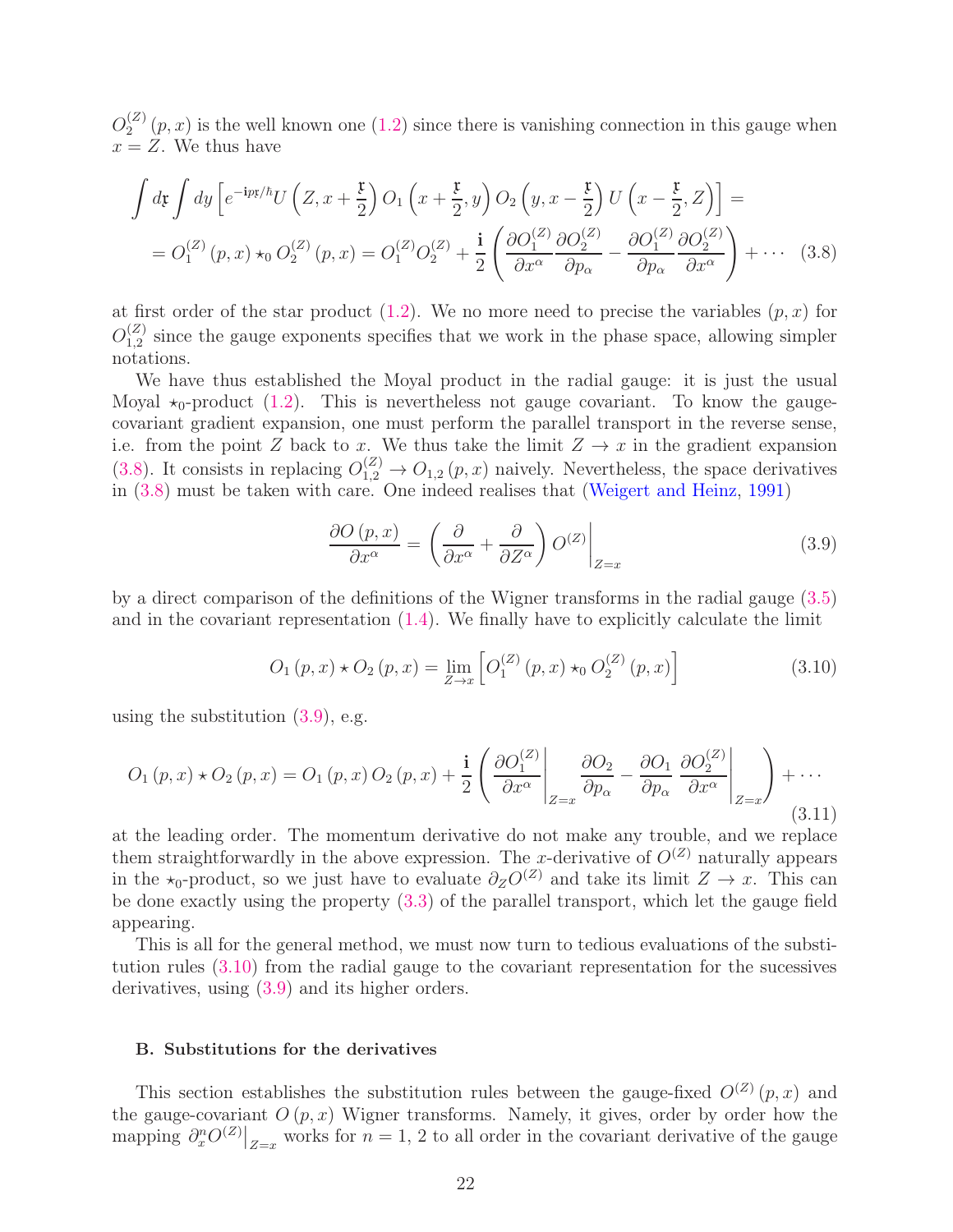field and for  $n = 3$  up to the fourth order in gradient only. Details are cumbersome, and can be skip at first reading.

Our first goal is to evaluate  $\partial_Z O^{(Z)}|_{Z=x}$  in the expression [\(3.9\)](#page-21-2) in order to establish the link between the gauge-fixed derivative  $\partial_x^{\phi}O^{(Z)}$  and the gauge-covariant one. The pivotal formula is [\(3.3\)](#page-20-0) which we rewrite as

$$
\frac{DU(b,a)}{\partial b^{\alpha}}U(a,b) = i\mathbb{F}_{\alpha}^{(b)}(b,a)
$$
\n(3.12)

introducing the notation

$$
\mathbb{F}_{\alpha}^{(c)}(b,a) = (b-a)^{\beta} \int_{0}^{1} ds \left[ sU(c,\tau_{s}) F_{\beta\alpha}(\tau_{s}) U(\tau_{s},c) \right] ; \ \tau_{s} = a + (b-a)s \tag{3.13}
$$

for convenience. The exponant notation is fixed by the property  $\mathbb{F}_{\alpha}^{(y)}(b,a) = U(y,x)\mathbb{F}_{\alpha}^{(x)}(b,a)U(x,y)$ under a gauge transformation.

From the definition [\(3.5\)](#page-20-1) for the radial gauge Wigner transform, one gets

$$
\frac{\partial O^{(Z)}}{\partial Z^{\alpha}} = \int d\mathfrak{x} \left[ e^{-i p \cdot \mathfrak{x}} \frac{\partial U(b, a)}{\partial b^{\alpha}} U(a, b) U\left(Z, x + \frac{\mathfrak{x}}{2}\right) O\left(x + \frac{\mathfrak{x}}{2}, x - \frac{\mathfrak{x}}{2}\right) U\left(x - \frac{\mathfrak{x}}{2}, Z\right) \right]_{a = x + \mathfrak{x}/2}^{b = Z}
$$
  
+ 
$$
\int d\mathfrak{x} \left[ e^{-i p \cdot \mathfrak{x}} U\left(Z, x + \frac{\mathfrak{x}}{2}\right) O\left(x + \frac{\mathfrak{x}}{2}, x - \frac{\mathfrak{x}}{2}\right) U\left(x - \frac{\mathfrak{x}}{2}, Z\right) U(b, a) \frac{\partial U(a, b)}{\partial b^{\alpha}} \right]_{a = x - \mathfrak{x}/2}^{b = Z}
$$
(3.14)

using the property  $U(a, b) U(b, a) = 1$  of the parallel transport. The terms written as  $U(b, a)$  and its derivatives can be extracted from the integral using the formal property

<span id="page-22-2"></span>
$$
\int d\mathfrak{x} \left[ e^{-i p \cdot \mathfrak{x}} f\left(\mathfrak{x}\right) U\left(Z, x + \frac{\mathfrak{x}}{2}\right) O\left(x + \frac{\mathfrak{x}}{2}, x - \frac{\mathfrak{x}}{2}\right) U\left(x - \frac{\mathfrak{x}}{2}, Z\right) \right] = f\left(i \partial_p\right) O^{(Z)}\left(p, x\right) \tag{3.15}
$$

valid for any analytical function f. The same works for the function  $f(\mathfrak{x})$  applied on the right, with  $\partial_p^{\dagger}$ -derivatives instead of  $\partial_p$ . Next, the unitarity of the parallel transport gives  $\partial_b U(a, b) U(b, a) = -U(a, b) \partial_b U(b, a)$ , and so one gets

<span id="page-22-0"></span>
$$
\frac{\partial O^{(Z)}}{\partial Z^{\alpha}} = \mathbf{i} \left[ A_{\alpha} \left( Z \right) + \mathbb{F}_{\alpha}^{(Z)} \left( Z, x + \frac{\mathbf{i}}{2} \left( \partial_{p} - \partial_{p}^{\dagger} \right) \right), O^{(Z)} \left( p, x \right) \right]
$$
(3.16)

where the limit  $Z \to x$  can be now taken straighforwardly, since there is no more x-derivatives in the right-hand side of [\(3.16\)](#page-22-0). In particular, one can take the argument  $\partial_p - \partial_p^{\dagger}$  in the expression  $(3.16)$  since  $\mathbb F$  is independent of the momentum. Relation  $(3.9)$  finally reads

<span id="page-22-1"></span>
$$
\frac{\partial O^{(Z)}}{\partial x^{\alpha}}\bigg|_{Z=x} = \frac{\mathfrak{D}O(p,x)}{\partial x^{\alpha}} - \mathbf{i}\left[\mathbb{F}_{\alpha}^{(x)}\left(x, x + \frac{\mathbf{i}}{2}\left(\partial_{p} - \partial_{p}^{\dagger}\right)\right), O\left(p, x\right)\right]
$$
\n
$$
= \frac{\mathbb{D}O(p,x)}{\partial x^{\alpha}} \tag{3.17}
$$

where the right-hand side is gauge-covariant, as required. The relation [\(3.17\)](#page-22-1) between the radial gauged and the covariant representation of  $O(p, x)$  can be injected in the Moyal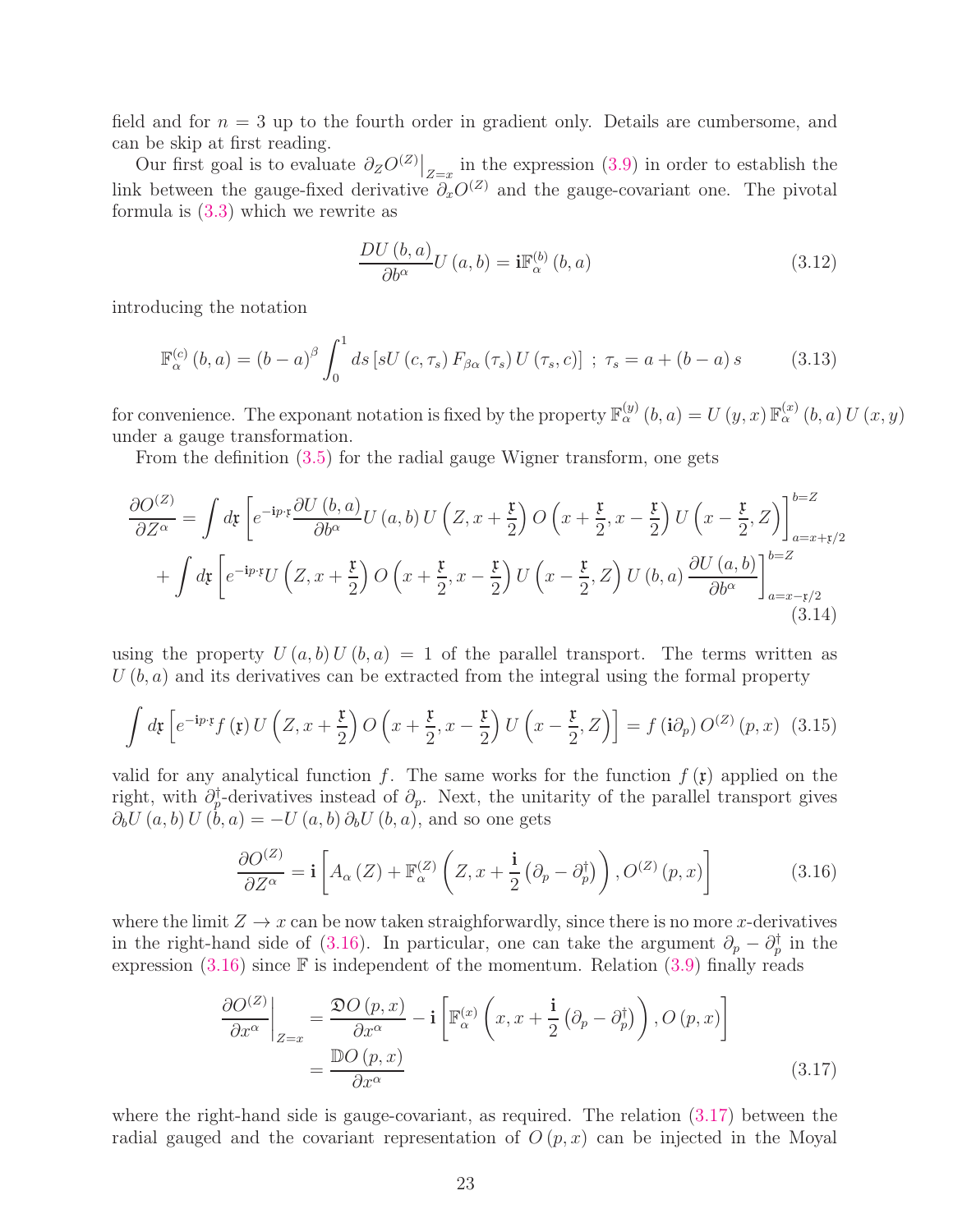expansion to get the non-Abelian gauge-covariant gradient expansion at first order, following the mapping [\(3.10\)](#page-21-3). To do that one should expand  $\mathbb{F}_{\alpha}^{(x)}$  in power of  $\partial_p - \partial_p^{\dagger}$ . Using the substitution  $U(x, x+z) F(x+z) U(x+z, x) = e^{z \cdot \mathfrak{D}_x} F(x)$  proved in (Elze *[et al.](#page-38-7)*, [1986b\)](#page-38-7), one formally has

<span id="page-23-0"></span>
$$
\mathbb{F}_{\alpha}^{(x)}\left(x, x+z\right) = \int_0^1 ds \left[ (1-s) \, e^{s(z \cdot \mathfrak{D}_x)} F_{\alpha\beta}\left(x\right) \right] z^{\beta} = \sum_{n=0}^\infty \frac{\left(z \cdot \mathfrak{D}_x\right)^n}{\left(n+2\right)!} F_{\alpha\beta}\left(x\right) z^{\beta} \tag{3.18}
$$

as a covariant expansion in power of the gradient of the gauge field. We used the formula

$$
\int_0^1 ds \left[ s^m e^{sx} \right] = \frac{\partial^m}{\partial x^m} \int_0^1 ds \left[ e^{sx} \right] = \sum_{n=0}^\infty \frac{x^n}{n! \left( n + m + 1 \right)} \tag{3.19}
$$

to evaluate all integrals of the type of  $F$  and its derivatives (yet to come).

We thus reusse in providing an explicit method to get a completely gauge-covariant Moyal expansion by susbtituting the usual gradient expansion with covariant contributions according to the general recipe [\(3.10\)](#page-21-3) with

<span id="page-23-1"></span>
$$
\frac{\partial O^{(Z)}}{\partial x^{\alpha}}\bigg|_{Z=x} = \frac{\mathfrak{D}O(p,x)}{\partial x^{\alpha}} + \left[\sum_{n=0}^{\infty} \frac{\mathbf{i}^{n} (z \cdot \mathfrak{D}_{x})^{n}}{2^{n+1} (n+2)!} F_{\alpha\beta}(x) z^{\beta}, O(p,x)\right]_{z=\partial_{p}-\partial_{p}^{\dagger}}
$$
(3.20)

for the first order. The  $\mathfrak{D}_x$ -derivative in the commutator applies only on the gauge field  $F_{\alpha\beta}$ , whereas the  $\partial_p$ -derivatives apply only on  $O(p, x)$  inside the commutator. Nevertheless, even though the first-order derivative [\(3.17\)](#page-22-1) can be formally writen in term of a formal covariant derivative when  $\mathbb{F}_\alpha^{(x)}$  is interpreted as a pseudo-gauge potential, higher order derivatives  $\partial_x^n O^{(Z)}|_{Z=x}$  can not be straightforwardly replaced by higher derivatives  $\mathbb{D}^n O(p, x)$ .

To see that one just has to calculate the next order, namely we will use [\(3.9\)](#page-21-2) to get

$$
\frac{\partial^2 O(p,x)}{\partial x^{\alpha} \partial x^{\beta}} = \left( \frac{\partial}{\partial x^{\alpha}} + \frac{\partial}{\partial Z^{\alpha}} \right) \left( \frac{\partial}{\partial x^{\beta}} + \frac{\partial}{\partial Z^{\beta}} \right) O^{(Z)}(p,x) \Big|_{Z=x} = \left( \frac{\partial}{\partial x^{\alpha}} + \frac{\partial}{\partial Z^{\alpha}} \right) \left( \frac{\partial O^{(Z)}}{\partial x^{\beta}} + \mathbf{i} \left[ A_{\beta} (Z) + \mathbb{F}_{\beta}^{(Z)} \left( Z, x + \frac{\mathbf{i}}{2} \left( \partial_{p} - \partial_{p}^{\dagger} \right) \right), O^{(Z)} \right] \right) \Big|_{Z=x}
$$
(3.21)

where we used  $(3.16)$  in the second line. The relation  $(3.16)$  can be used again to evaluate  $\partial_Z \partial_x O^{(Z)} = \partial_x \partial_Z O^{(Z)}$ . From the property [\(3.9\)](#page-21-2), one has

$$
\left(\frac{\partial}{\partial x^{\alpha}} + \frac{\partial}{\partial Z^{\alpha}}\right) \left[A_{\beta}\left(Z\right) + \mathbb{F}_{\beta}^{(Z)}\left(Z, x + \frac{\mathbf{i}}{2}\left(\partial_{p} - \partial_{p}^{\dagger}\right)\right), O^{(Z)}\right]\Big|_{Z=x} = \frac{\partial}{\partial x^{\alpha}} \left[A_{\beta}\left(x\right) + \mathbb{F}_{\alpha}^{(x)}\left(x, x + \frac{\mathbf{i}}{2}\left(\partial_{p} - \partial_{p}^{\dagger}\right)\right), O\left(p, x\right)\right] \quad (3.22)
$$

and so

$$
\frac{\partial}{\partial x^{\alpha}} \left( O(p, x) - \mathbf{i} \left[ A_{\beta}(x) + \mathbb{F}_{\alpha}^{(x)} \left( x, x + \frac{\mathbf{i}}{2} \left( \partial_{p} - \partial_{p}^{\dagger} \right) \right), O(p, x) \right] \right) =
$$
\n
$$
= \left( \frac{\partial}{\partial x^{\alpha}} + \frac{\partial}{\partial Z^{\alpha}} \right) \frac{\partial O^{(Z)}}{\partial x^{\beta}} \Big|_{Z=x} =
$$
\n
$$
= \frac{\partial^{2} O^{(Z)}}{\partial x^{\alpha} \partial x^{\beta}} \Big|_{Z=x} + \mathbf{i} \frac{\partial}{\partial x^{\beta}} \left[ A_{\alpha}(Z) + \mathbb{F}_{\alpha}^{(Z)} \left( Z, x + \frac{\mathbf{i}}{2} \left( \partial_{p} - \partial_{p}^{\dagger} \right) \right), O^{(Z)}(p, x) \right] \Big|_{Z=x} \tag{3.23}
$$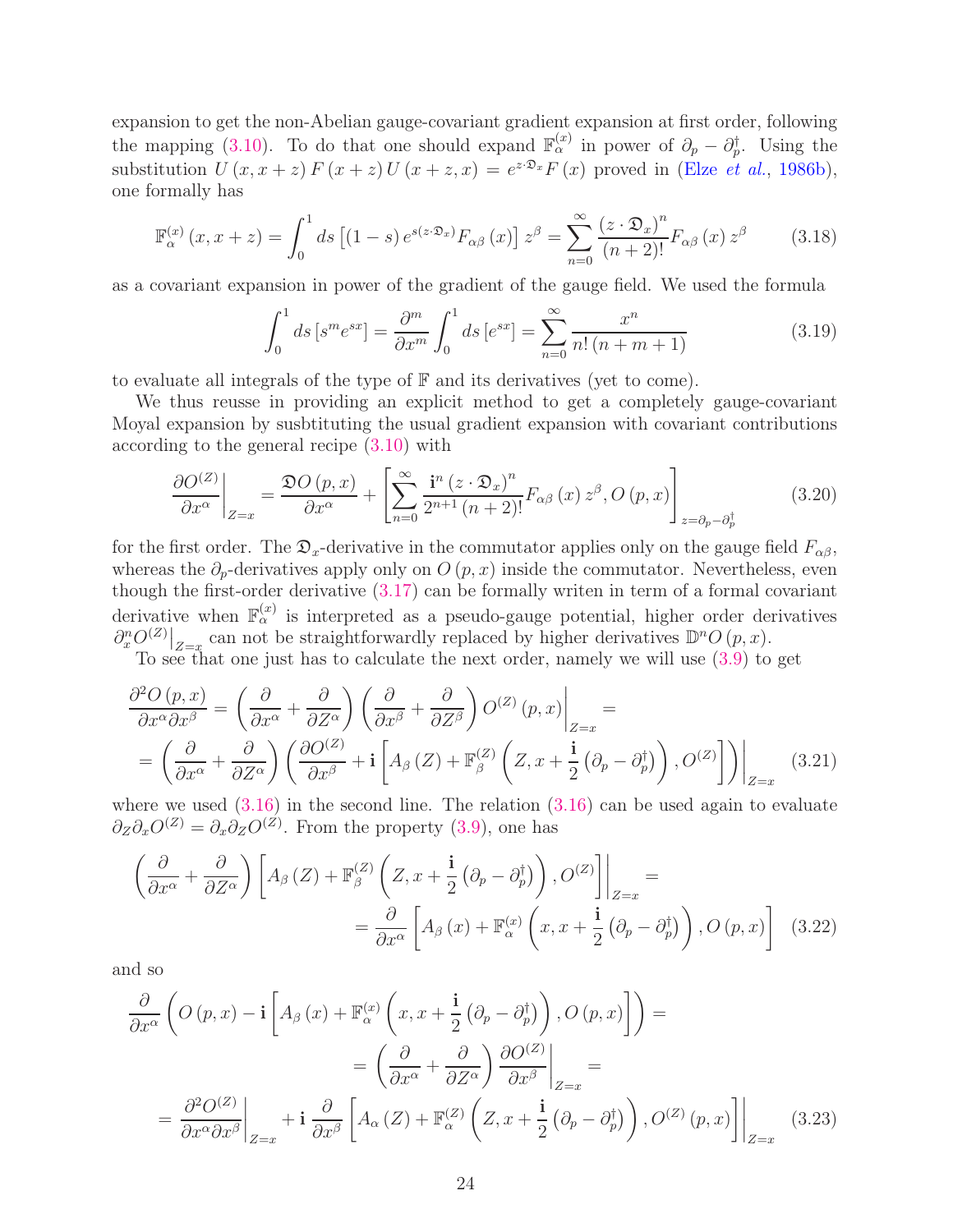now expanding the derivative  $\partial_{\beta}$  on the right-hand side, and because  $\partial_{x}A(Z) = 0$ , and finally using  $(3.17)$  to evaluate  $\partial_{\beta}O^{(Z)}|_{Z=x}$ , one gets the substitution rule for the second order derivative

<span id="page-24-1"></span><span id="page-24-0"></span>
$$
\left. \frac{\partial^2 O^{(Z)}}{\partial x^{\alpha} \partial x^{\beta}} \right|_{Z=x} = \frac{\mathbb{D}^2 O(p, x)}{\partial x^{\alpha} \partial x^{\beta}} - \mathbf{i} \left[ \frac{\partial}{\partial x^{\beta}} \mathbb{F}_{\alpha}^{(Z)} \left( Z, x+z \right), O^{(Z)}(p, x) \right]_{Z=x}^{z=\mathbf{i} \left( \partial_p - \partial_p^{\dagger} \right) / 2}
$$
(3.24)

which thus misses to be a simple replacement of the  $\partial_x^n O^{(Z)}|_{Z=x}$  by the formal covariant derivative  $\mathbb{D}_{x}^{n}O(p,x)$ . However, a rapid calculation gives

$$
\frac{\partial}{\partial x^{\beta}} \mathbb{F}_{\alpha}^{(Z)}(Z, x+z) \Big|_{Z=x} = \int_{0}^{1} ds \left[ s(1-s) U(b, a) \left( \frac{\mathfrak{D} F_{\alpha\gamma}(a)}{\partial a^{\beta}} - \mathbf{i} \left[ \mathbb{F}_{\beta}^{(a)}(a, b), F_{\alpha\gamma}(a) \right] \right) U(a, b) \right]_{b=x}^{a=x+zs} z^{\gamma} (3.25)
$$

and thus shows that all terms in [\(3.24\)](#page-24-0) are gauge covariant as required. A term proportionnal to  $F_{\alpha\beta}$  has been discarded in [\(3.25\)](#page-24-1), since it will not appear in the Moyal expansion with contracted indices, i.e. the interchange  $\alpha \leftrightarrow \beta$  is allowed at any stage of the computation to simplify it. Though we just missed to give a formal resummation of all the covariant contributions appearing in the Moyal expansion, we clearly succeed in establishing a gauge covariant method to get the Moyal expansion order by order using the mapping [\(3.10\)](#page-21-3).

Using the same method we used to get [\(3.18\)](#page-23-0), one can evaluate

$$
\mathbb{F}_{\beta}^{(x+zs)}(x+zs,z) = U(x+zs,x) \left[ \sum_{n=0}^{\infty} \frac{n+1}{(n+2)!} (sz \cdot \mathfrak{D}_x)^n F_{\delta\beta}(x) z^{\delta} \right] U(x+zs,x) \quad (3.26)
$$

using  $U(a, b) U(b, c) = U(a, c)$  to evaluate the term into brackets. The above contribution nevertheless does not contribute to the covariant Moyal expansion, because both pairs of indices  $(\delta, \gamma)$  and  $(\alpha, \beta)$  are dummy indices in the Moyal expansion, whereas there will be some commutators of the form  $[F_{\alpha\gamma}, F_{\beta\delta}]$  and their covariant derivatives in [\(3.25\)](#page-24-1). Thus [\(3.25\)](#page-24-1) reads

<span id="page-24-3"></span><span id="page-24-2"></span>
$$
\frac{\partial}{\partial x^{\beta}} \mathbb{F}_{\alpha}^{(Z)}(Z, x+z) \bigg|_{Z=x} = \sum_{n=0}^{\infty} \frac{n+1}{(n+3)!} (z \cdot \mathfrak{D}_x)^n \frac{\mathfrak{D} F_{\alpha\gamma}(x)}{\partial x^{\beta}} z^{\gamma} + \cdots
$$
 (3.27)

being understood that the covariant derivatives  $\mathfrak{D}_x$  apply only on the gauge-field next to them, and the forgoten terms in  $\cdots$  do not participate in the Moyal expansion. The expression [\(3.24\)](#page-24-0) can thus be rewriten as

$$
\frac{\partial^2 O^{(Z)}}{\partial x^{\alpha} \partial x^{\beta}}\Big|_{Z=x} \stackrel{\text{sym.}}{=} \frac{\mathfrak{D}^2 O(p,x)}{\partial x^{\alpha} \partial x^{\beta}} + \sum_{n=0}^{\infty} \left[ \left( \frac{\mathbf{i}}{2} \right)^n \frac{n+2}{(n+3)!} \left( z^{\delta} \frac{\mathfrak{D}}{\partial x^{\delta}} \right)^n \frac{\mathfrak{D} F_{\beta\gamma}(x)}{\partial x^{\alpha}} z^{\gamma}, O(p,x) \right]_{z=\partial_p-\partial_p^{\dagger}}
$$

$$
+ \sum_{n=0}^{\infty} \left[ \frac{\mathbf{i}^n}{2^{n+1} (n+2)!} \left( z^{\delta} \frac{\mathfrak{D}}{\partial x^{\delta}} \right)^n F_{\beta\gamma}(x) z^{\gamma}, \frac{\mathfrak{D} O(p,x)}{\partial x^{\alpha}} \right]_{z=\partial_p-\partial_p^{\dagger}} + \sum_{n=0}^{\infty} \sum_{m=0}^{\infty} \frac{(\mathbf{i}/2)^{n+m}}{4 (n+2)! (m+2)!} \left[ \left( z^{\epsilon} \frac{\mathfrak{D}}{\partial x^{\epsilon}} \right)^n F_{\beta\delta} z^{\delta}, \left[ \left( z^{\epsilon} \frac{\mathfrak{D}}{\partial x^{\epsilon}} \right)^m F_{\alpha\gamma} z^{\gamma}, O \right] \right]_{z=\partial_p-\partial_p^{\dagger}} \quad (3.28)
$$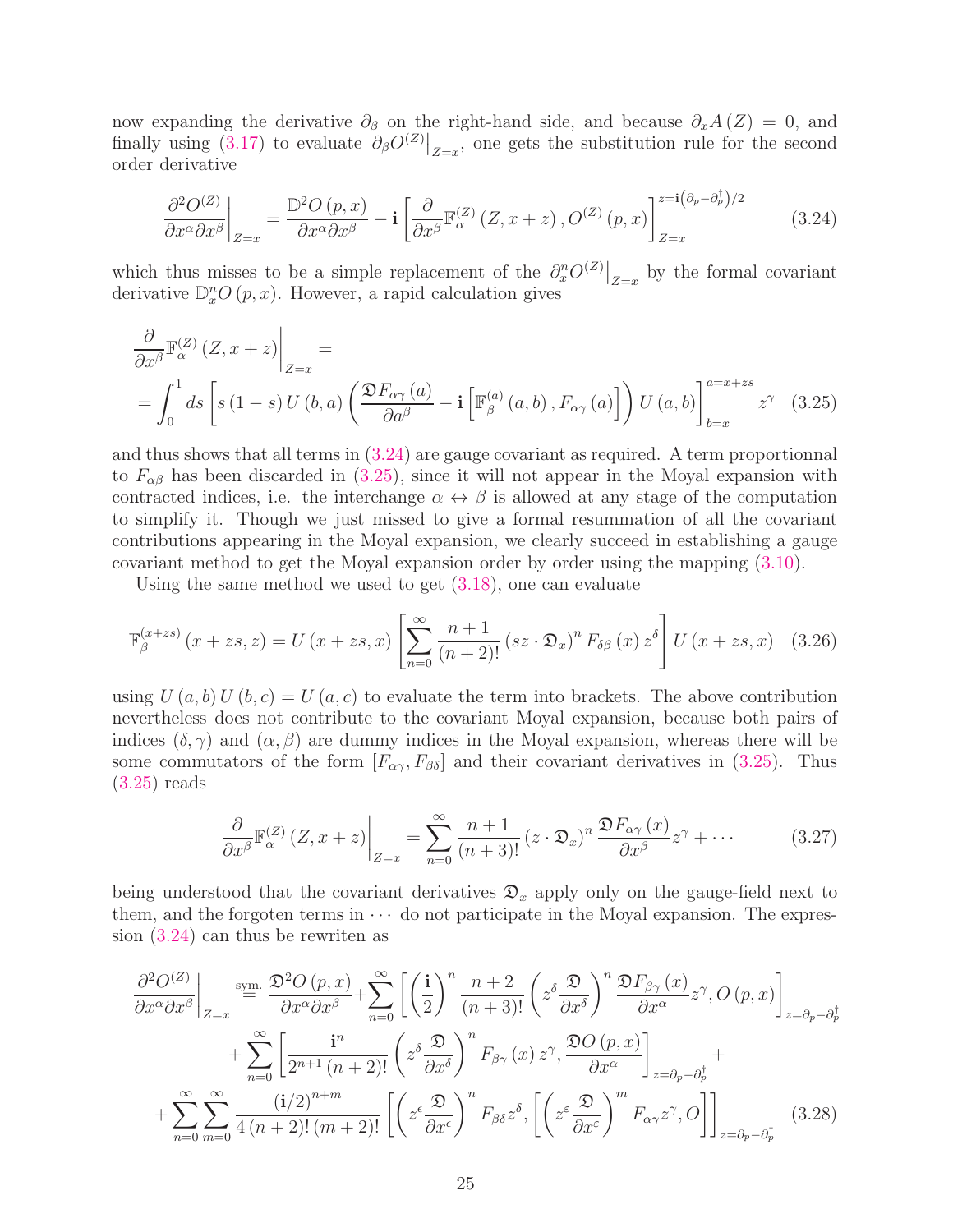valid at all order in the covariant derivatives of the gauge fields, once injected in the covariant Moyal expansion following the recipe [\(3.10\)](#page-21-3). One more time, let me repeat that the above expansion neglects terms odd in the permutation  $\alpha \leftrightarrow \beta$  and/or  $\gamma \leftrightarrow \delta$ , since these contributions would vanish in the Moyal expansion. This is what I call the 'symmetrized equality'  $\stackrel{\text{sym.}}{=}$ . There was no term forgoten in the first order calulation, and expression [\(3.20\)](#page-23-1) was exact.

The above procedure can be performed up to any order. Higher order terms are nevertheless more and more cumbersome. Unfortunately, to truncate the expansion at order four in gradient, we need the next order term as well. To understand why, have a look at [\(3.27\)](#page-24-2). Especially the term of the form  $\mathfrak{D}F \cdot z$ , which gives a contribution  $\mathfrak{D}F \cdot \partial_p O$  in the substitution [\(3.28\)](#page-24-3) for the second order derivative  $\partial_x^2 O^{(Z)}|_{Z=x}$ . In fact, at any order in the evaluation of  $\partial_x^n O^{(Z)}|_{Z=x}$ , a term of the form  $\mathfrak{D}^{n-1}F \cdot \partial_p O$  will be generated. This is clearly of order  $n$  in gradient, provided we count the gradient of the gauge field as well. In general, one prefers to count the powers of the derivatives of the operator  $O$ , and so to take the correct contribution at order four in the gradients of  $O$ , one must include a contribution  $\mathfrak{D}^2 F \cdot \partial_p O$  from the third order derivative  $\partial_x^3 O^{(Z)}|_{Z=x}$ .

This will be the unique contribution we need to evaluate. Indeed, using schematic representation, one has, from the substitution rules from the Moyal expansion in the radial gauge to its gauge covariant representation

$$
\partial_x O_1^{(Z)} \cdot \partial_p O_2^{(Z)} \to \partial_x O_1 \cdot \partial_p O_2 + F \cdot \partial_p O_1 \cdot \partial_p O_2 + \mathfrak{D} F \cdot \partial_p^2 O_1 \cdot \partial_p O_2 + \cdots \tag{3.29}
$$

up to higher order in gradients. This term is of first order in the  $\star_0$ -expansion, but second order in gradient, since we count every gradient applied on either  $O_1$  or  $O_2$  in the later case. The term  $\partial_p O_1^{(Z)}$  $\partial_1^{(Z)}\!\cdot\!\partial_xO_2^{(Z)}$  $2^{(2)}$  looks schematically the same, and so we disregard it. At the second order in the  $\star_0$ -expansion, one has terms of the form of fourth order gradient, e.g.

$$
\partial_x^2 O_1^{(Z)} \cdot \partial_p^2 O_2^{(Z)} \to \mathfrak{D} F \cdot \partial_p O_1 \cdot \partial_p^2 O_2 + \mathfrak{D}^2 F \cdot \partial_p^2 O_1 \cdot \partial_p^2 O_2 + \mathfrak{D}^2 O_1 \cdot \partial_p^2 O_2 + \cdots \tag{3.30}
$$

and terms of the form

$$
\partial_x \partial_p O_1^{(Z)} \cdot \partial_x \partial_p O_2^{(Z)} \to \mathfrak{D} \partial_p O_1 \cdot \mathfrak{D} \partial_p O_2 + F \cdot \partial_p^2 O_1 \cdot \mathfrak{D} \partial_p O_2 + \cdots \tag{3.31}
$$

so there is a term  $\mathfrak{D}F \cdot \partial_p O_1 \cdot \partial_p^2 O_2$  of the third order in gradient appearing when taking the mapping  $(3.10)$  of the second order of the  $\star_0$ -expansion (and fourth order in gradient). This is an anomalous term which avoids to resum all the expansion in a convenient way using the method presented here.

At the next order (third in  $\star_0$ , and sixth in gradient), one has terms of the form

$$
\partial_x^3 O_1^{(Z)} \cdot \partial_p^3 O_2^{(Z)} \to \mathfrak{D}^2 F \cdot \partial_p O_1 \cdot \partial_p^3 O_2 + \mathfrak{D}^3 F \cdot \partial_p^2 O_1 \cdot \partial_p^3 O_2 + \dots + \mathfrak{D}^3 O_1 \cdot \mathfrak{D}^3 O_2 + \dots \tag{3.32}
$$

where a fourth order term in gradient thus appear. The other contributions in the  $\star_0$ expansion, e.g.

$$
\partial_x^2 \partial_p O_1^{(Z)} \cdot \partial_x \partial_p^2 O_2^{(Z)} \to \mathfrak{D} F \cdot \partial_p^2 O_1 \cdot \mathfrak{D} \partial_p^2 O_1 + \cdots \tag{3.33}
$$

will be of higher power in gradient (here we neglect terms of order 5 in gradient).

Thus, the price to pay for the use of the mapping [\(3.10\)](#page-21-3) allowing the transformation from the flat Moyal product  $\star_0$  to the covariant one  $\star$  is a cumbersome counting of the order in a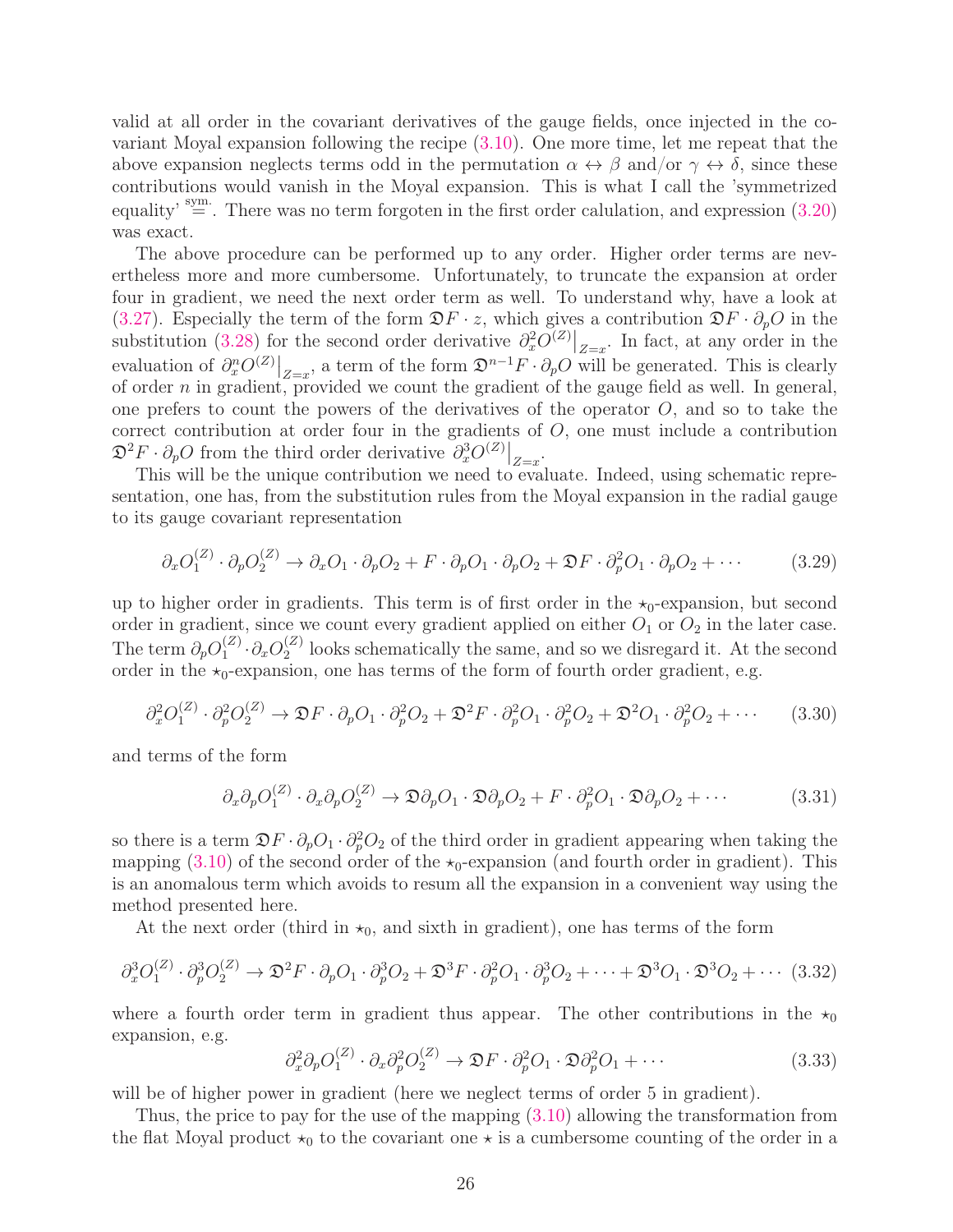gradient expansion. Since we want to stop our calculation to the fourth order in gradients, we will not give the full calculation of the evaluation of the third order in the  $\star_0$ -expansion

$$
\star_0 = 1 + \frac{\mathbf{i}}{2} \left( \partial_x^{\dagger} \partial_p - \partial_p^{\dagger} \partial_x \right) + \frac{1}{2} \left( \frac{\mathbf{i}}{2} \right)^2 \left( \partial_x^{\dagger} \partial_p - \partial_p^{\dagger} \partial_x \right)^2 + \frac{1}{6} \left( \frac{\mathbf{i}}{2} \right)^3 \left( \partial_x^{\dagger} \partial_p - \partial_p^{\dagger} \partial_x \right)^3 + \cdots (3.34)
$$

namely of the term  $\partial_x^3 O^{(Z)}|_{Z=x}$  but give the term of the form  $\mathfrak{D}^2 F \cdot \partial_p O$  only. The third order derivative looks like

$$
\frac{\partial^3 O(p,x)}{\partial x^{\alpha} \partial x^{\beta} \partial x^{\gamma}} = \left(\frac{\partial}{\partial x^{\alpha}} + \frac{\partial}{\partial Z^{\alpha}}\right) \left(\frac{\partial}{\partial x^{\beta}} + \frac{\partial}{\partial Z^{\beta}}\right) \left(\frac{\partial}{\partial x^{\gamma}} + \frac{\partial}{\partial Z^{\gamma}}\right) O^{(Z)}(p,x) \Big|_{Z=x}
$$
\n
$$
= \left(\frac{\partial}{\partial x^{\alpha}} + \frac{\partial}{\partial Z^{\alpha}}\right) \left(\frac{\partial}{\partial x^{\beta}} + \frac{\partial}{\partial Z^{\beta}}\right) \left(\frac{\partial O^{(Z)}}{\partial x^{\gamma}} + \mathbf{i} \left[\mathbb{F}_{\gamma}^{(Z)}(Z, x+z), O^{(Z)}\right]\right) \Big|_{Z=x}^{z=\mathbf{i}(\partial_{p}-\partial_{p}^{\dagger})/2} + O\left(\partial^{2}\right)
$$
\n(3.35)

where we can neglect the terms in  $A_{\alpha}$  since they will be of higher power in gradient (they would generate some covariant contribution  $\mathfrak{D}^3O$  when they are all taken into account properly since the expansion is covariant – we disregard these terms as being of higher order in gradient), as well as the terms  $\partial_Z\mathbb{F}$  since they do not generate any term of the form  $\mathfrak{D}F$  and will thus be of higher power in  $\partial_p$  as well. Now, we use the definition [\(3.16\)](#page-22-0) to substitute  $\partial_Z O^{(Z)}$  with some  $\left[\mathbb{F}^{(Z)}, O^{(Z)}\right]$ , and we obtain

$$
\frac{\partial^3 O^{(Z)}(p,x)}{\partial x^{\alpha} \partial x^{\beta} \partial x^{\gamma}}\bigg|_{Z=x} = -3\mathbf{i} \left[ \frac{\partial^2}{\partial x^{\alpha} \partial x^{\beta}} \mathbb{F}_{\gamma}^{(Z)}(Z,x+z), O^{(Z)} \right] \bigg|_{Z=x}^{z=\mathbf{i}(\partial_p - \partial_p^{\dagger})/2} + \mathcal{O}\left(\partial^2\right) \tag{3.36}
$$

at the leading order in gradient. We used that the Moyal expansion at third order gives a contribution  $\partial_x^3 O_1 \partial_p^3 O_2$  and therefore the indices  $\alpha$ ,  $\beta$  and  $\gamma$  are all contracted in the final result. There are thus three terms of the form  $\partial_x^2 \mathbb{F}$  since we discuss the third order derivatives. There were in fact two terms of the form  $(3.25)$  in the second order substitution [\(3.24\)](#page-24-0), one being hidden in the expression of  $\mathbb{D}^2O(p,x)$  as one can check by expansion of the second order of [\(3.17\)](#page-22-1).

Evaluating the second derivative of F before taking the limit  $Z \to x$  gives, at the leading order

<span id="page-26-1"></span>
$$
\frac{\partial^3 O^{(Z)}(p,x)}{\partial x^{\alpha} \partial x^{\beta} \partial x^{\gamma}}\Big|_{Z=x} = \frac{3}{2} \int_0^1 ds \left[s (1-s)^2\right] \left[\frac{\mathfrak{D}^2 F_{\gamma\delta}(x)}{\partial x^{\alpha} \partial x^{\beta}} \left(\partial_p - \partial_p^{\dagger}\right)^{\delta}, O(p,x)\right] + \mathcal{O}\left(\partial^2\right)
$$

$$
= \frac{1}{8} \left\{\frac{\mathfrak{D}^2 F_{\gamma\delta}(x)}{\partial x^{\alpha} \partial x^{\beta}}, \frac{\partial O(p,x)}{\partial p_{\delta}}\right\} + \mathcal{O}\left(\partial^2\right) \quad (3.37)
$$

which should be injected in the gradient expansion when one wants to retain fourth order terms in gradient.

We are now ready to give the expansion of the non-Abelian gauge covariant Moyal product at fourth order in gradient.

# <span id="page-26-0"></span>C. Gauge-covariant gradient expansion

To get the gradient expansion at the desired order, we simply expand the different contributions [\(3.17\)](#page-22-1) and [\(3.24\)](#page-24-0) up to the fourth order in gradient, and add the anomalous contribution [\(3.37\)](#page-26-1) coming from the higher order.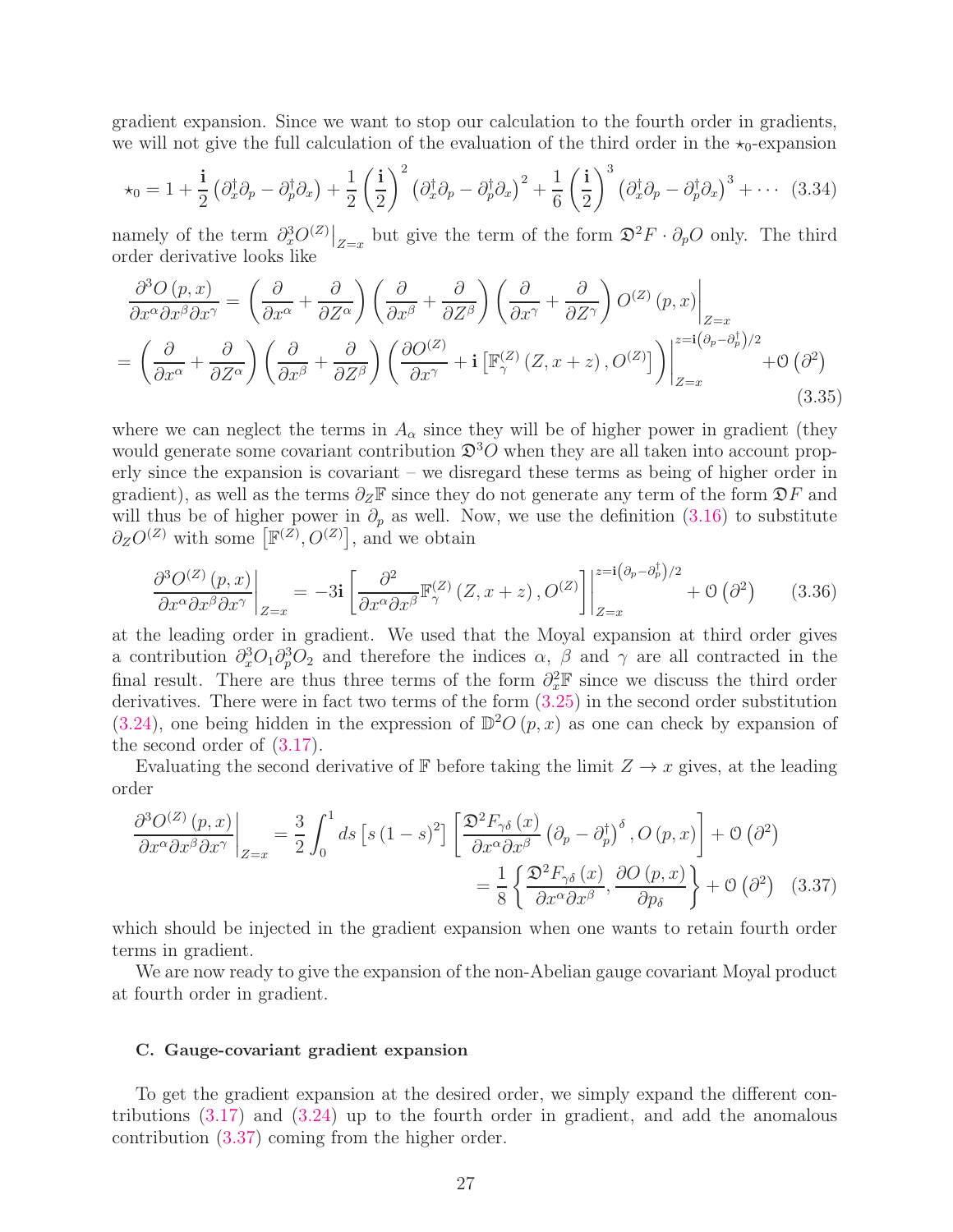The expansion of the mapping [\(3.10\)](#page-21-3) at first order in derivatives is already explicitly given in [\(3.20\)](#page-23-1). One has

<span id="page-27-0"></span>
$$
\frac{\partial O^{(Z)}(p,x)}{\partial x^{\alpha}}\bigg|_{Z=x} = \frac{\mathfrak{D}O(p,x)}{\partial x^{\alpha}} + \frac{1}{4}\left\{F_{\alpha\delta}(x), \frac{\partial O}{\partial p_{\delta}}\right\} + \frac{\mathfrak{i}}{24}\left[\frac{\mathfrak{D}F_{\alpha\delta}}{\partial x^{\gamma}}, \frac{\partial^2 O(p,x)}{\partial p_{\gamma}\partial p_{\delta}}\right] - \frac{1}{192}\left\{\frac{\mathfrak{D}^2 F_{\alpha\delta}}{\partial x^{\beta}\partial x^{\gamma}}, \frac{\partial^3 O(p,x)}{\partial p_{\beta}\partial p_{\gamma}\partial p_{\delta}}\right\} + \mathcal{O}\left(\partial^4\right) \quad (3.38)
$$

where the alternance of anti-commutators and commutators comes from the structure of [\(3.20\)](#page-23-1) in power of  $(\partial_p - \partial_p^{\dagger})$ . We need the third order in gradient, since in the expansion of  $\star_0$ , the term  $\partial_x O^{(Z)}|_{Z=x}$  appears in combination with a first order derivative  $\partial_p O(p,x)$ which is not affected by the mapping.

For the second order derivative, one uses [\(3.28\)](#page-24-3) to get

<span id="page-27-1"></span>
$$
\frac{\partial^2 O^{(Z)}(p,x)}{\partial x^{\alpha} \partial x^{\beta}}\bigg|_{Z=x} = \frac{\mathfrak{D}^2 O(p,x)}{\partial x^{\alpha} \partial x^{\beta}} + \frac{1}{4} \left\{ F_{\beta\gamma}(x), \frac{\mathfrak{D}^2 O(p,x)}{\partial x^{\alpha} \partial p_{\gamma}} \right\} + \frac{1}{3} \left\{ \frac{\mathfrak{D} F_{\beta\gamma}}{\partial x^{\alpha}}, \frac{\partial O}{\partial p_{\gamma}} \right\} + \frac{\mathbf{i}}{16} \left[ \frac{\mathfrak{D}^2 F_{\beta\gamma}}{\partial x^{\alpha} \partial x^{\delta}}, \frac{\partial^2 O(p,x)}{\partial p_{\gamma} \partial p_{\delta}} \right] + \frac{1}{16} \left\{ F_{\alpha\delta}(x), \left\{ F_{\beta\gamma}(x), \frac{\partial^2 O(p,x)}{\partial p_{\gamma} \partial p_{\delta}} \right\} \right\} + \mathcal{O} \left( \partial^3 \right) \tag{3.39}
$$

with the anomalous term  $\mathfrak{D}F \cdot \partial_p O$  discussed in section [III.B.](#page-21-0) Note that the covariant derivative  $\mathfrak{D}_x$  and the momentum derivative  $\partial_p$  commute.

Finally, the anomalous term at the third order [\(3.37\)](#page-26-1) should be taken in order to get the complete gauge-covariant Moyal expansion up to the fourth order. The covariant Moyal product then reads

$$
O_{1}(p,x) \star O_{2}(p,x) = O_{1}(p,x) O_{2}(p,x) + \frac{\mathbf{i}}{2} \left( \frac{\partial O_{1}^{(Z)}}{\partial x^{\alpha}} \bigg|_{Z=x} \frac{\partial O_{2}}{\partial p_{\alpha}} - \frac{\partial O_{1}}{\partial p_{\alpha}} \frac{\partial O_{2}^{(Z)}}{\partial x^{\alpha}} \bigg|_{Z=x} \right) +
$$
  
+
$$
\frac{1}{2} \left( \frac{\mathbf{i}}{2} \right)^{2} \left( \frac{\partial^{2} O_{1}^{(Z)}}{\partial x^{\alpha} \partial x^{\beta}} \bigg|_{Z=x} \frac{\partial^{2} O_{2}}{\partial p_{\alpha} \partial p_{\beta}} - 2 \frac{\partial}{\partial p_{\alpha}} \frac{\partial O_{1}^{(Z)}}{\partial x^{\beta}} \bigg|_{Z=x} \frac{\partial}{\partial p_{\beta}} \frac{\partial O_{2}^{(Z)}}{\partial x^{\alpha}} \bigg|_{Z=x} + \frac{\partial^{2} O_{1}}{\partial p_{\alpha} \partial p_{\beta}} \frac{\partial^{2} O_{2}^{(Z)}}{\partial x^{\alpha} \partial x^{\beta}} \bigg|_{Z=x} \right)
$$
  
+
$$
\frac{1}{6} \left( \frac{\mathbf{i}}{2} \right)^{3} \left( \frac{\partial^{3} O_{1}^{(Z)}}{\partial x^{\alpha} \partial x^{\beta} \partial x^{\gamma}} \bigg|_{Z=x} \frac{\partial^{3} O_{2}}{\partial p_{\alpha} \partial p_{\beta} \partial p_{\gamma}} - \frac{\partial^{3} O_{1}}{\partial p_{\alpha} \partial p_{\beta} \partial p_{\gamma}} \frac{\partial^{3} O_{2}^{(Z)}}{\partial x^{\alpha} \partial x^{\beta} \partial x^{\gamma}} \bigg|_{Z=x} \right) + \mathcal{O} \left( \partial^{5} \right) (3.40)
$$

where the other terms of the expansion  $(\partial_x^{\dagger} \partial_p - \partial_p^{\dagger} \partial_x)^3$  do not contribute to the four order in gradient, as explained after  $(3.28)$ . We just have to substitute  $(3.38)$ ,  $(3.39)$  and  $(3.37)$ in the above expansion to get the covariant Moyal product.

After a few algebra, and classifying the terms order by order in gradients, one finally has

<span id="page-27-2"></span>
$$
O_1(p,x) \star O_2(p,x) = O_1(p,x) O_2(p,x) + O_{\star}(\partial^2) + O_{\star}(\partial^3) + O_{\star}(\partial^4) + O(\partial^5)
$$
 (3.41)

where the first order term

$$
\mathcal{O}_{\star}(\partial^{2}) = \frac{\mathbf{i}}{2} \left( \frac{\mathfrak{D}O_{1}}{\partial x^{\alpha}} \frac{\partial O_{2}}{\partial p_{\alpha}} - \frac{\partial O_{1}}{\partial p_{\alpha}} \frac{\mathfrak{D}O_{2}}{\partial x^{\alpha}} \right) - \frac{\mathbf{i}}{2} \left( F_{\alpha\beta} \left( x \right) \frac{\partial O_{1}}{\partial p_{\alpha}} \frac{\partial O_{2}}{\partial p_{\beta}} + 2 \frac{\partial O_{1}}{\partial p_{\alpha}} F_{\alpha\beta} \left( x \right) \frac{\partial O_{2}}{\partial p_{\beta}} + \frac{\partial O_{1}}{\partial p_{\alpha}} \frac{\partial O_{2}}{\partial p_{\beta}} F_{\alpha\beta} \left( x \right) \right) \tag{3.42}
$$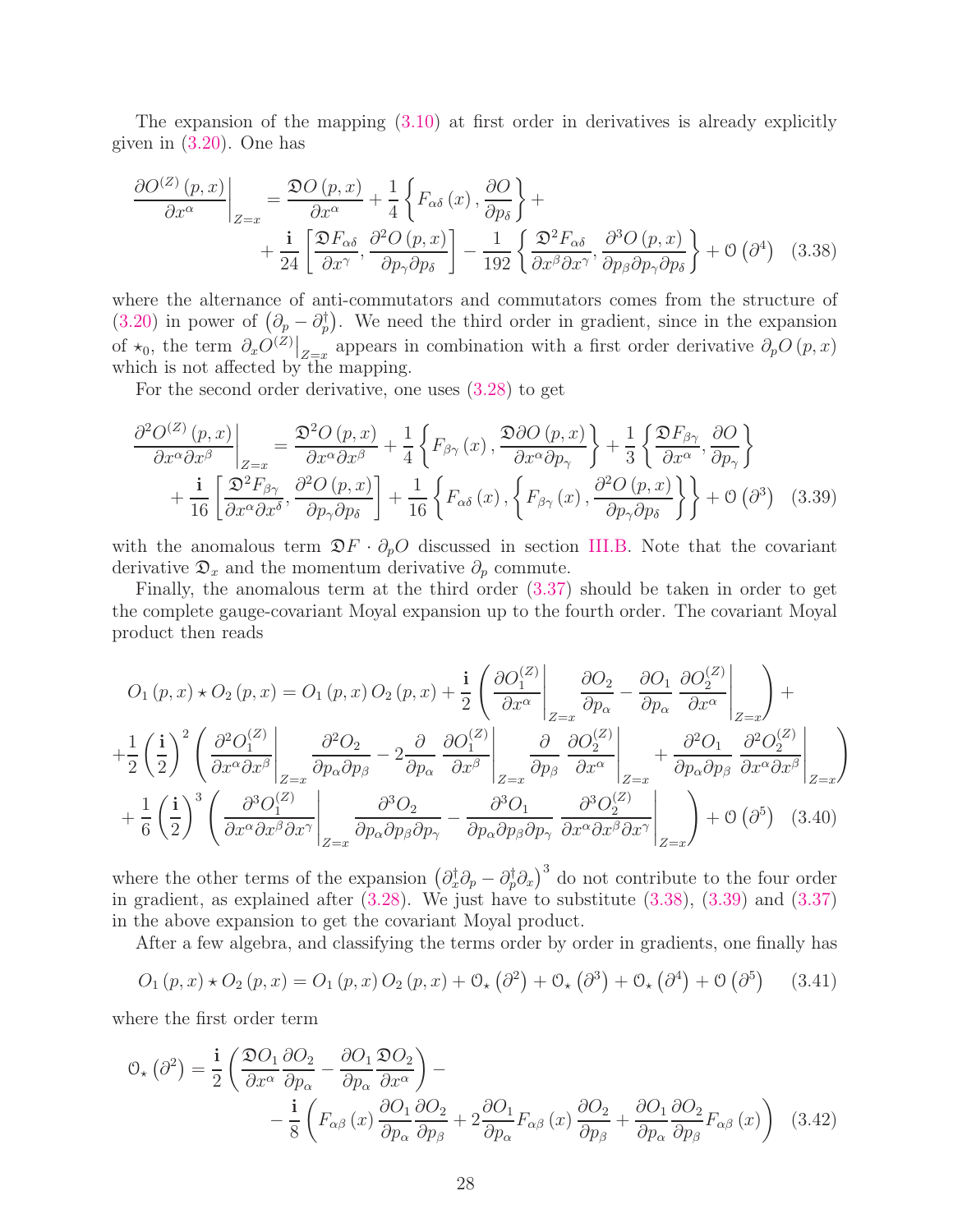and the second order term

<span id="page-28-2"></span>
$$
\mathcal{O}_{\star}(\partial^{3}) = \frac{1}{12} \left( \frac{\partial O_{1}}{\partial p_{\gamma}} \frac{\mathfrak{D}F_{\gamma\beta}}{\partial x^{\alpha}} \frac{\partial^{2}O_{2}}{\partial p_{\alpha}\partial p_{\beta}} + \frac{\partial^{2}O_{1}}{\partial p_{\alpha}\partial p_{\beta}} \frac{\mathfrak{D}F_{\gamma\beta}}{\partial x^{\alpha}} \frac{\partial O_{2}}{\partial p_{\gamma}} \right) + \frac{1}{24} \left[ \frac{\mathfrak{D}F_{\gamma\beta}}{\partial x^{\alpha}}, \frac{\partial^{2}O_{1}}{\partial p_{\alpha}\partial p_{\beta}} \frac{\partial O_{2}}{\partial p_{\gamma}} - \frac{\partial O_{1}}{\partial p_{\gamma}} \frac{\partial^{2}O_{2}}{\partial p_{\alpha}\partial p_{\beta}} \right] \quad (3.43)
$$

were already writen in [\(1.9\)](#page-5-0). We here add the fourth order term

$$
\mathcal{O}_{\star}(\partial^{4}) = -\frac{1}{8}O_{1}(p, x) \left(\mathfrak{D}_{x}^{\dagger}\partial_{p} - \partial_{p}^{\dagger}\mathfrak{D}_{x}\right)^{2} O_{2}(p, x) + \n+ \frac{1}{32} \left(\left\{F_{\gamma\beta}, \frac{\partial \mathfrak{D}O_{1}}{\partial x^{\alpha}\partial p_{\gamma}}\right\} \frac{\partial^{2}O_{2}}{\partial p_{\alpha}\partial p_{\beta}} + 2 \frac{\partial \mathfrak{D}O_{1}}{\partial x^{\alpha}\partial p_{\gamma}} \left\{F_{\gamma\beta}, \frac{\partial^{2}O_{2}}{\partial p_{\alpha}\partial p_{\beta}}\right\}\right) + \n+ \frac{1}{32} \left(2 \left\{F_{\gamma\beta}, \frac{\partial^{2}O_{1}}{\partial p_{\alpha}\partial p_{\beta}}\right\} \frac{\partial \mathfrak{D}O_{2}}{\partial x^{\alpha}\partial p_{\gamma}} + \frac{\partial^{2}O_{1}}{\partial p_{\alpha}\partial p_{\beta}} \left\{F_{\gamma\beta}, \frac{\partial \mathfrak{D}O_{2}}{\partial x^{\alpha}\partial p_{\gamma}}\right\}\right) + \n+ \frac{i}{128} \left(\left[\frac{\mathfrak{D}^{2}F_{\gamma\beta}}{\partial x^{\alpha}\partial x^{\delta}}, \frac{\partial^{2}O_{1}}{\partial p_{\gamma}\partial p_{\delta}}\right] \frac{\partial^{2}O_{2}}{\partial p_{\alpha}\partial p_{\beta}} + \frac{\partial^{2}O_{1}}{\partial p_{\alpha}\partial p_{\beta}} \left[\frac{\mathfrak{D}^{2}F_{\gamma\beta}}{\partial x^{\alpha}\partial x^{\delta}}, \frac{\partial^{2}O_{2}}{\partial p_{\gamma}\partial p_{\delta}}\right]\right) + \n+ \frac{i}{3.2^{7}} \left(\frac{\partial^{3}O_{1}}{\partial p_{\alpha}\partial p_{\beta}\partial p_{\gamma}} \left\{\frac{\mathfrak{D}^{2}F_{\gamma\delta}}{\partial x^{\alpha}\partial x^{\beta}}, \frac{\partial O_{2}}{\partial p_{\delta}}\right\} + \left\{\frac{\mathfrak{D}^{2}F_{\gamma\delta}}{\partial x^{\alpha}\partial x^{\beta}}, \frac{\partial^{3}O_{1}}{\partial p_{\alpha}\partial p_{\beta}\partial p_{\gamma}}\right\} \frac{\partial O_{
$$

for the gauge-covariant Moyal expansion up to the four order in gradient of the operator. We define  $\hat{O} \mathfrak{D}_x^{\dagger} = \partial_x O + \mathbf{i} [O, A] = \mathfrak{D}_x O$ . The symbol  $(\partial_p^3 \leftrightarrow \partial_p)$  signifies that one must permute the triple and single derivatives, including their indices, without changing the indices of the covariant derivative of the gauge field, see [\(3.43\)](#page-28-2) which can be noted

$$
\mathcal{O}_{\star}(\partial^{3}) = \frac{1}{12} \left( \frac{\partial O_{1}}{\partial p_{\gamma}} \frac{\mathfrak{D} F_{\gamma\beta}}{\partial x^{\alpha}} \frac{\partial^{2} O_{2}}{\partial p_{\alpha} \partial p_{\beta}} + (\partial_{p}^{2} \leftrightarrow \partial_{p}) \right) + \frac{1}{24} \left[ \frac{\mathfrak{D} F_{\gamma\beta}}{\partial x^{\alpha}}, \frac{\partial^{2} O_{1}}{\partial p_{\alpha} \partial p_{\beta}} \frac{\partial O_{2}}{\partial p_{\gamma}} - (\partial_{p}^{2} \leftrightarrow \partial_{p}) \right]
$$
(3.45)

as well.

Expressions [\(3.41\)](#page-27-2)-[\(3.44\)](#page-28-1) constitute the first important result of this paper. It validates the method explained in section [III.A](#page-19-1) aiming at calculating a gauge-covariant Moyal product at any order.

#### <span id="page-28-0"></span>D. Abelian and pure gauge cases

In this section, we review some easier situations than the non-Abelian covariant case.

We first discuss the case of a pure gauge, characterised by a vanishing gauge field  $F_{\alpha\beta} =$ 0 but still having non trivial gauge potential. This case exists only in the non-Abelian situation.

In this case one has

<span id="page-28-3"></span><span id="page-28-1"></span>
$$
\frac{DU(b,a)}{\partial b^{\alpha}}U(a,b) = 0
$$
\n(3.46)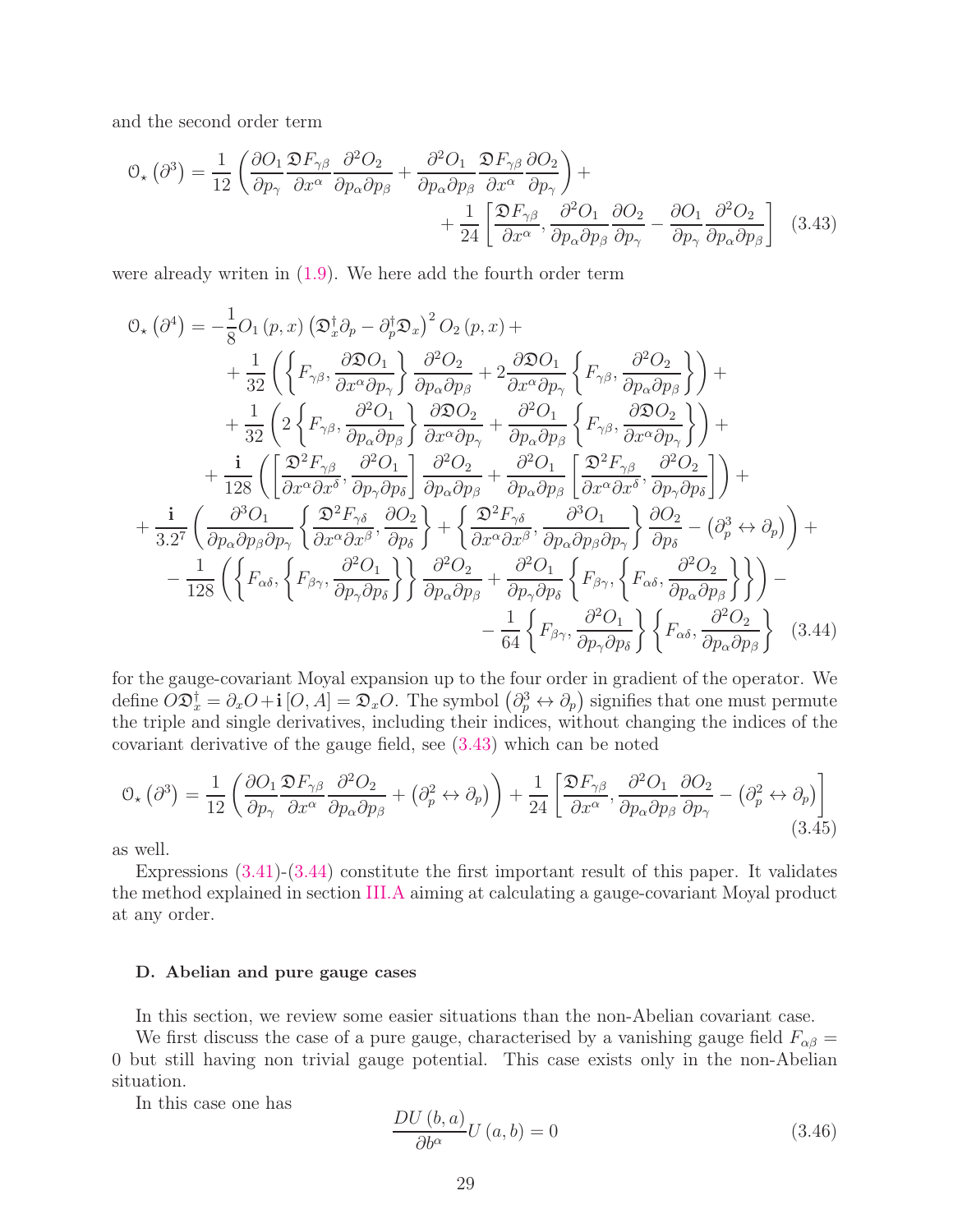and so  $\mathbb{F} = 0$  in all the calculations done in section [III.B.](#page-21-0) From the expansion of the  $\star$ -product in [\(3.41\)](#page-27-2), one might expect that

<span id="page-29-1"></span>
$$
\lim_{F \to 0} \star = \exp\left[\frac{\mathrm{i}\hbar}{2} \left(\frac{\mathfrak{D}^{\dagger}}{\partial x^{\alpha}} \frac{\partial}{\partial p_{\alpha}} - \frac{\partial^{\dagger}}{\partial p_{\alpha}} \frac{\mathfrak{D}}{\partial x^{\alpha}}\right)\right]
$$
(3.47)

with  $O(p, x) \mathfrak{D}_{\alpha}^{\dagger} = O(p, x) [\partial_{\alpha}^{\dagger} + \mathbf{i} [\cdot, A_{\alpha}]] = \partial_{\alpha} O - \mathbf{i} [A_{\alpha}, O].$  To show that, we simply write, from the definition  $(3.5)$  of  $O^{(Z)}$ 

$$
O^{(Z)}(p,x) = U(Z,x)O(p,x)U(x,Z) \Rightarrow \frac{\partial O^{(Z)}}{\partial x^{\alpha}} = U(Z,x) \frac{\mathfrak{D}O(p,x)}{\partial x^{\alpha}} U(Z,x) \qquad (3.48)
$$

since  $\partial_{\alpha}U(x,Z)U(Z,x) = iA_{\alpha}(x)$  in the limit of vanishing gauge field, see [\(3.46\)](#page-28-3). There is thus no more Z-dependency in the covariant derivative  $\mathfrak{D}O(p, x)$ . We thus have generically

<span id="page-29-2"></span>
$$
\frac{\partial^n O^{(Z)}}{\partial x^n} = U(Z, x) \frac{\mathfrak{D}^n O(p, x)}{\partial x^n} U(Z, x) \Rightarrow \frac{\partial^n O^{(Z)}}{\partial x^n} \bigg|_{Z=x} = \frac{\mathfrak{D}^n O(p, x)}{\partial x^n} \tag{3.49}
$$

and the limit  $Z \to x$  is taken immediately with  $U(x, x) = 1$ , proving the Moyal product [\(3.47\)](#page-29-1) in the pure gauge case. The pure gauge case is in particular usefull to describe 1D situations in the quasi-static limit. In that case, only the gauge potentials  $A_x$  and  $A_0$  might survive, and the electric field is generated by the covariant derivative of  $A_0$ :  $\mathfrak{D}_x A_0 = \partial_x A_0 - \mathbf{i} [A_x, A_0]$  corresponds to the definition of the quasi-static electric field.

In the case of Abelian field, one simply assumes that all gauge fields commute with the operators  $O_{1,2}$ , and that these later commute among themselves. In addition, the covariant derivatives  $\mathfrak{D}_x$  collapse to the usual ones  $\partial_x$ . So one has, at leading order

$$
O_{1}(p, x) \star O_{2}(p, x) = O_{1}(p, x) O_{2}(p, x) + \frac{\mathbf{i}}{2} \left( \frac{\partial O_{1}}{\partial x^{\alpha}} \frac{\partial O_{2}}{\partial p_{\alpha}} - \frac{\partial O_{1}}{\partial p_{\alpha}} \frac{\partial O_{2}}{\partial x^{\alpha}} - F_{\alpha\beta}(x) \frac{\partial O_{1}}{\partial p_{\alpha}} \frac{\partial O_{2}}{\partial p_{\beta}} \right) + + \frac{1}{12} \frac{\partial F_{\gamma\beta}}{\partial x^{\alpha}} \left( \frac{\partial O_{1}}{\partial p_{\gamma}} \frac{\partial^{2} O_{2}}{\partial p_{\alpha} \partial p_{\beta}} + \frac{\partial^{2} O_{1}}{\partial p_{\alpha} \partial p_{\beta}} \frac{\partial O_{2}}{\partial p_{\gamma}} \right) + \mathcal{O}(\partial^{4}) \quad (3.50)
$$

as first obtained in [\(Lein](#page-40-13), [2010](#page-40-13); [Mueller](#page-41-11), [1998](#page-41-11)). Note nevertheless that, in some cases, the terms are classified in different ways. For instance, the term  $\partial F \cdot \partial_p^2 O_1 \cdot \partial_p O_2$  is sometimes thought as a fourth order term in gradient, and thus comes in regards of terms like  $\partial_x^2O_1$ .  $\partial_p^2O_2$ , e.g. in [\(Karasev and Osborn,](#page-40-11) [2004\)](#page-40-11). We choose here to expand in powers of the gradients of the operators  $O_{1,2}$ , rendering the second line of  $(3.50)$  a third order term.

We no more elaborate on the limit of Abelian gauge fields, since it has been investigated in many situations, see e.g. [\(Altshuler and Ioffe](#page-37-3), [1992;](#page-37-3) Best [et al.](#page-37-4), [1993](#page-37-4); [Bialynicki-Birula](#page-37-5), [1977](#page-37-5); [Bialynicki-Birula](#page-37-6) et al., [1991;](#page-37-6) [Javanainen](#page-39-12) et al., [1987;](#page-39-12) [Kelly](#page-40-4), [1964;](#page-40-4) [Kubo,](#page-40-6) [1964;](#page-40-6) [Langreth,](#page-40-7) [1966;](#page-40-7) [Levanda and Fleurov,](#page-40-8) [1994](#page-40-8), [2001;](#page-40-9) [Luttinger,](#page-41-7) [1951](#page-41-7); [Serimaa](#page-41-8) et al., [1986;](#page-41-8) [Stratonovich,](#page-42-12) [1956;](#page-42-12) [Swiecicki and Sipe](#page-42-13), [2013;](#page-42-13) [Zachos and Curtright,](#page-43-10) [1999](#page-43-10)) and references therein.

## <span id="page-29-0"></span>IV. GAUGE-COVARIANT GRADIENT EXPANSION IN THE PHASE-SPACE

In all the previous sections, we discussed the situation when the gauge fields were position dependent. With the upraising of topological matter, it becomes of utmost importance to understand the possible non-trivial topologies of the band structure, see e.g. [\(Bamler,](#page-37-14) [2016](#page-37-14);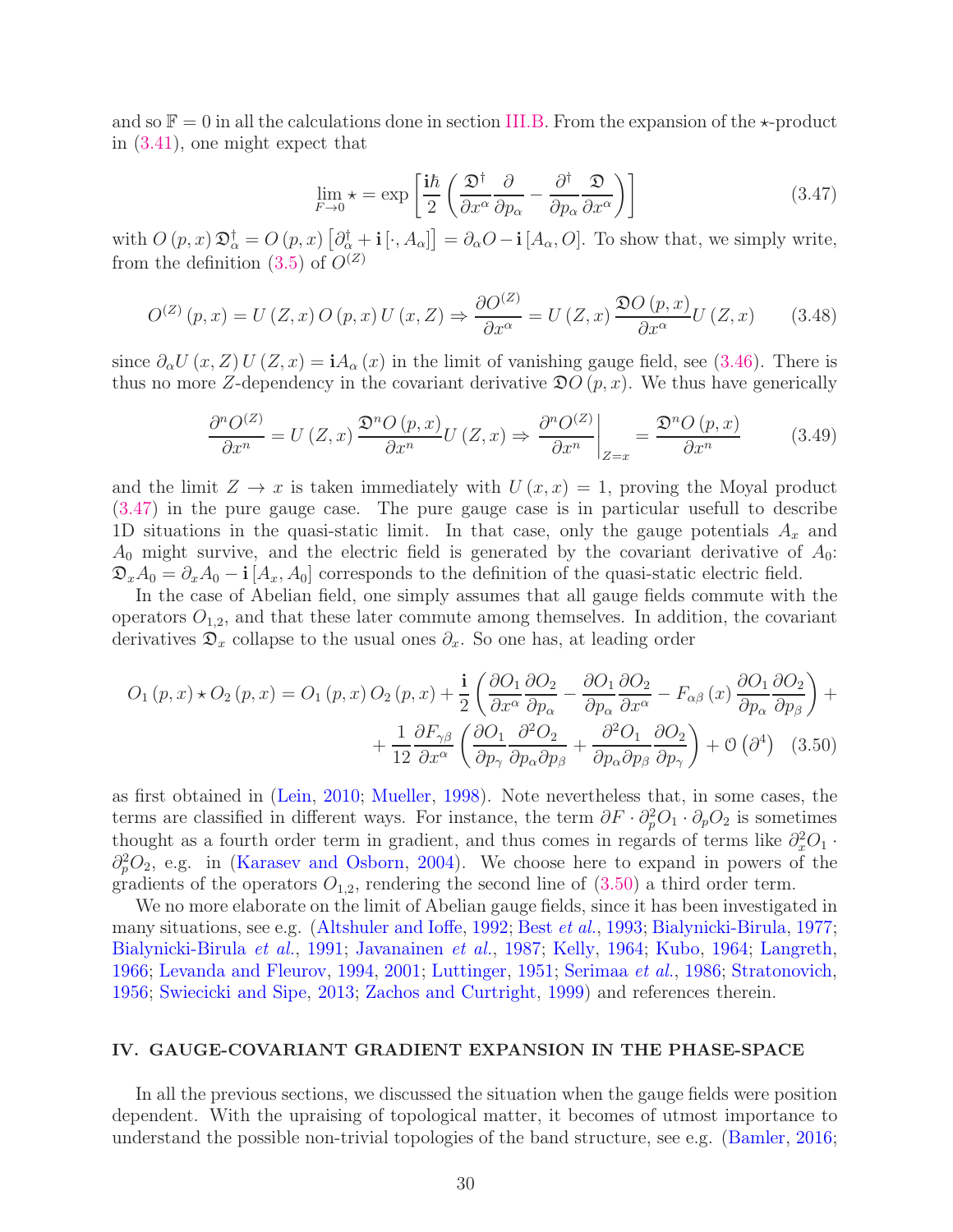[Hasan and Kane](#page-39-17), [2010](#page-39-17); [Nagaosa](#page-41-6) et al., [2010](#page-41-6); Xiao [et al.](#page-43-9), [2009](#page-43-9)) for reviews. Such non-trivial geometry comes from some gauge structure in the momentum space, as introduced quickly in section [I.B.](#page-8-0) Despite the possible difficulties to deal with periodic systems in the Brillouin zone, the topology of the band structure might naively be thought as a momentum space topology in the phase space. In fact, naive interpretation along these lines seems to correctly descr[ibe the phenomenology of the already known materials,](#page-41-6) see e.g. [\(Bamler,](#page-37-14) [2016;](#page-37-14) Nagaosa et al., [2010;](#page-41-6) Xiao [et al.](#page-43-9), [2009\)](#page-43-9) and references therein. In this section, we discuss how to deal with such structure, when gauge field appears in the form of

$$
F^{\alpha\beta}(p) = \partial^{\alpha} A^{\beta}(p) - \partial^{\beta} A^{\alpha}(p) - \mathbf{i} \left[ A^{\alpha}(p), A^{\beta}(p) \right]
$$
(4.1)

instead of [\(1.10\)](#page-5-2). We will note all the *p*-derivative with upper indices as in  $\partial^{\alpha} f \equiv \partial f / \partial p_{\alpha}$ , to distinguish easilly  $F_{\alpha\beta}(x)$  from  $F^{\alpha\beta}(p)$ .

#### <span id="page-30-0"></span>A. Momentum-like gauge-covariant gradient expansion

In this section, we discuss the properties of the gauge-covariant Moyal expansion in the reciprocal space. Namely, we define another Wigner transform being covariant in the momentum space instead of the position space as [\(1.4\)](#page-3-0) was. Since the associated Moyal expansion can be obtained from [\(3.41\)](#page-27-2) with minor replacements (essentially  $x \leftrightarrow p$ ), we will be quick with the presentation.

As discussed in section [III,](#page-19-0) the gauge-covariant Wigner transform can be constructed heuristically from the definition  $(3.1)$  where we substitute the flat derivative by covariant ones  $\partial_x \to D_x = \partial_x - iA_x(x)$ , ultimately giving the parallel transport operators  $U(x_1, x_2)$  in the definition of a covariant Wigner transform  $(1.4)$ . For the sake of pedagogy, we slightly change the notation here, and introduce the notation

<span id="page-30-2"></span><span id="page-30-1"></span>
$$
O^{x}(p,x) = \int d\mathfrak{x} \left[ e^{-i p \cdot \mathfrak{x}} \left[ e^{i P_{x_1}/2} O(x_1, x_2) e^{-i P_{x_2}/2} \right]_{x_1 = x_2 = x} \right]
$$
(4.2)

for the covariant Wigner transform of the operator  $O(x_1, x_2)$  that we discussed all along the previous sections.

When dealing with band structure calculations, one might prefer to start from the operator  $O(p_1, p_2)$  in the momentum representation. Since the momentum representation  $O(p_1, p_2)$  is obtained from the space representation  $O(x_1, x_2)$  via Fourier transformation, one can define as well the Wigner transform in the alternative form, see  $(1.1)$ ,

$$
O(p,x) = \int \frac{d\mathfrak{p}}{2\pi} \left[ e^{\mathfrak{p}\cdot x} \left[ e^{\mathfrak{p}\cdot \partial_{p_1}/2} O(p_1, p_2) e^{-\mathfrak{p}\cdot \partial_{p_2}^{\dagger}/2} \right]_{p_1 = p_2 = p} \right]
$$
  

$$
\Rightarrow O^p(p,x) = \int \frac{d\mathfrak{p}}{2\pi} \left[ e^{\mathfrak{p}\cdot x} \left[ e^{\mathfrak{p}\cdot D_{p_1}/2} O(p_1, p_2) e^{-\mathfrak{p}\cdot D_{p_2}^{\dagger}/2} \right]_{p_1 = p_2 = p} \right]
$$
(4.3)

with  $D_p = \partial_p - iA(p)$ . We note the gauge potential in the momentum space using the same symbols as the gauge potential  $A(x)$  in the real space, their variables make explicit which one we are dealing with. Despite the two representations of the flat-space Wigner transforms in [\(1.1\)](#page-2-2), starting either from  $O(x_1, x_2)$  or  $O(p_1, p_2)$  and taking the partial Fourier transform with respect to  $\mathfrak{x} = x_1 - x_2$  or  $\mathfrak{p} = p_1 - p_2$ , are strictly equivalent, their covariant extensions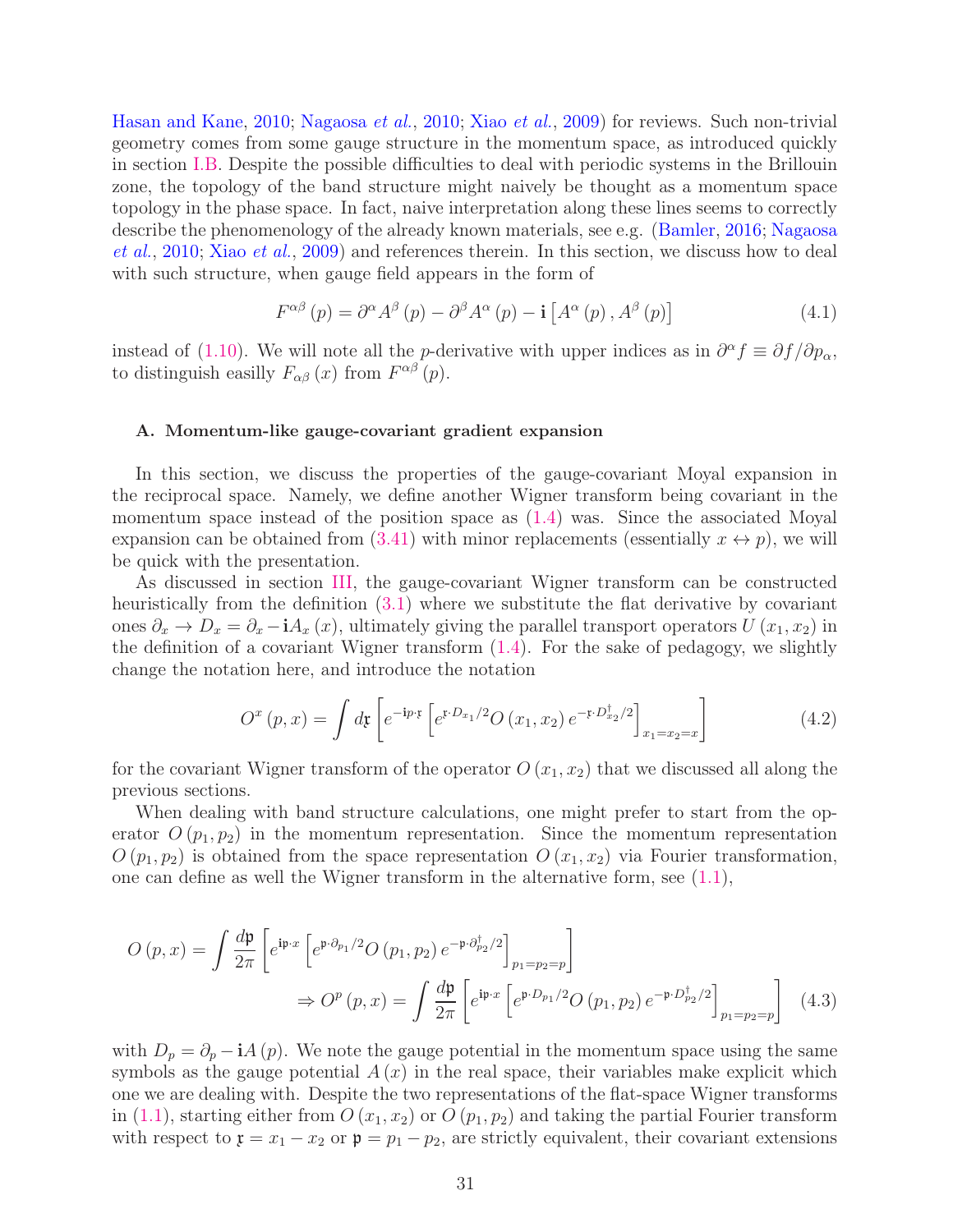$O<sup>x</sup>$  and  $O<sup>p</sup>$  are not related by any Fourier transform. Clearly,  $O<sup>x</sup>$  in [\(4.2\)](#page-30-1) is well adapted to treat problem with gauge fields in the position space. By extension, it becomes clear that  $O<sup>p</sup>$  in [\(4.3\)](#page-30-2) would be of interest for problems with non-trivial geometry in the momentum space. So in this section we discuss briefly the phase-space gradient extension using [\(4.3\)](#page-30-2) instead of [\(4.2\)](#page-30-1) as the gauge-covariant Wigner transform.

Nevertheless, discussion can become quite short when realizing that the property [\(3.2\)](#page-19-3) works in the same way in either the x or  $p$  spaces. So whenever we had

$$
O^{x}(p,x) = \int d\mathfrak{x} \left[ e^{-i p \cdot \mathfrak{x}} U\left(x, x + \frac{\mathfrak{x}}{2}\right) O\left(x + \frac{\mathfrak{x}}{2}, x - \frac{\mathfrak{x}}{2}\right) U\left(x - \frac{\mathfrak{x}}{2}, x\right) \right]
$$
(4.4)

in section [III,](#page-19-0) we will now have

$$
O^{p}(p,x) = \int \frac{d\mathfrak{p}}{2\pi\hbar} \left[ e^{\mathfrak{i}\mathfrak{p}\cdot x} U\left(p, p + \frac{\mathfrak{p}}{2}\right) O\left(p + \frac{\mathfrak{p}}{2}, p - \frac{\mathfrak{p}}{2}\right) U\left(p - \frac{\mathfrak{p}}{2}, p\right) \right]
$$
(4.5)

in the present section. In particular, one can write symbolically

$$
O^{x}(p,x) = U\left(x, x + \frac{\mathbf{i}}{2}\frac{\partial}{\partial p}\right) \int d\mathfrak{x} \left[e^{-\mathbf{i}p\cdot\mathbf{r}}O\left(x + \frac{\mathfrak{x}}{2}, x - \frac{\mathfrak{x}}{2}\right)\right] U\left(x - \frac{\mathbf{i}}{2}\frac{\partial^{\dagger}}{\partial p}, x\right)
$$
(4.6)

using the usual Bopp substitution [\(Polkovnikov,](#page-41-3) [2010\)](#page-41-3), see also [\(3.15\)](#page-22-2). We recognise the usual flat-space Wigner transform inside the formal  $U$ 's operators. We write thus in symbolic form

$$
O^{x}(p,x) = U\left(x, x + \frac{\mathbf{i}}{2}\frac{\partial}{\partial p}\right)O(p,x)U\left(x - \frac{\mathbf{i}}{2}\frac{\partial^{*}}{\partial p}, x\right)
$$
(4.7)

and, accordingly, one has

$$
O^{p}(p,x) = U\left(p, p - \frac{\mathbf{i}}{2}\frac{\partial}{\partial x}\right)O(p,x)U\left(p + \frac{\mathbf{i}}{2}\frac{\partial^{t}}{\partial x}, p\right)
$$
(4.8)

for the covariant Wigner transform with momentum non-trivial geometric structures.

Next, whenever we wanted to construct the covariant Moyal product, we introduced the mapping  $(3.10)$  allowing to transform the x-derivatives to some covariant ones. This was insured by the definition of the  $O^{(Z)}(p,x)$  Wigner transform  $(3.5)$  which formally looks like the Wigner transform in the flat space  $O(p, x)$  (in the notation of this section,  $O(p, x)$  is the non-covariant Wigner transform [\(1.1\)](#page-2-2)). So the mapping [\(3.10\)](#page-21-3) can be formally represented as the transformation from the flat space to the covariant representations, and in the notations of this section, one would have

<span id="page-31-0"></span>
$$
O_1^x(p,x) \star O_2^x(p,x) = U\left(x, x + \frac{\mathbf{i}}{2}\frac{\partial}{\partial p}\right) [O_1(p,x) \star_0 O_2(p,x)] U\left(x - \frac{\mathbf{i}}{2}\frac{\partial^{\dagger}}{\partial p}, x\right) \tag{4.9}
$$

instead of the transformation from  $O^{(Z)}$  to  $O^x$ . Said differently, the mappings [\(3.10\)](#page-21-3) and [\(4.9\)](#page-31-0) are equivalent. Finally, the reciprocal Moyal product would be defined as

<span id="page-31-1"></span>
$$
O_1^p(p,x) \star O_2^p(p,x) = U\left(p, p - \frac{\mathbf{i}}{2} \frac{\partial}{\partial x}\right) \left[O_1(p,x) \star_0 O_2(p,x)\right] U\left(p + \frac{\mathbf{i}}{2} \frac{\partial^{\dagger}}{\partial x}, p\right) \tag{4.10}
$$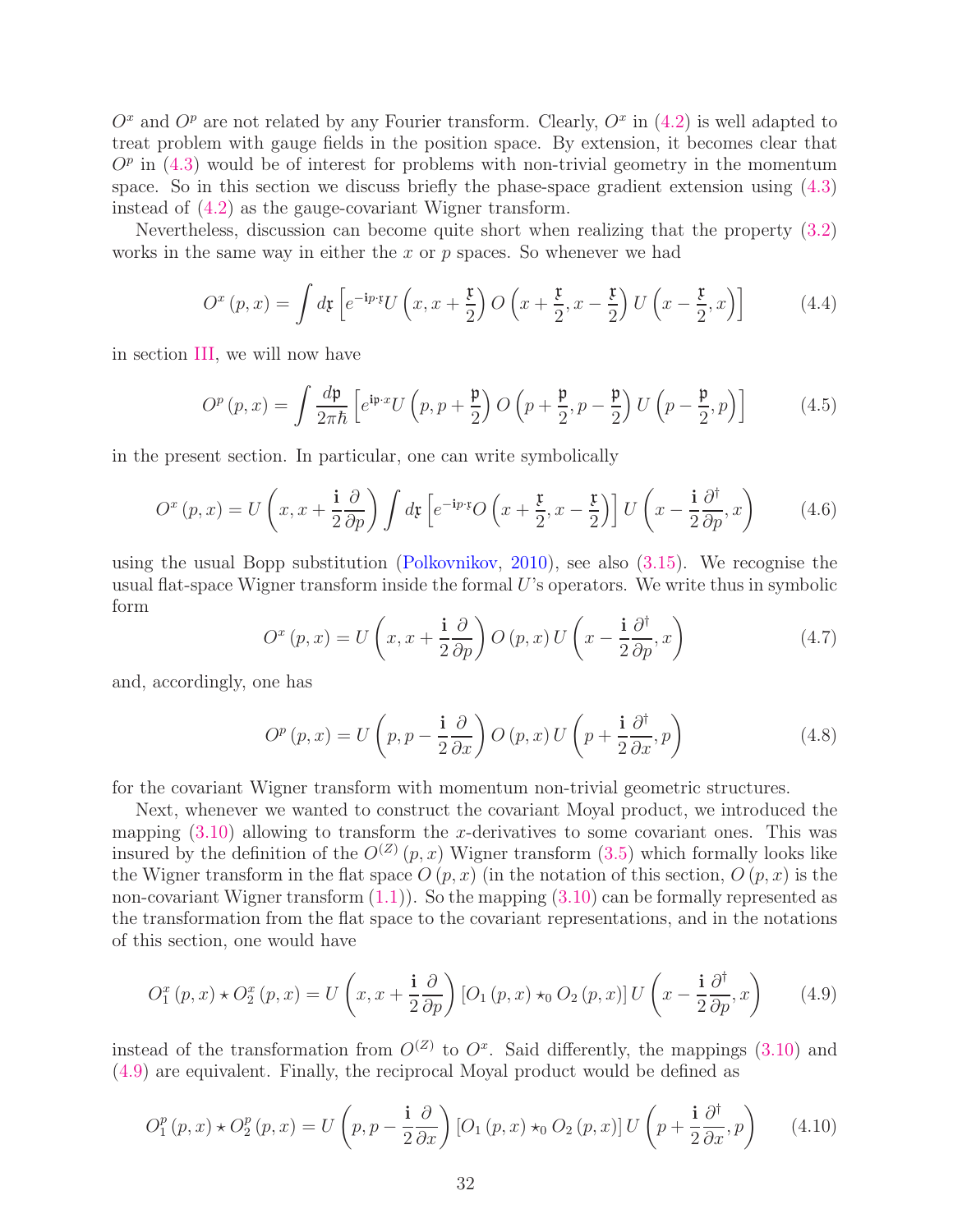allowing to use all the tricks developed in section [III.B](#page-21-0) with only a few adaptations. For instance, instead of [3.20,](#page-23-1) we will have now

$$
U\left(p, p - \frac{\mathbf{i}}{2} \frac{\partial}{\partial x}\right) \frac{\partial Q}{\partial p_{\alpha}} U\left(p + \frac{\mathbf{i}}{2} \frac{\partial^{+}}{\partial x}, p\right) =
$$
  
= 
$$
\frac{\mathfrak{D}O(p, x)}{\partial p_{\alpha}} + \left[\sum_{n=0}^{\infty} \frac{\mathbf{i}^{n} (z \cdot \mathfrak{D}_{x})^{n}}{2^{n+1} (n+2)!} F^{\alpha\beta}(p) z_{\beta}, O(p, x)\right]_{z = \partial_{x} - \partial_{x}^{\dagger}}
$$
(4.11)

for the replacement of the first order p-derivative, with

<span id="page-32-1"></span>
$$
\frac{\mathfrak{D}O}{\partial p_{\alpha}} = \frac{\partial O}{\partial p_{\alpha}} - \mathbf{i} \left[ A^{\alpha}(p), O(p, x) \right] ; F^{\alpha \beta}(p) = \frac{\partial A^{\beta}}{\partial p_{\alpha}} - \frac{\partial A^{\alpha}}{\partial p_{\beta}} - \mathbf{i} \left[ A^{\alpha}(p), A^{\beta}(p) \right] \tag{4.12}
$$

so we essentially replace the covariant derivative by contravariant ones, and raise up the indices, keeping in mind the usual symplectic structure of the phase space.

We do not give the gradient expansion of the Moyal product, since it is mutadis mutandis the one given in  $(3.41)$ : instead of replacing the x-derivatives in the  $\star_0$ -product and keeping the p-derivatives in section [III,](#page-19-0) we now replace the p-derivatives in the  $\star_0$ -product, and let the x−derivative untouched. For the first derivative the substitution reads  $(4.11)$ .

We conclude this section with a few remarks about the gauge structure of the momentum space. Firstly, its relation to the periodic band structure is not yet established, a task kept for later studies. A few first steps were done in [\(Zubkov,](#page-43-0) [2016\)](#page-43-0), and it seems at first to be not much problematic, at least from a physicist point of view. Its rigorous mathematical establishment might be more complex, though. Secondly, we did not discuss the origin of the gauge potential  $A(p)$  and its covariant generalization to the gauge field  $F^{\alpha\beta}(p)$ . As in the case of the x-space non-trivial geometry, the operators appearing in the Moyal product [\(3.41\)](#page-27-2) would be the bare ones. So, an understanding of the non-trivial geometry in the momentum space must be done at an other, perhaps more microscopic, level. Reader interested in the topolo[gy of the band structure might consult](#page-38-15) [\(Bohm](#page-38-14) *et al.*, [2003](#page-38-14); Chruscinski and Jamiolkowski, [2004](#page-38-15); [Shapere and Wilczek](#page-41-22), [1989](#page-41-22)[\) and references therein, as well as \(](#page-37-14)Bamler, [2016](#page-37-14); [Hasan and Kane](#page-39-17), [2010;](#page-39-17) [Nagaosa](#page-41-6) et al., [2010;](#page-41-6) Xiao [et al.](#page-43-9), [2009\)](#page-43-9). Recent studies [\(Hidaka](#page-39-18) et al., [2016](#page-39-18); [Son and Spivak,](#page-42-7) [2013](#page-42-7); [Son and Yamamoto](#page-42-8)[,](#page-42-10) [2012](#page-42-8), [2013;](#page-42-9) Stephanov and Yin, [2012\)](#page-42-10) discovered how the Berry connection associated to the band structure of Weyl semi-metal appears at the quasi-classical level using non-covariant gradient expansions of a topological action, see also [\(Duval](#page-38-16) et al., [2006a](#page-38-16)[,b](#page-38-17); [Stone and Dwivedi,](#page-42-11) [2013](#page-42-11)) and references therein for a bit more mathematically oriented approach. Other approaches use the deformed wave-packet dynamics and its adiabatic corrections to get such phenomenologies, see (Xiao *[et al.](#page-43-9)*, [2009\)](#page-43-9) for a review.

# <span id="page-32-0"></span>B. Phase-space gradient expansion in a covariant manner

Section [III](#page-19-0) was devoted to the construction of a covariant method to generalise the Moyal product to non-Abelian gauge structure in the position space, and section [IV.A](#page-30-0) showed how it is possible to adapt such formalism to the situation when the system present non-trivial geometry in the momentum space. None of the gradient expansions developed so far present a complete symmetry of position and momentum, since the gauge structure was non-trivial only in either the position or the momentum space, not in the entire phase space. I would like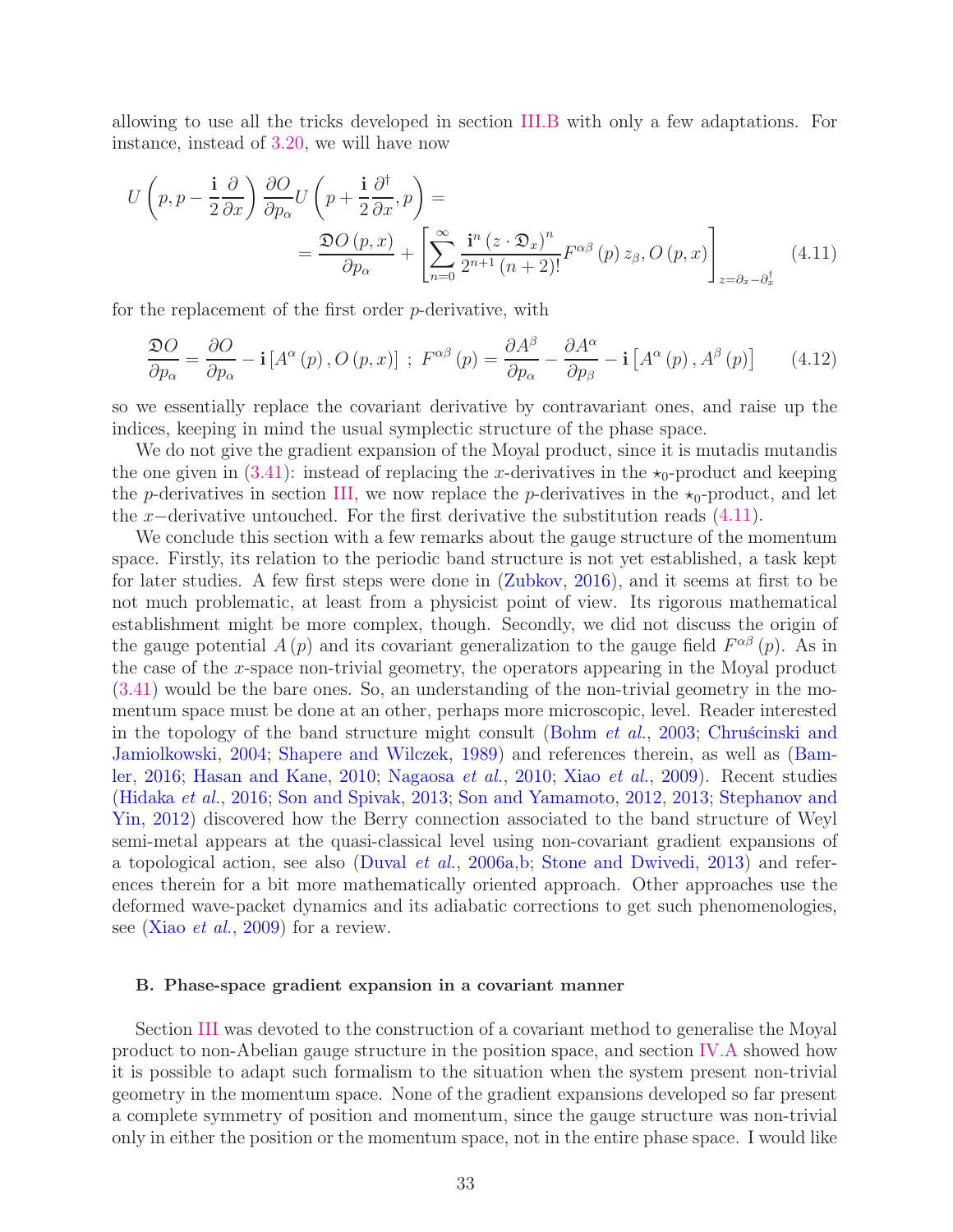to bring a few arguments in favor of a generalisation of the two above approaches towards a phase-space gradient expansion, in a fully covariant manner at all stages of the calculation.

To explore such a possibility, we start from the Dyson's equation

$$
\int dy \left[ G^{-1}(x_1, y) G(y, x_2) \right] = \delta(x_1 - x_2) \tag{4.13}
$$

which transforms under the transformation  $(4.2)$  and the mapping  $(4.9)$  as

$$
U_x \left[ G^{-1} \left( p, x \right) \star_0 G \left( p, x \right) \right] \bar{U}_x = 1
$$
\nwith  $U_x = U \left( x, x + \frac{\mathbf{i}}{2} \frac{\partial}{\partial p} \right) ; \ \bar{U}_x = U \left( x - \frac{\mathbf{i}}{2} \frac{\partial^{\dagger}}{\partial p}, x \right)$  (4.14)

with  $G(p, x)$  the Wigner transform  $(1.1)$  of the Green's function. We have similarly

$$
U_p \left[ G^{-1} \left( p, x \right) \star_0 G \left( p, x \right) \right] \bar{U}_p = 1
$$
\nwith  $U_p = U \left( p, p - \frac{\mathbf{i}}{2} \frac{\partial}{\partial x} \right) ; \ \bar{U}_p = U \left( p + \frac{\mathbf{i}}{2} \frac{\partial^{\dagger}}{\partial x}, p \right)$  (4.15)

using the transformation  $(4.3)$  and the mapping  $(4.10)$  being covariant in the momentum space. Because we choose to transform the Dyson's equation, the right-hand-side is always the identity matrix, and so nothing forbids to apply the two mappings [\(4.9\)](#page-31-0) and [\(4.10\)](#page-31-1) succesively, i.e. to define

$$
U_p U_x \left[ G^{-1} (p, x) \star_0 G (p, x) \right] \bar{U}_x \bar{U}_p = 1 \tag{4.16}
$$

as the phase-space representation of the Dyson's equation. At first order in the gradient, one has

$$
\frac{\partial}{\partial x^{\alpha}} \xrightarrow{u_x} U_x \frac{\partial}{\partial x^{\alpha}} \bar{U}_x = \frac{\mathfrak{D}}{\partial x^{\alpha}} + \frac{1}{4} \left\{ F_{\alpha\beta} \left( x \right), \frac{\partial}{\partial p_{\beta}} \right\} + \cdots \tag{4.17}
$$

<span id="page-33-0"></span>
$$
\frac{\partial}{\partial p_{\alpha}} \xrightarrow{\mathfrak{U}_p} U_p \frac{\partial}{\partial p_{\alpha}} \bar{U}_p = \frac{\mathfrak{D}}{\partial p_{\alpha}} + \frac{1}{4} \left\{ F^{\alpha \beta} \left( p \right), \frac{\partial}{\partial x^{\beta}} \right\} + \cdots \tag{4.18}
$$

whereas  $\partial_x$  is an invariant of the  $\mathcal{U}_p$  mapping and  $\partial_p$  is invariant under the  $\mathcal{U}_x$  mapping. So applying only one time  $\mathcal{U}_{x,p}$  on the Dyson's equation does not generate fully gauge covariant expressions in the full phase-space. To remedy this problem, we apply as many  $\mathcal{U}_{x,p}$  operations than one needs. For instance, at first order in gradient, and second order in fields, one would have

$$
\frac{\partial}{\partial x^{\alpha}} \rightarrow \frac{\mathfrak{D}}{\partial x^{\alpha}} + \frac{1}{4} \left\{ F_{\alpha\beta}(x), \frac{\mathfrak{D}}{\partial p_{\beta}} \right\} + \frac{1}{16} \left\{ F_{\alpha\beta}(x), \left\{ F^{\beta\gamma}(p), \frac{\mathfrak{D}}{\partial x^{\gamma}} \right\} \right\} + \cdots
$$
\n
$$
\frac{\partial}{\partial p_{\alpha}} \rightarrow \frac{\mathfrak{D}}{\partial p_{\alpha}} + \frac{1}{4} \left\{ F^{\alpha\beta}(p), \frac{\mathfrak{D}}{\partial x^{\beta}} \right\} + \frac{1}{16} \left\{ F^{\alpha\beta}(p), \left\{ F_{\beta\gamma}(x), \frac{\mathfrak{D}}{\partial p_{\gamma}} \right\} \right\} + \cdots \tag{4.19}
$$

and we note this mapping with the special arrow  $\rightarrow$  for commodity. We confess the mapping is clearly not well defined that way, but we give heuristic arguments for its construction. Clearly, the mapping [\(4.19\)](#page-33-0) requires an extra scale than the usual gradient expansion to be truncated at the desired order. Here, we again used heuristic arguments, truncating it at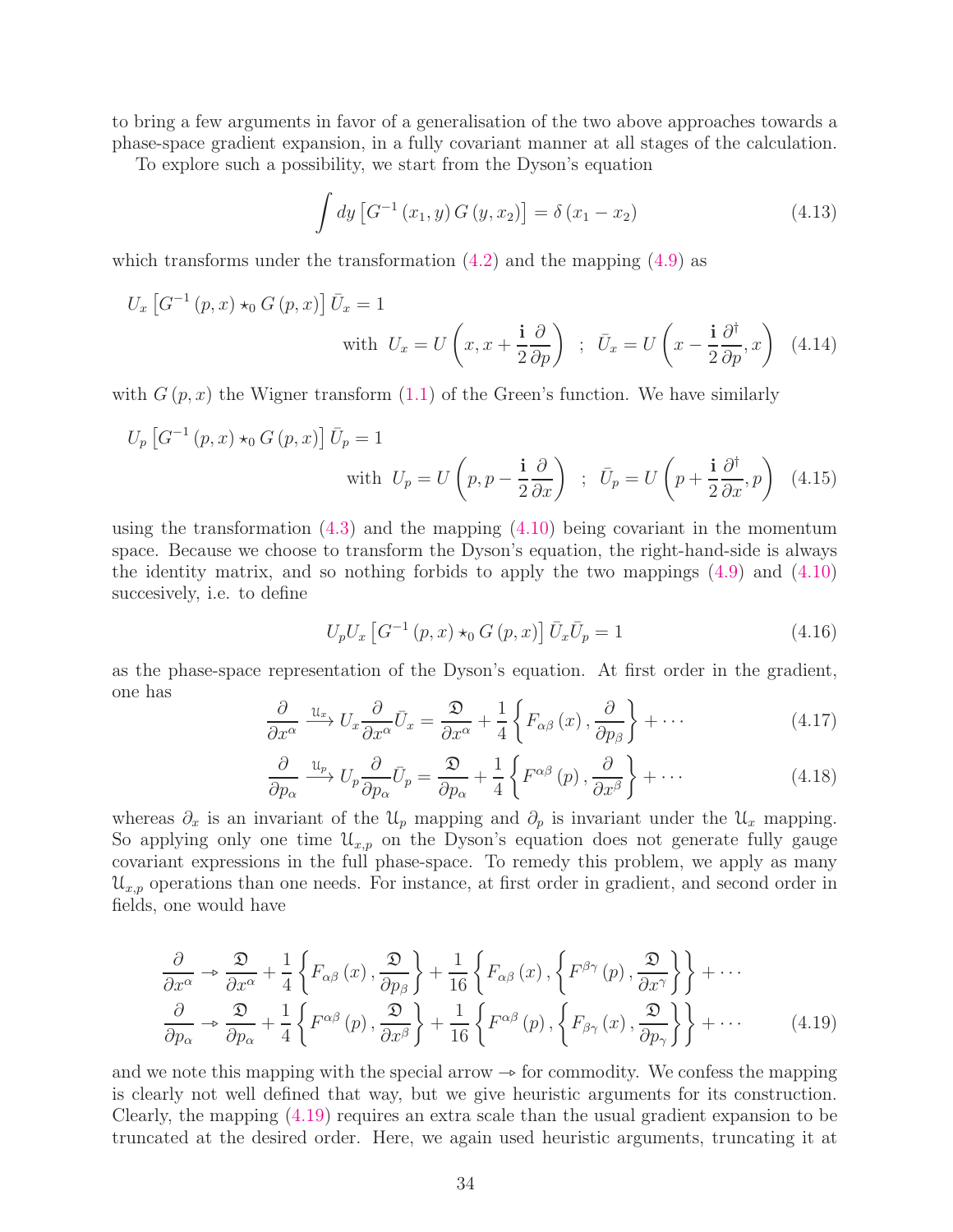first order in gradient and second order in gauge fields in an arbitrary manner. Nevertheless, the mapping [\(4.19\)](#page-33-0) is clearly covariant in the entire phase-space, as required.

Using the heuristic mapping [\(4.19\)](#page-33-0), one obtains for the gradient expansion of the Dyson equation, which we note with a big star

$$
G^{-1}(p,x) \star G(p,x) = G^{-1}(p,x) G(p,x) + \frac{\mathbf{i}}{2} \left( \frac{\mathfrak{D}G^{-1} \mathfrak{D}G}{\partial x^{\alpha}} \frac{\mathfrak{D}G^{-1} \mathfrak{D}G}{\partial p_{\alpha}} \right) -
$$
  
\n
$$
-\frac{\mathbf{i}}{8} \left( F_{\alpha\beta}(x) \frac{\mathfrak{D}G^{-1} \mathfrak{D}G}{\partial p_{\alpha}} \frac{\mathfrak{D}G^{-1} \mathfrak{D}G}{\partial p_{\beta}} + 2 \frac{\mathfrak{D}G^{-1} \mathfrak{D}G}{\partial p_{\alpha}} F_{\alpha\beta}(x) \frac{\mathfrak{D}G}{\partial p_{\beta}} + \frac{\mathfrak{D}G^{-1} \mathfrak{D}G}{\partial p_{\alpha}} F_{\alpha\beta}(x) - \left( F_{\alpha\beta}(x) \frac{\mathfrak{D}G}{\partial p_{\beta}} F_{\alpha\beta}(x) \right) \right) -
$$
  
\n
$$
-\frac{\mathbf{i}}{32} \left( \left\{ F_{\alpha\beta}, \frac{\mathfrak{D}G^{-1} \mathfrak{D}G}{\partial p_{\alpha}} \right\} \left\{ F^{\beta\gamma}, \frac{\mathfrak{D}G}{\partial x^{\gamma}} \right\} + \left\{ F^{\beta\gamma}, \left\{ F_{\alpha\beta}, \frac{\mathfrak{D}G^{-1} \mathfrak{D}G}{\partial p_{\alpha}} \right\} \right\} \frac{\mathfrak{D}G}{\partial x^{\gamma}} + \frac{\mathfrak{D}G^{-1} \mathfrak{D}G}{\partial p_{\alpha}} \left\{ F_{\alpha\beta}, \left\{ F^{\beta\gamma}, \frac{\mathfrak{D}G}{\partial x^{\alpha}} \right\} \right\} + \left\{ F_{\beta\gamma}, \left\{ F_{\alpha\beta}, \frac{\mathfrak{D}G^{-1} \mathfrak{D}G}{\partial x^{\alpha}} \right\} \right\} \frac{\mathfrak{D}G}{\partial p_{\gamma}} + \frac{\mathfrak{D}G^{-1} \mathfrak{D}G}{\partial x^{\alpha}} \left\{ F_{\alpha\beta}, \left\{ F_{\beta\gamma}, \frac{\mathfrak{D}G}{\partial x^{\alpha}} \right\} \right\} + \left\{ F
$$

where the indices of the derivatives are conserved under the substitution  $\mathfrak{D}_p \leftrightarrow \mathfrak{D}_x$ .

We have been able to justify the multiple applications of the transformations  $U_{x,p}$  on the derivatives because the right-hand-side of the Dyson's equation is the unit matrix, which is an invariant of the  $U_{x,p}$ 's. Nevertheless, one sees easilly that  $(4.20)$  reduces to the covariant  $\star$ -product established in section [III](#page-19-0) when  $F^{\alpha\beta}(p) \to 0$ , and incidentaly it reduces to the  $\star$ -product established in section [IV.A](#page-30-0) in the limit  $F_{\alpha\beta}(x) \to 0$ . We thus promote – without more justification – the  $\bigstar$ -product [\(4.20\)](#page-34-0) as an elligible Moyal product in the phase-space. We now study a few immediate consequences of this Moyal algebra, and see that it completes some previoulsy calculated star products appearing in the study of effective theories.

From [\(4.20\)](#page-34-0), replacing  $G^{-1}$  and/or G with some variables  $x^{\alpha}$  and/or  $p_{\beta}$ , one gets

<span id="page-34-0"></span>
$$
[x^{\alpha}, p_{\beta}]_{\star} = x^{\alpha} \star p_{\beta} - p_{\beta} \star x^{\alpha} = i \delta^{\alpha}_{\beta} + \frac{3i}{8} \left\{ F^{\alpha \gamma} (p), F_{\gamma \beta} (x) \right\}
$$

$$
[x^{\alpha}, x^{\beta}]_{\star} = x^{\alpha} \star x^{\beta} - x^{\beta} \star x^{\alpha} = i F^{\alpha \beta} (p)
$$

$$
[p_{\alpha}, p_{\beta}]_{\star} = p_{\alpha} \star p_{\beta} - p_{\beta} \star p_{\alpha} = -i F_{\alpha \beta} (x)
$$
(4.21)

for the non-commutative algebra of the phase-space. Previous works essentially discussed either the momentum space covariant construction (when  $F_{\alpha\beta} = 0$ ) being non trivial when monopol[es are present in the band structures](#page-38-18) [\(Bérard and Mohrbach](#page-37-13)[,](#page-38-18) [2004;](#page-37-13) Duval and Horváthy, [2001;](#page-38-18) [Sundaram and Niu](#page-42-6), [1999](#page-42-6)) (see also [\(Volovik](#page-43-6), [2003;](#page-43-6) Xiao [et al.](#page-43-9), [2009](#page-43-9)) for reviews) or the position space covariant construction (when  $F^{\alpha\beta} = 0$ ) being non trivial under magnetic field – this is the famous Landau problem important for the quantum Hall effect [\(Bellissard](#page-37-15) *et al.*, [1994\)](#page-37-15). The price to pay to associate both effects is the higher order term  $\{F^{\alpha\gamma}(p), F_{\gamma\beta}(x)\}\$ appearing in the dynamics. This term has been identified in the past in the Abelian limit [\(Bliokh](#page-37-19), [2006;](#page-37-19) [Duval](#page-38-16) et al., [2006a](#page-38-16)[,b](#page-38-17); Xiao [et al.](#page-43-17), [2005](#page-43-17)), and it is responsible for some characteristic phenomenologies of the Weyl semimetals, like the anomalous Hall effect (see [\(Nagaosa](#page-41-6) *et al.*, [2010](#page-41-6)[\) for a review on related phenomena\), the chiral anomaly \(](#page-42-8)Son and Yamamoto, [2012](#page-42-8), [2013](#page-42-9); [Stephanov and Yin,](#page-42-10) [2012](#page-42-10)) and the negative magneto-resistance [\(Son and Spivak,](#page-42-7) [2013\)](#page-42-7).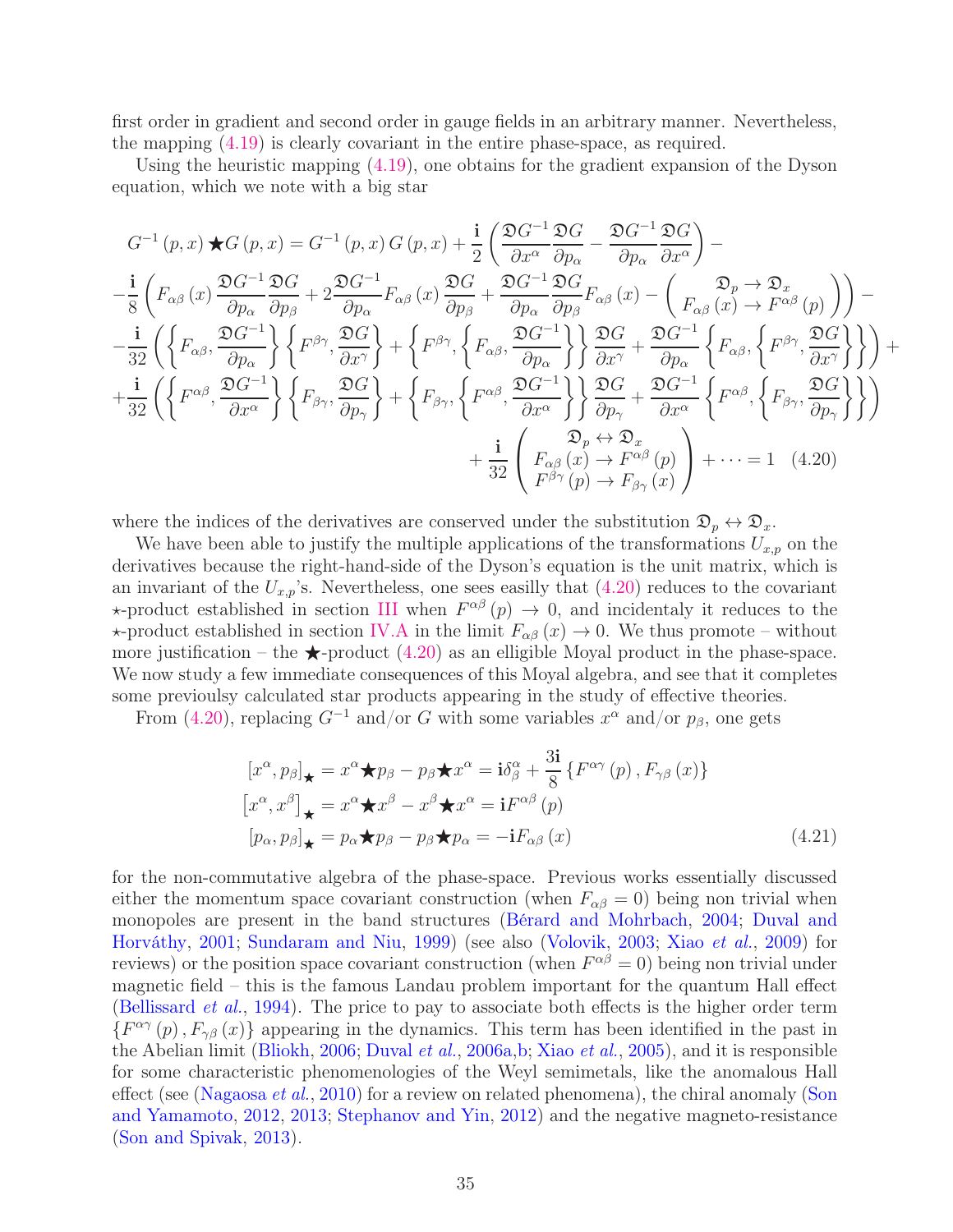One can as well calculate the equations of motion

<span id="page-35-2"></span><span id="page-35-1"></span>
$$
\mathbf{i}\frac{\partial f}{\partial t} = \left[f\left(p, x\right), H\right]_{\star} = f \star H - H \star f \tag{4.22}
$$

for  $x^{\alpha}$  and  $p_{\alpha}$ . One gets

$$
\frac{\partial x^{\alpha}}{\partial t} = \frac{\mathfrak{D}H}{\partial p_{\alpha}} + \frac{1}{2} \left\{ F^{\alpha\beta}(p), \frac{\mathfrak{D}H}{\partial x^{\beta}} \right\} + \frac{1}{16} \left( 2 \left\{ F^{\alpha\beta}(p), \left\{ F_{\beta\gamma}(x), \frac{\mathfrak{D}H}{\partial p_{\gamma}} \right\} \right\} + \left\{ \left\{ F^{\alpha\beta}(p), F_{\beta\gamma}(x) \right\}, \frac{\mathfrak{D}H}{\partial p_{\gamma}} \right\} \right) \tag{4.23}
$$

and

$$
\frac{\partial p_{\alpha}}{\partial t} = -\frac{\mathfrak{D}H}{\partial x^{\alpha}} - \frac{1}{2} \left\{ F_{\alpha\beta}(x), \frac{\mathfrak{D}H}{\partial p_{\beta}} \right\} \n- \frac{1}{16} \left( 2 \left\{ F_{\alpha\beta}(x), \left\{ F^{\beta\gamma}(p), \frac{\mathfrak{D}H}{\partial x^{\gamma}} \right\} \right\} + \left\{ \left\{ F_{\alpha\beta}(x), F^{\beta\gamma}(p) \right\}, \frac{\mathfrak{D}H}{\partial x^{\gamma}} \right\} \right)
$$
(4.24)

which reduces to the usual Hamilton relations whenever  $A_{\alpha}(x) = A^{\alpha}(p) = 0$ . In the quasistatic limit, one can replace  $H \to \mathcal{E} - A_0(p) - A_0(x)$  with some time-sector gauge potential  $A_0$  and energymatrix  $\mathcal{E}$ . In that case, the covariant derivatives  $\mathfrak{D}_x H$  and  $\mathfrak{D}_p H$  in [\(4.23\)](#page-35-1) and [\(4.24\)](#page-35-2) generate some quasi-static electric-like fields  $F_{0\alpha}(x)$  and/or  $F^{\alpha 0}(p)$ .

When the second lines of [\(4.23\)](#page-35-1) and [\(4.24\)](#page-35-2) are neglected and the gauge fields are supposed Abelian, these equations of motion have been thoroughly studied [\(Gosselin](#page-39-7) *et al.*, [2008a](#page-39-7), [2006;](#page-39-9) [Gosselin and Mohrbach,](#page-39-10) [2009;](#page-39-10) [Shindou and Balents](#page-42-4), [2008](#page-42-4); [Wickles and Belzig](#page-43-7), [2013](#page-43-7); [Wong and Tserkovnyak,](#page-43-8) [2011\)](#page-43-8), and often noted as  $F^{\alpha\beta} = \varepsilon^{\alpha\beta\gamma}\Omega_{\gamma}$  in terms of the Berry curvature  $\Omega_{\gamma}$ , whereas  $F_{\alpha\beta} = \varepsilon_{\alpha\beta\gamma} B^{\gamma}$  with the magnetic field  $B^{\gamma}$ . Nevertheless, some studies found an ex[tra contribution](#page-43-8) [\(Shindou and Imura](#page-42-5)[,](#page-43-8) [2005;](#page-42-5) [Wickles and Belzig](#page-43-7), [2013](#page-43-7); Wong and Tserkovnyak, [2011\)](#page-43-8), which could be written as  $F(p, x)$  in the notation of this paper. I have no idea how such contributions might come out from the method presented in this paper. However, it is clear that the method used in [\(Shindou and Imura,](#page-42-5) [2005](#page-42-5); [Wickles and Belzig,](#page-43-7) [2013;](#page-43-7) [Wong and Tserkovnyak](#page-43-8), [2011](#page-43-8)) is intrinsically non-covariant, hence its elaboration is by far more intricate than the above methodology. For instance, many authors write the Berry connection as, e.g.  $A_p = U \partial_p U^{\dagger}$  with U a unitary matrix. This is absurd providing such a *connection* has no intrinsic curvature... A rigorous mathematical construction has been nevertheless given in [\(Gosselin and Mohrbach](#page-39-10), [2009\)](#page-39-10) and also exhibit such  $x - p$  term. Further elaborations will be presented in later studies.

Here I gave a(n almost) clear justification of the x and p gauge structure, and explained how one can elaborate a covariant semiclassical method, starting from a classical expression which is later dressed by the gradient expansion  $\star$  [\(4.20\)](#page-34-0).

# <span id="page-35-0"></span>V. CONCLUSION

Though it might appear as being not rigorously grounded, the present study enlight a few characteristics of the non-commutative geometry in the phase space. In particular, a general method has been developed to generate a gauge-covariant gradient expansion order by order in section [III.](#page-19-0) It is based on a formal mapping between the flat gauge Moyal product and the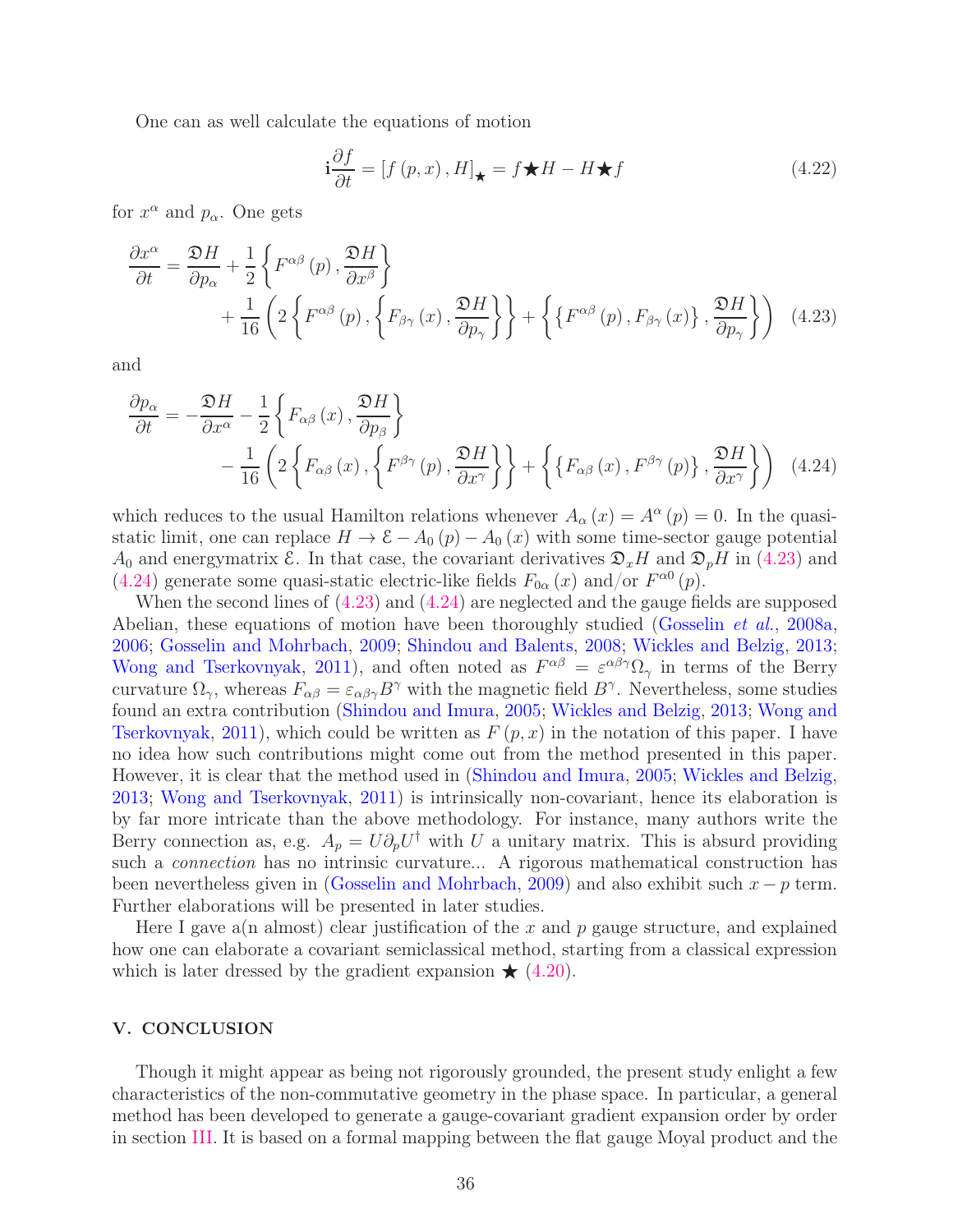gauge covariant one introduced in section [III.A.](#page-19-1) In particular, the mapping between position derivatives in the two representations has been established, at least for the first few orders, in section [III.B.](#page-21-0) When dealing with momentum space gauge structures (see section [I.B](#page-8-0) for a quick introduction), the mapping applies instead on the momentum derivatives, see section [IV.A.](#page-30-0) It has been shown that these mappings generate only covariant contributions to the Moyal star-product, unlike the usual approach intensively used in the physics literature.

Such star products automatically dress the classical theory with the gauge structure, in addition to provide the usual quantum corrections to the classical statistics in the form of the gradient expansion. Moreover, one can calculate many usefull properties of statistical systems using the covariant  $\star$ -product, like e.g. the linear response theory, which eventually turn out to be of topological origin, see section [II.C.](#page-14-0) It is also usefull to extract low energy effective theories in a covariant way, in addition to construct some covariant quantum transport equations in a quite easy fashion, see section [II.B.](#page-12-0) These kinetic theories are able to deal with any internal degree of freedom, like charge, spin, color, ...

A heuristic generalisation of these star products (covariant either in the momentum or in the position spaces) has been proposed in section [IV.B,](#page-32-0) when the gauge structure is supposed to emerge in both position and momentum spaces. The former one might come from e.g. internal degree of freedom redundancy, whereas the gauge structure in the momentum space can emerge from non-trivial band structure in solid-state systems. Terms coupling both the x and  $p$  gauge fields naturally appear in this way. This approach might be usefull for dealing with the emerging topological condensed matter systems. Many progresses were done in the past few years, using non-covariant methods. One can hope that the covariant method proposed here will be able to unite many (if not all) of the emerging phenomenologies with the old established ones. This might be a crucial point towards the complete understanding of the novel states of matter, because the proposed method present both versatility and easiness of utilisation.

Only part of the phenomenology associated to the generic method presented in this study has been studied so far (see sections [II](#page-10-0) and [II.C](#page-14-0) for short reviews), and many novel effects will be studied in the sequels of this study. As a matter of fact, I generalised many studies to the non-Abelian structure. In addition, I constructed a method being covariant at any level, whereas previous studies made non-covariant constructions and find bona-fide covariant expansion. Immediate consequences of the presented star products will be discussed in term of linear-response theory and covariant construction of effective models in the future.

I hope this study might be of interest for future more rigorous demonstrations of the gradient expansion in the phase-space, in addition to attract the attention on a convenient tool to study either high-energy or consensed matter modern problems.

#### <span id="page-36-0"></span>REFERENCES

<span id="page-36-1"></span>Abrikosov, Alexei A, Lev P Gor'kov, and I E Dzyaloshinsky (1963), Methods of quantum field theory in statistical physics (Prentice Hall).

<span id="page-36-2"></span>Agarwal, G, and E. Wolf (1970a), "Calculus for Functions of Noncommuting Operators and General Phase-Space Methods in Quantum Mechanics. I. Mapping Theorems and Ordering of Functions of Noncommuting Operators," [Physical Review D](http://dx.doi.org/ 10.1103/PhysRevD.2.2161) 2 (10), 2161–2186.

<span id="page-36-3"></span>Agarwal, G, and E. Wolf (1970b), "Calculus for Functions of Noncommuting Operators and General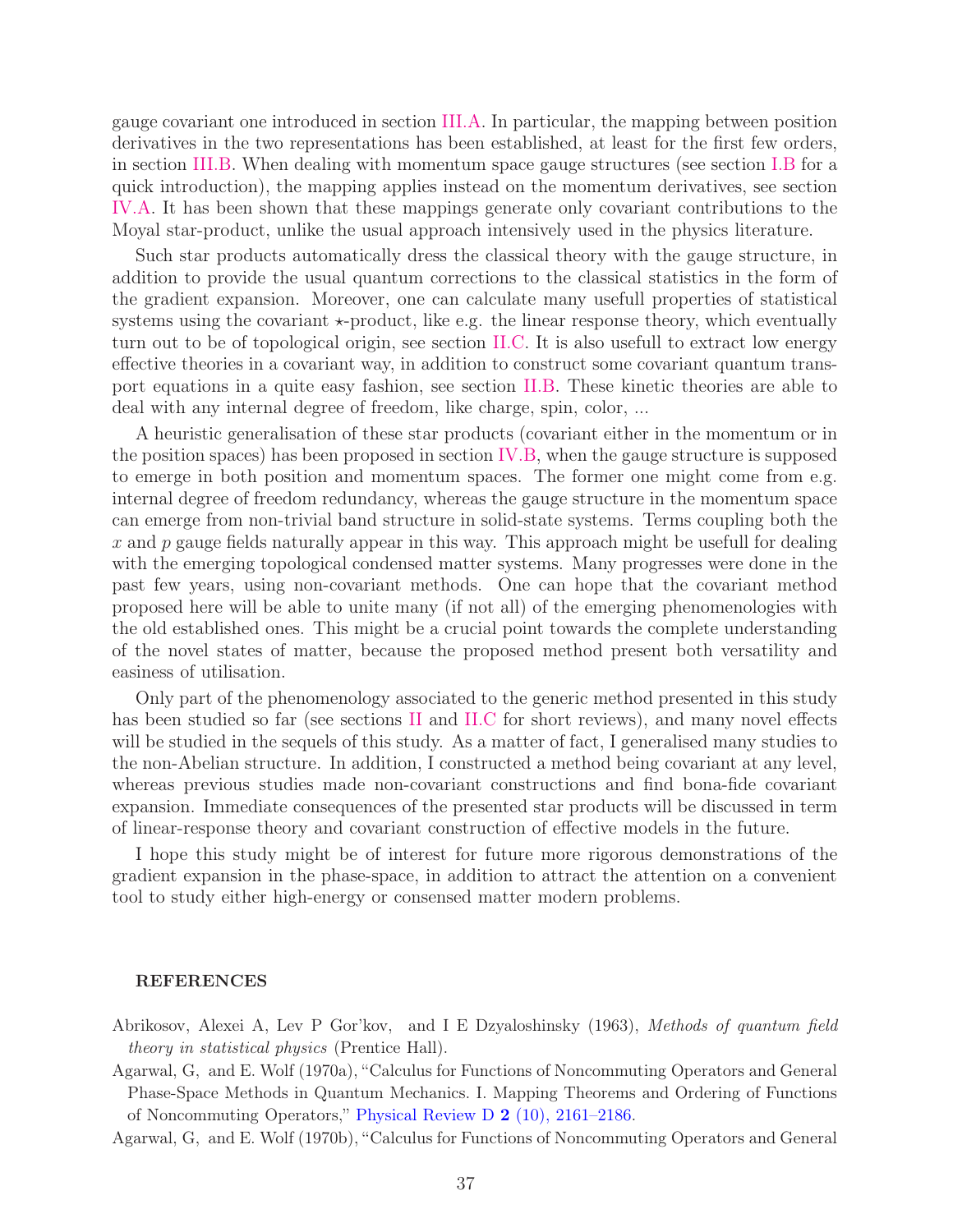Phase-Space Methods in Quantum Mechanics. II. Quantum Mechanics in Phase Space," Physical Review D 2 (10), 2187–2205.

- <span id="page-37-0"></span>Agarwal, G, and E. Wolf (1970c), "Calculus for Functions of Noncommuting Operators and General Phase-Space Methods in Quantum Mechanics. III. A Generalized Wick Theorem and Multitime Mapping," [Physical Review D](http://dx.doi.org/10.1103/PhysRevD.2.2206) 2 (10), 2206–2225.
- <span id="page-37-12"></span>Aitchison, I J R, and A. J. G. Hey (2004), Gauge Theories in Particle Physics (First volume: From relativistic quantum mechanics to QED ; Second volume: QCD and the electroweak theory), 3rd ed. (Taylor and Francis).
- <span id="page-37-3"></span>Altshuler, B L, and L. B. Ioffe (1992), "Motion of fast particles in strongly fluctuating magnetic fields," [Physical Review Letters](http://dx.doi.org/ 10.1103/PhysRevLett.69.2979) 69 (20), 2979–2982.
- <span id="page-37-10"></span>Alvarez-Gaumé, Luis, and Spenta R. Wadia (2001), "Gauge theory on a quantum phase space," [Physics Letters B](http://dx.doi.org/10.1016/S0370-2693(01)00125-3) 501 (3-4), 319–325.
- <span id="page-37-16"></span>Aprili, M, and C H L Quay (2017), "Out-of-Equilibrium Spin Transport in Mesoscopic Superconductors," [arXiv:arXiv:1705.07770v1.](http://arxiv.org/abs/arXiv:1705.07770v1)
- <span id="page-37-14"></span>Bamler, Robert (2016), Phase-Space Berry Phases in Chiral Magnets, [Ph.D. thesis](http://kups.ub.uni-koeln.de/6916/) (Universität zu Köln).
- <span id="page-37-11"></span>Banin, A T, and N. G. Pletnev (2001), "Application of symbol-operator technique for effective action computation," [International Journal of Modern Physics A](http://dx.doi.org/10.1142/S0217751X02010194) 17 (06n07), 825–828, [arXiv:0111100 \[hep-th\].](http://arxiv.org/abs/0111100)
- <span id="page-37-7"></span>Bayen, F, M. Flato, C. Fronsdal, A. Lichnerowicz, and D. Sternheimer (1977), "Quantum mechanics as a deformation of classical mechanics," [Letters in Mathematical Physics](http://dx.doi.org/10.1007/BF00399745) 1 (6), 521–530.
- <span id="page-37-8"></span>Bayen, F, M Flato, C Fronsdal, A Lichnerowicz, and D Sternheimer (1978a), "Deformation theory and quantization. I. Deformations of symplectic structures," [Annals of Physics](http://dx.doi.org/10.1016/0003-4916(78)90224-5) 111 (1), 61–110.
- <span id="page-37-9"></span>Bayen, F, M Flato, C Fronsdal, A Lichnerowicz, and D Sternheimer (1978b), "Deformation theory and quantization. II. Physical applications," [Annals of Physics](http://dx.doi.org/10.1016/0003-4916(78)90225-7) 111 (1), 111–151.
- <span id="page-37-15"></span>Bellissard, J, A. van Elst, and H. Schulz- Baldes (1994), "The noncommutative geometry of the quantum Hall effect," [Journal of Mathematical Physics](http://dx.doi.org/10.1063/1.530758) 35 (10), 5373, [arXiv:9411052 \[cond-mat\].](http://arxiv.org/abs/9411052)
- <span id="page-37-13"></span>Bérard, Alain, and Hervé Mohrbach (2004), "Monopole and Berry phase in momentum space in noncommutative quantum mechanics," Physical Review D 69 [\(12\), 10.1103/PhysRevD.69.127701,](http://dx.doi.org/ 10.1103/PhysRevD.69.127701) [arXiv:0310167 \[hep-th\].](http://arxiv.org/abs/0310167)
- <span id="page-37-1"></span>Berche, Bertrand, and Ernesto Medina (2013), "Classical Yang-Mills theory in condensed matter physics," [European Journal of Physics](http://dx.doi.org/10.1088/0143-0807/34/1/161) 34 (1), 161–180, [arXiv:1210.0105.](http://arxiv.org/abs/1210.0105)
- <span id="page-37-2"></span>Bergeret, F S, and I. V. Tokatly (2014), "Spin-orbit coupling as a source of long-range triplet proximity effect in superconductor-ferromagnet hybrid structures," Physical Review B 89 (13), 134517, [arXiv:1402.1025.](http://arxiv.org/abs/1402.1025)
- <span id="page-37-17"></span>Bergeret, F S, and I. V. Tokatly  $(2015)$ , "Theory of diffusive  $\phi$ 0 Josephson junctions in the presence of spin-orbit coupling," [Europhysics Letters \(EPL\)](http://dx.doi.org/ 10.1209/0295-5075/110/57005) 110 (5), 57005, [arXiv:1409.4563.](http://arxiv.org/abs/1409.4563)
- <span id="page-37-18"></span>Bergeret, F S, and I. V. Tokatly (2016), "Manifestation of extrinsic spin Hall effect in supercon-ducting structures: Non-dissipative magnetoelectric effects," [\(1\), 1–5,](http://arxiv.org/abs/1605.04689) [arXiv:1605.04689.](http://arxiv.org/abs/1605.04689)
- <span id="page-37-4"></span>Best, C, P. Gornicki, and W. Greiner (1993), "The Phase-Space Structure of the Klein-Gordon Field," [Annals of Physics](http://dx.doi.org/ 10.1006/aphy.1993.1055) 225 (2), 169–190, [arXiv:9301275 \[hep-ph\].](http://arxiv.org/abs/9301275)
- <span id="page-37-5"></span>Bialynicki-Birula, I (1977[\), "Classical limit of quantum electrodynamics,"](http://www.cft.edu.pl/$\sim $birula/publ/ClassLimit.pdf) Acta Physica Austriaca Suppl. XVI, 111 – 151.
- <span id="page-37-6"></span>Bialynicki-Birula, Iwo, Pawel Górnicki, and Johann Rafelski (1991), "Phase-space structure of the Dirac vacuum," [Physical Review D](http://dx.doi.org/10.1103/PhysRevD.44.1825) 44 (6), 1825–1835.
- <span id="page-37-19"></span>Bliokh, KYu (2006), "On the Hamiltonian nature of semiclassical equations of motion in the pres-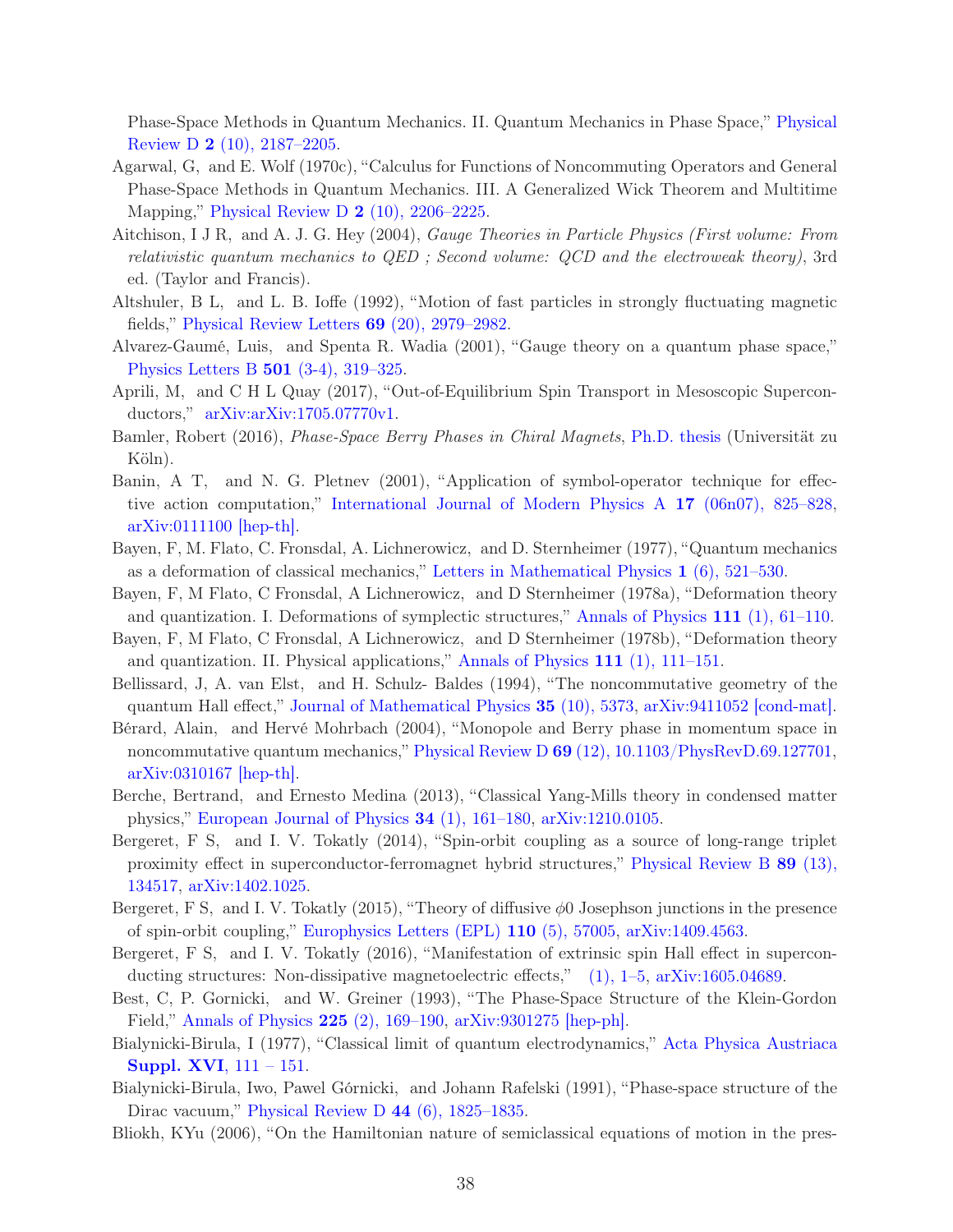ence of an electromagnetic field and Berry curvature," [Physics Letters A](http://dx.doi.org/10.1016/j.physleta.2005.10.087) 351 (3), 123–124, [arXiv:0507499 \[cond-mat\].](http://arxiv.org/abs/0507499)

- <span id="page-38-14"></span>Bohm, Arno, Ali Mostafazadeh, Hiroyasu Koizumi, Qian Niu, and Joseph Zwanziger (2003), The Geometric Phase in Quantum Systems (Springer Berlin Heidelberg, Berlin, Heidelberg).
- <span id="page-38-9"></span>Bordemann, Martin, Nikolai Neumaier, and Stefan Waldmann (1998), "Homogeneous Fedosov Star Products on Cotangent Bundles I: Weyl and Standard Ordering with Differential Operator Representation," [Communications in Mathematical Physics](http://dx.doi.org/10.1007/s002200050481) 198 (2), 363–396, arXiv:9707030  $[q-alg]$ .
- <span id="page-38-10"></span>Bordemann, Martin, Nikolai Neumaier, and Stefan Waldmann (1999), "Homogeneous Fedosov star products on cotangent bundles II: GNS representations, the WKB expansion, traces, and applications," [Journal of Geometry and Physics](http://dx.doi.org/10.1016/S0393-0440(98)00041-2)  $29$  (3), 199–234, [arXiv:9711016 \[q-alg\].](http://arxiv.org/abs/9711016)
- <span id="page-38-2"></span>Chang, Ming-Che, and Qian Niu (1995), "Berry Phase, Hyperorbits, and the Hofstadter Spectrum," [Physical Review Letters](http://dx.doi.org/10.1103/PhysRevLett.75.1348) 75 (7), 1348–1351.
- <span id="page-38-3"></span>Chang, Ming-Che, and Qian Niu (1996), "Berry phase, hyperorbits, and the Hofstadter spectrum: Semiclassical dynamics in magnetic Bloch bands," [Physical Review B](http://dx.doi.org/ 10.1103/PhysRevB.53.7010) 53 (11), 7010–7023.
- <span id="page-38-4"></span>Chernodub, M N, and M. A. Zubkov (2017), "Scale Magnetic Effect in Quantum Electrodynamics and the Wigner-Weyl Formalism," [, 1–11arXiv:1703.06516.](http://arxiv.org/abs/1703.06516)
- <span id="page-38-15"></span>Chruścinski, Dariusz, and Andrzej Jamiolkowski (2004), Geometric Phases in Classical and Quantum Mechanics (Birkhäuser Boston, Boston, MA).
- <span id="page-38-1"></span>Curtright, Thomas L, David B. Fairlie, and Cosmas K. Zachos (2014), A Concise Treatise on Quantum Mechanics in Phase Space (World Scientific Publishing Co. Pte. Ltd., Singapore).
- <span id="page-38-16"></span>Duval, Christian, Z Horvath, Peter A Horvathy, L. Marina, and P. C. Stichel (2006a), "Berry phase correction to electron density in solids and exotic dynamics," Modern Physics Letters  $B_20(07)$ , 373–378, [arXiv:0506051 \[cond-mat\].](http://arxiv.org/abs/0506051)
- <span id="page-38-17"></span>Duval, Christian, Z Horvath, Peter A Horvathy, L. Martina, and P. C. Stichel (2006b), "Comment on "Berry Phase Correction to Electron Density of States in Solids"," Physical Review Letters 96 (9), 099701.
- <span id="page-38-18"></span>Duval, Christian, and P A Horváthy (2001), "Exotic Galilean symmetry in the non-commutative plane and the Hall effect," [Journal of Physics A: Mathematical and General](http://dx.doi.org/10.1088/0305-4470/34/47/314) 34 (47), 10097–10107, [arXiv:0106089 \[hep-th\].](http://arxiv.org/abs/0106089)
- <span id="page-38-6"></span>Elze, Hans-Thomas, Miklos Gyulassy, and D. Vasak (1986a), "Transport equations for the QCD gluon Wigner operator," [Physics Letters B](http://dx.doi.org/10.1016/0370-2693(86)90778-1) 177 (3-4), 402–408.
- <span id="page-38-7"></span>Elze, Hans-Thomas, Miklos Gyulassy, and D. Vasak (1986b), "Transport equations for the QCD quark Wigner operator," [Nuclear Physics B](http://dx.doi.org/10.1016/0550-3213(86)90072-6) 276 (3-4), 706–728.
- <span id="page-38-8"></span>Elze, Hans-Thomas, and Ulrich Heinz (1989), "Quark-Gluon transport theory," Physics Reports 183 (3), 81–135.
- <span id="page-38-12"></span>Eschrig, Matthias (2015), "Spin-polarized supercurrents for spintronics: a review of current progress," [Reports on Progress in Physics](http://dx.doi.org/10.1088/0034-4885/78/10/104501) 78 (10), 104501, [arXiv:1509.02242.](http://arxiv.org/abs/1509.02242)
- <span id="page-38-13"></span>Espedal, Camilla, Peter Lange, Severin Sadjina, A. G. Mal'shukov, and Arne Brataas (2016), "Spin-Orbit-Induced Spin, Charge, and Energy Transport in Diffusive Superconductors," [\(7491\), 1–17,](http://arxiv.org/abs/1605.06611) [arXiv:1605.06611.](http://arxiv.org/abs/1605.06611)
- <span id="page-38-0"></span>Essin, Andrew M, and Victor Gurarie (2011), "Bulk-boundary correspondence of topological insulators from their respective Green's functions," [Physical Review B](http://dx.doi.org/ 10.1103/PhysRevB.84.125132) 84 (12), 125132, [arXiv:1104.1602.](http://arxiv.org/abs/1104.1602)
- <span id="page-38-11"></span>Estrada, Ricardo, José M. Gracia-Bondía, and Joseph C. Várilly (1989), "On asymptotic expansions of twisted products," [Journal of Mathematical Physics](http://dx.doi.org/10.1063/1.528514) 30 (12), 2789–2796.
- <span id="page-38-5"></span>Fröhlich, Jürg, and Urban Studer (1993), "Gauge invariance and current algebra in nonrelativistic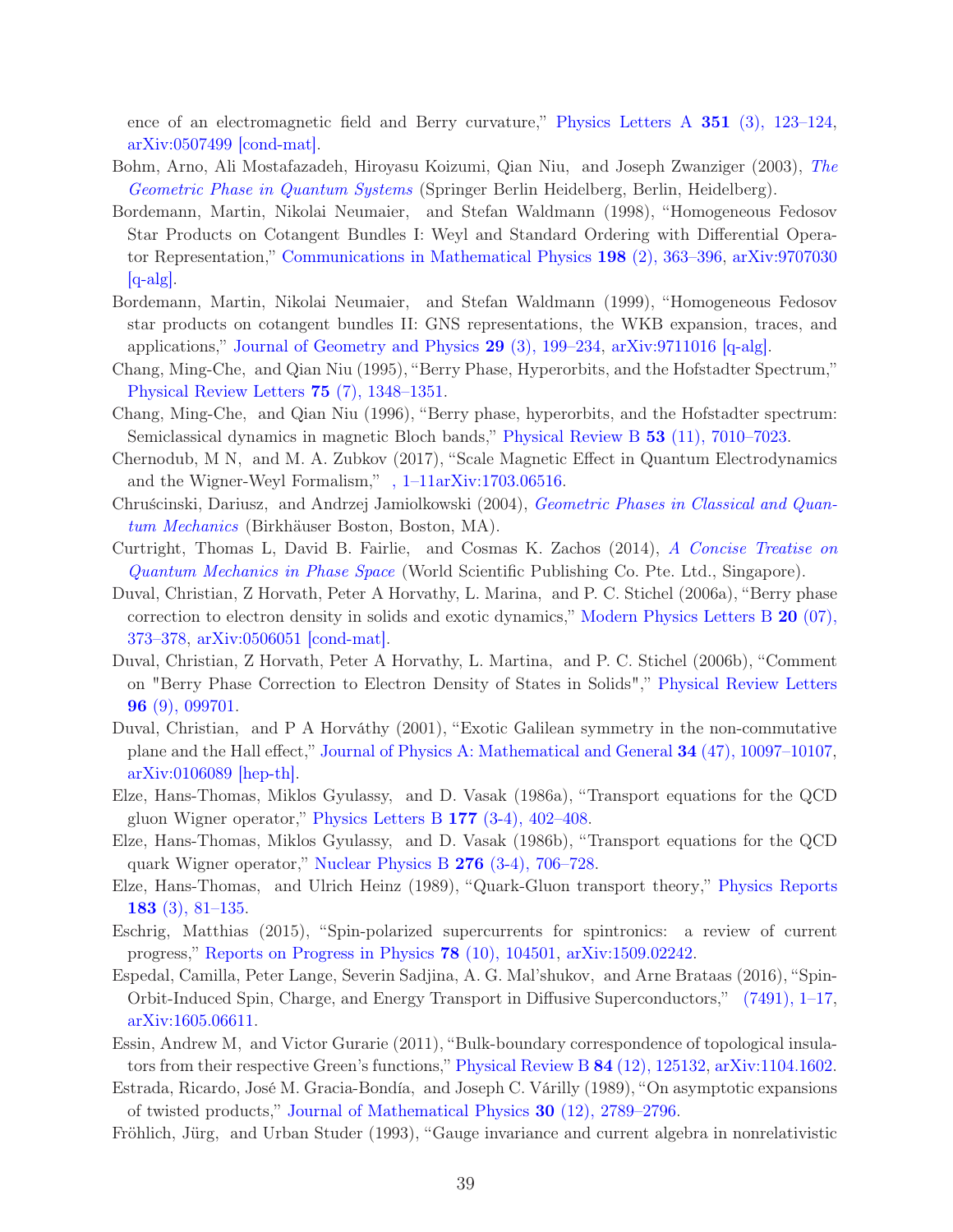many-body theory," [Reviews of Modern Physics](http://dx.doi.org/ 10.1103/RevModPhys.65.733) 65 (3), 733–802.

- <span id="page-39-5"></span>Gardiner, C W, and P. Zoller (2004), Quantum Noise: A Handbook of Markovian and Non-Markovian Quantum Stochastic Methods with Applications to Quantum Optics, 3rd ed. (Springer).
- <span id="page-39-11"></span>Gorini, Cosimo, Peter Schwab, Roberto Raimondi, and A L Shelankov (2010), "Non-Abelian gauge fields in the gradient expansion: Generalized Boltzmann and Eilenberger equations," Physical Review B 82 (19), 195316, [arXiv:1003.5763.](http://arxiv.org/abs/1003.5763)
- <span id="page-39-6"></span>Gosselin, Pierre, Alain Bérard, and Herve Mohrbach (2007), "Semiclassical diagonalization of quantum Hamiltonian and equations of motion with Berry phase corrections," The European Physical Journal B 58 (2), 137–148, [arXiv:0603192 \[hep-th\].](http://arxiv.org/abs/0603192)
- <span id="page-39-7"></span>Gosselin, Pierre, Hocine Boumrar, and Herve Mohrbach (2008a), "Semiclassical quantization of electrons in magnetic fields: The generalized Peierls substitution," Europhysics Letters (EPL) 84 (5), 50002, [arXiv:0805.2455.](http://arxiv.org/abs/0805.2455)
- <span id="page-39-8"></span>Gosselin, Pierre, Jocelyn Hanssen, and Hervé Mohrbach (2008b), "Recursive diagonalization of quantum Hamiltonians to all orders in h," [Physical Review D](http://dx.doi.org/10.1103/PhysRevD.77.085008) 77 (8), 085008, arXiv:0611628 [cond-mat].
- <span id="page-39-9"></span>Gosselin, Pierre, Fehrat Ménas, Alain Bérard, and Hervé Mohrbach (2006), "Semiclassical dynamics of electrons in magnetic Bloch bands: A Hamiltonian approach," Europhysics Letters (EPL) 76 (4), 651–656, [arXiv:0601472 \[cond-mat\].](http://arxiv.org/abs/0601472)
- <span id="page-39-10"></span>Gosselin, Pierre, and Herve Mohrbach (2009), "Diagonal representation for a generic matrix valued quantum Hamiltonian," [The European Physical Journal C](http://dx.doi.org/ 10.1140/epjc/s10052-009-1155-3)  $64$  (3), 495–527, [arXiv:0801.0940.](http://arxiv.org/abs/0801.0940)
- <span id="page-39-15"></span>Grinevich, P G, and G E Volovik (1988), "Topology of gap nodes in superfluid 3He: Pi4 Homotopy group for 3He-B disclination," [Journal of Low Temperature Physics](http://dx.doi.org/ 10.1007/BF00682148) 72 (5-6), 371–380.
- <span id="page-39-1"></span>Groenewold, HJ (1946), "On the principles of elementary quantum mechanics," Physica 12 (7), 405–460.
- <span id="page-39-0"></span>Gurarie, Victor (2011), "Single-particle Green's functions and interacting topological insulators," [Physical Review B](http://dx.doi.org/10.1103/PhysRevB.83.085426) 83 (8), 085426, [arXiv:1011.2273.](http://arxiv.org/abs/1011.2273)
- <span id="page-39-17"></span>Hasan, M Zahid, and C. L. Kane (2010), "Colloquium: Topological insulators," Reviews of Modern Physics 82 (4), 3045–3067.
- <span id="page-39-3"></span>Haug, Hartmut, and Antti-Pekka Jauho (2010), Quantum Kinetics in Transport and Optics of Semiconductors, scond ed. (Springer-Verlag, Berlin and Heidelberg).
- <span id="page-39-18"></span>Hidaka, Yoshimasa, Shi Pu, and Di-Lun Yang (2016), "Relativistic Chiral Kinetic Theory from Quantum Field Theories," [Nuclear Physics A](http://dx.doi.org/10.1016/j.nuclphysa.2016.04.015) 956 (2), 657–660, [arXiv:1612.04630.](http://arxiv.org/abs/1612.04630)
- <span id="page-39-2"></span>Hillery, M, R. F. O'Connel, Marlan O. Scully, and Eugene P. Wigner (1984), "Distribution functions in physics: Fundamentals," [Physics Reports](http://dx.doi.org/ 10.1016/0370-1573(84)90160-1) 106 (3), 121–167.
- <span id="page-39-13"></span>Iftimie, Viorel, Marius Mantoiu, and Radu Purice (2009), "The magnetic formalism; new results," [\(2\), 1–15,](http://arxiv.org/abs/0902.0517) [arXiv:0902.0517.](http://arxiv.org/abs/0902.0517)
- <span id="page-39-14"></span>Jacobsen, Sol H, Jabir Ali Ouassou, and Jacob Linder (2015), "Critical temperature and tunneling spectroscopy of superconductor-ferromagnet hybrids with intrinsic Rashba-Dresselhaus spin-orbit coupling," [Physical Review B](http://dx.doi.org/10.1103/PhysRevB.92.024510) 92 (2), 024510, [arXiv:1503.06835.](http://arxiv.org/abs/1503.06835)
- <span id="page-39-12"></span>Javanainen, J, S. Varró, and O. Serimaa (1987), "Gauge-independent Wigner functions. II. Inclusion of radiation reaction," [Physical Review A](http://dx.doi.org/10.1103/PhysRevA.35.2791) 35 (7), 2791–2805.
- <span id="page-39-16"></span>Jin, Pei-Qing, You-Quan Li, and Fu-Chun Zhang (2006), "SU (2) x U (1) unified theory for charge, orbit and spin currents," [Journal of Physics A: Mathematical and General](http://dx.doi.org/10.1088/0305-4470/39/22/022) 39 (22), 7115–7123, [arXiv:0502231 \[cond-mat\].](http://arxiv.org/abs/0502231)
- <span id="page-39-4"></span>Kadanoff, Leo P, and Gordon Baym (1962), Quantum Statistical Mechanics, edited by David Pines (Westview Press).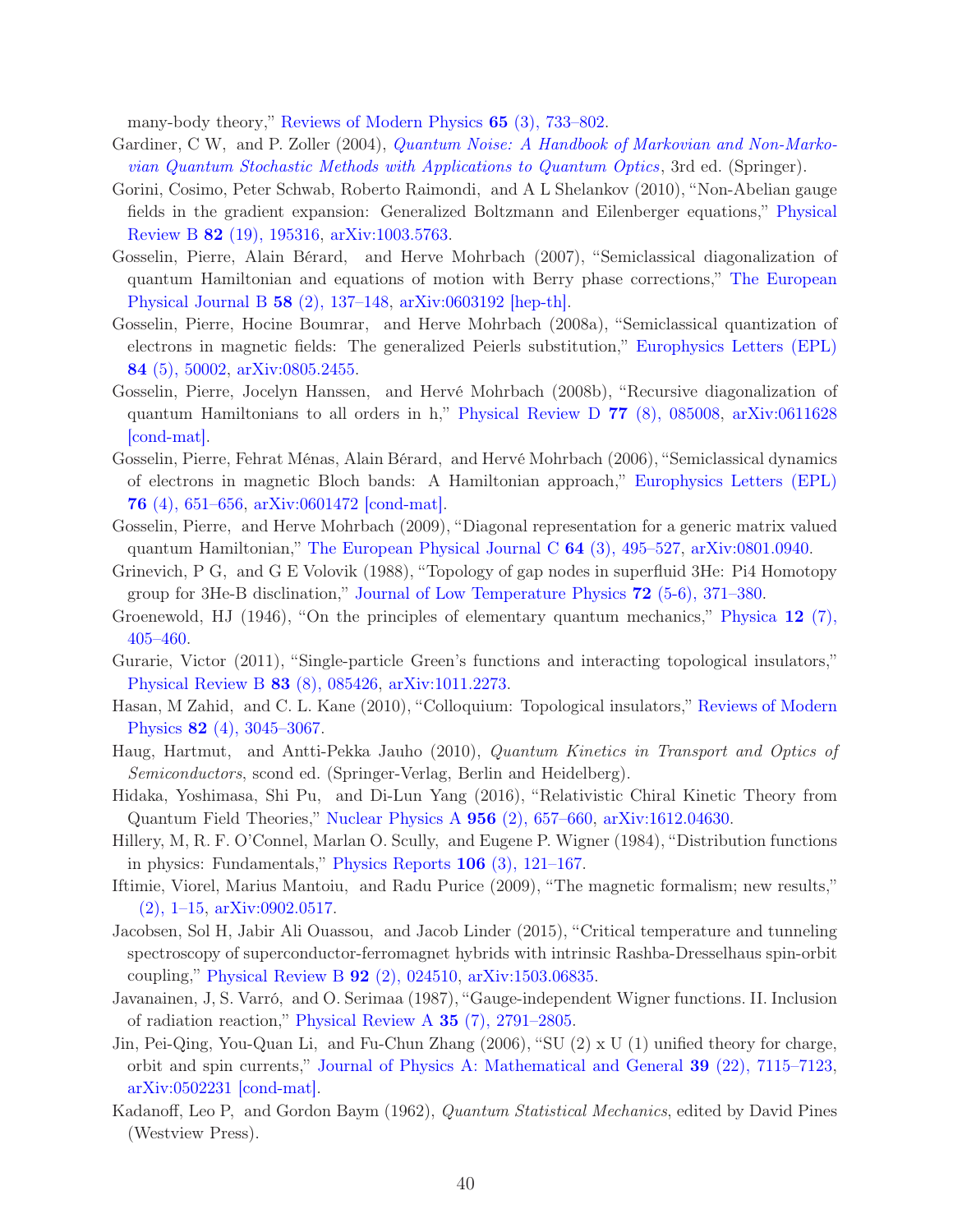- <span id="page-40-10"></span>Karasev, M V, and T. A. Osborn (2002), "Symplectic areas, quantization, and dynamics in electromagnetic fields," [Journal of Mathematical Physics](http://dx.doi.org/10.1063/1.1426688) 43 (2), 756–788, [arXiv:0002041 \[quant-ph\].](http://arxiv.org/abs/0002041)
- <span id="page-40-11"></span>Karasev, M V, and T. A. Osborn (2004), "Quantum magnetic algebra and magnetic curvature," [Journal of Physics A: Mathematical and General](http://dx.doi.org/10.1088/0305-4470/37/6/025) 37 (6), 2345–2363, [arXiv:0311053 \[quant-ph\].](http://arxiv.org/abs/0311053)
- <span id="page-40-12"></span>Karasev, M V, and T. A. Osborn (2005), "Cotangent bundle quantization: entangling of metric and magnetic field," [Journal of Physics A: Mathematical and General](http://dx.doi.org/10.1088/0305-4470/38/40/006) 38 (40), 8549–8578, [arXiv:0505144 \[quant-ph\].](http://arxiv.org/abs/0505144)
- <span id="page-40-4"></span>Kelly, Don C (1964), "Dielectric Tensor for a Quantum Plasma," Physical Review 134 (3A), A641–A649.
- <span id="page-40-3"></span>Konschelle, François (2014), "Transport equations for superconductors in the presence of spin interaction," [The European Physical Journal B](http://dx.doi.org/ 10.1140/epjb/e2014-50143-0) 87 (5), 119, [arXiv:1403.1797.](http://arxiv.org/abs/1403.1797)
- <span id="page-40-19"></span>Konschelle, François, F. Sebastián Bergeret, and Ilya V. Tokatly (2016a), "Semiclassical Quantization of Spinning Quasiparticles in Ballistic Josephson Junctions," Physical Review Letters 116 (23), 237002, [arXiv:1601.02973.](http://arxiv.org/abs/1601.02973)
- <span id="page-40-20"></span>Konschelle, François, Ilya V. Tokatly, and F. Sebastián Bergeret (2015), "Theory of the spingalvanic effect and the anomalous phase shift  $\phi$ 0 in superconductors and Josephson junctions with intrinsic spin-orbit coupling," [Physical Review B](http://dx.doi.org/ 10.1103/PhysRevB.92.125443) **92** (12), 125443, [arXiv:1506.02977.](http://arxiv.org/abs/1506.02977)
- <span id="page-40-21"></span>Konschelle, François, Ilya V. Tokatly, and F. Sebastian Bergeret (2016b), "Ballistic Josephson junctions in the presence of generic spin dependent fields," [Physical Review B](http://dx.doi.org/10.1103/PhysRevB.94.014515) 94 (1), 014515, [arXiv:1604.08455.](http://arxiv.org/abs/1604.08455)
- <span id="page-40-14"></span>Kontsevich, Maxim (2003), "Deformation Quantization of Poisson Manifolds," Letters in Mathematical Physics 66 (3), 157–216, [arXiv:9709040 \[q-alg\].](http://arxiv.org/abs/9709040)
- <span id="page-40-5"></span>Kopnin, Nikolai B (1994), "Kinetic equations for clean superconductors: Application to the flux flow hall effect," [Journal of Low Temperature Physics](http://dx.doi.org/10.1007/BF00752983) 97 (1-2), 157–179.
- <span id="page-40-0"></span>Kopnin, Nikolai B (2001), Theory of nonequilibrium superconductivity (Oxford University Press, Oxford).
- <span id="page-40-6"></span>Kubo, Ryogo (1964), "Wigner Representation of Quantum Operators and Its Applications to Electrons in a Magnetic Field," [Journal of the Physical Society of Japan](http://dx.doi.org/10.1143/JPSJ.19.2127) 19 (11), 2127–2139.
- <span id="page-40-17"></span>Landsman, N P (1993), "Strict deformation quantization of a particle in external gravitational and Yang-Mills fields," [Journal of Geometry and Physics](http://dx.doi.org/ 10.1016/0393-0440(93)90010-C) 12 (2), 93–132.
- <span id="page-40-15"></span>Landsman, N P (1998), Mathematical Topics Between Classical and Quantum Mechanics (Springer, New-York).
- <span id="page-40-16"></span>Landsman, NP (2005), "Between classical and quantum,"  $\arXiv:0506082v2$  quant-ph.
- <span id="page-40-1"></span>Langenberg, D N, and A. I. Larkin (1986), Nonequilibrium superconductivity (North-Holland, Amsterdam).
- <span id="page-40-7"></span>Langreth, David (1966), "Hall Coefficient of Hubbard's Model," [Physical Review](http://dx.doi.org/10.1103/PhysRev.148.707) 148 (2), 707–711.
- <span id="page-40-13"></span>Lein, Max (2010), "Two-parameter asymptotics in magnetic Weyl calculus," Journal of Mathematical Physics 51 (12), 1–37, [arXiv:0809.3199.](http://arxiv.org/abs/0809.3199)
- <span id="page-40-2"></span>Leurs, B WA, Z. Nazario, D. I. Santiago, and J. Zaanen (2008), "Non-Abelian hydrodynamics and the flow of spin in spin-orbit coupled substances," [Annals of Physics](http://dx.doi.org/10.1016/j.aop.2007.06.012) 323 (4), 907–945, [arXiv:0705.2953.](http://arxiv.org/abs/0705.2953)
- <span id="page-40-8"></span>Levanda, M, and V Fleurov (1994), "Gauge-invariant quantum kinetic equations for electrons in classical electromagnetic fields," [Journal of Physics: Condensed Matter](http://dx.doi.org/10.1088/0953-8984/6/39/010) 6 (39), 7889–7908.

<span id="page-40-18"></span><span id="page-40-9"></span>Levanda, M, and V. Fleurov (2001), "A Wigner Quasi-distribution Function for Charged Particles in Classical Electromagnetic Fields," [Annals of Physics](http://dx.doi.org/10.1006/aphy.2001.6170) 292 (2), 199–231, [arXiv:0105137 \[cond-mat\].](http://arxiv.org/abs/0105137) Linder, Jacob, and Jason W. A. Robinson (2015), "Superconducting spintronics," Nature Physics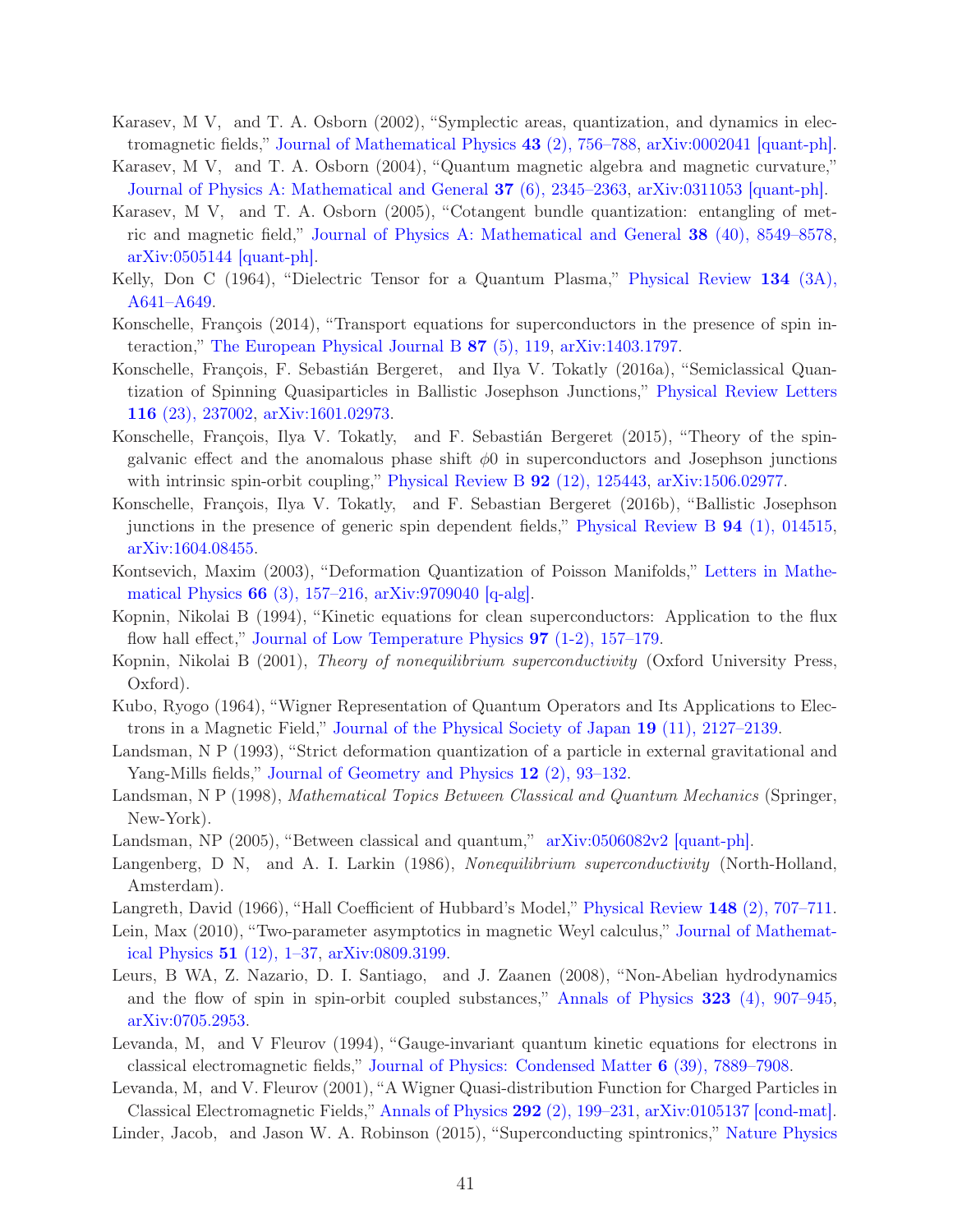11 (4), 307–315, [arXiv:1510.00713.](http://arxiv.org/abs/1510.00713)

- <span id="page-41-7"></span>Luttinger, J M (1951), "The Effect of a Magnetic Field on Electrons in a Periodic Potential," [Physical Review](http://dx.doi.org/10.1103/PhysRev.84.814) 84 (4), 814–817.
- <span id="page-41-19"></span>Mal'shukov, A G (2016), "Supercurrent generation by spin injection in a s-wave superconductor-Rashba metal bilayer," [arXiv:1611.09532.](http://arxiv.org/abs/1611.09532)
- <span id="page-41-9"></span>Mantoiu, Marius, and Radu Purice (2004), "The magnetic Weyl calculus," Journal of Mathematical Physics 45 (4), 1394–1417, [arXiv:0401043 \[math-ph\].](http://arxiv.org/abs/0401043)
- <span id="page-41-10"></span>Mantoiu, Marius, and Radu Purice (2005), "Strict deformation quantization for a particle in a magnetic field," [Journal of Mathematical Physics](http://dx.doi.org/10.1063/1.1887922) 46 (5), 052105, [arXiv:0503049 \[math\].](http://arxiv.org/abs/0503049)
- <span id="page-41-1"></span>Mera, B  $(2017)$ , "Topological response of gapped fermions to a U(1) Gauge field,"  $(1)$ , 1–36, [arXiv:1705.04394.](http://arxiv.org/abs/1705.04394)
- <span id="page-41-18"></span>Moore, Gregory W (2017), "A Comment On Berry Connections," [arXiv:1706.01149.](http://arxiv.org/abs/1706.01149)
- <span id="page-41-2"></span>Moyal, J E (1947), "Quantum mechanics as a statistical theory," Mathematical Proceedings of the Cambridge Philosophical Society 45 (01), 99–124.
- <span id="page-41-11"></span>Mueller, Michael (1998), "Product rule for gauge invariant Weyl symbols and its application to the semiclassical description of guiding center motion," Journal of Physics A: Mathematical and General 32 (6), 1035–1052, [arXiv:9805025 \[quant-ph\].](http://arxiv.org/abs/9805025)
- <span id="page-41-6"></span>Nagaosa, Naoto, Jairo Sinova, Shigeki Onoda, A. H. MacDonald, and N. P. Ong (2010), "Anomalous Hall effect," [Reviews of Modern Physics](http://dx.doi.org/10.1103/RevModPhys.82.1539) 82 (2), 1539–1592, [arXiv:0904.4154.](http://arxiv.org/abs/0904.4154)
- <span id="page-41-0"></span>Niu, Qian, David Thouless, and Yong-Shi Wu (1985), "Quantized Hall conductance as a topological invariant," [Physical Review B](http://dx.doi.org/ 10.1103/PhysRevB.31.3372)  $31$  (6), 3372-3377.
- <span id="page-41-16"></span>Pletnev, N, and A. Banin (1999), "Covariant technique of derivative expansion of the one-loop effective action," [Physical Review D](http://dx.doi.org/10.1103/PhysRevD.60.105017)  $60$  (10), 105017, [arXiv:9811031 \[hep-th\].](http://arxiv.org/abs/9811031)
- <span id="page-41-3"></span>Polkovnikov, Anatoli (2010), "Phase space representation of quantum dynamics," Annals of Physics 325 (8), 1790–1852, [arXiv:0905.3384.](http://arxiv.org/abs/0905.3384)
- <span id="page-41-12"></span>Raimondi, Roberto, Cosimo Gorini, and Sebastian Tölle (2016), "Spin-charge coupling effects in a two-dimensional electron gas," [\(2\), 1–30,](http://arxiv.org/abs/1611.07210) [arXiv:1611.07210.](http://arxiv.org/abs/1611.07210)
- <span id="page-41-4"></span>Rammer, J, and H. Smith (1986), "Quantum field-theoretical methods in transport theory of metals," [Reviews of Modern Physics](http://dx.doi.org/10.1103/RevModPhys.58.323) 58 (2), 323–359.
- <span id="page-41-5"></span>Rammer, Jorge (2008), Quantum Transport Theory (Westview Press).
- <span id="page-41-20"></span>Reeg, Christopher R, and Dmitrii L. Maslov (2015), "Proximity-induced triplet superconductivity in Rashba materials," [, 26–28arXiv:1508.03623.](http://arxiv.org/abs/1508.03623)
- <span id="page-41-21"></span>Reeg, Christopher R, and Dmitrii L Maslov (2017), "Transport signatures of topological superconductivity in a proximity-coupled nanowire,",  $1-16arXiv:1702.05046$ .
- <span id="page-41-13"></span>Rieffel, Marc Aristide (1993), Deformation quantization for action of Rd, Memoirs of the American Physical Society, Vol. 506 (American Mathematical Society, Providence).
- <span id="page-41-14"></span>Rieffel, Marc Aristide (1994), Quantization and C\*-algebra, Contemporary Mathematics, Vol. 167 (American Physical Society).
- <span id="page-41-15"></span>Robson, MA (1996), "Geometric quantization of reduced contangent bundles," Journal of Geometry and Physics 19 (3), 207–245, [arXiv:9406041 \[hep-th\].](http://arxiv.org/abs/9406041)
- <span id="page-41-17"></span>Salcedo, LL (2007), "The method of covariant symbols in curved space-time," The European Physical Journal C 49 (3), 831–850, [arXiv:0606071 \[hep-th\].](http://arxiv.org/abs/0606071)
- <span id="page-41-8"></span>Serimaa, O, J. Javanainen, and S. Varró (1986), "Gauge-independent Wigner functions: General formulation," Physical Review  $\overline{A}$  33 (5), 2913–2927.
- <span id="page-41-22"></span>Shapere, Alfred D, and Frank Wilczek, Eds. (1989), [Geometric Phases in Physics](http://www.worldscientific.com/doi/abs/10.1142/9789812798381_fmatter) (World Scientific Publishing Co., Singapore).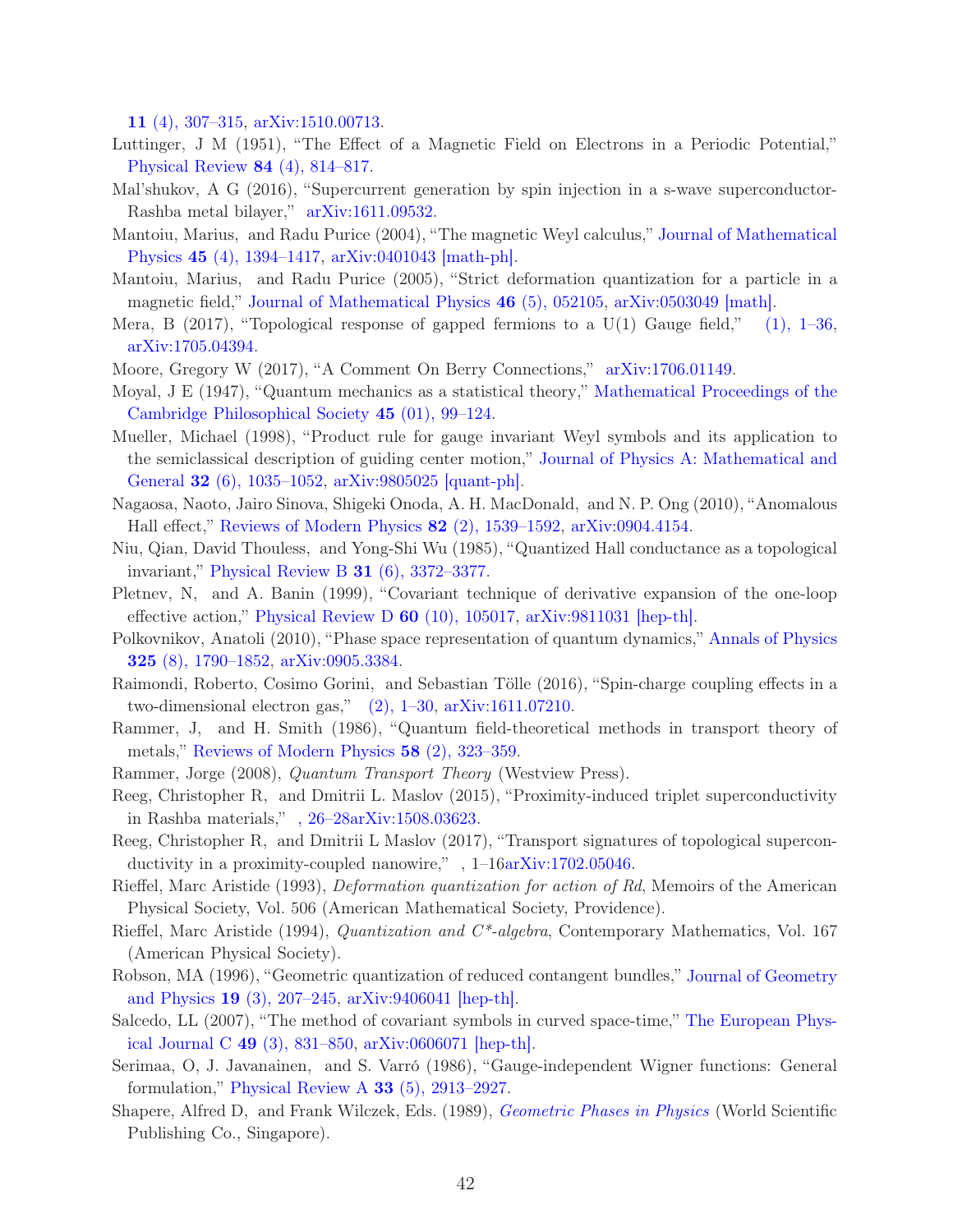- <span id="page-42-3"></span>Shindou, Ryuichi, and Leon Balents (2006), "Artificial electric field in Fermi Liquids," Physical Review Letters 97 (21), 216601, [arXiv:0603089 \[cond-mat\].](http://arxiv.org/abs/0603089)
- <span id="page-42-4"></span>Shindou, Ryuichi, and Leon Balents (2008), "Gradient expansion approach to multiple-band Fermi liquids," [Physical Review B](http://dx.doi.org/10.1103/PhysRevB.77.035110) 77 (3), 035110, [arXiv:0706.4251.](http://arxiv.org/abs/0706.4251)
- <span id="page-42-5"></span>Shindou, Ryuichi, and Ken Ichiro Imura (2005), "Noncommutative geometry and non-Abelian Berry phase in the wave-packet dynamics of Bloch electrons," [Nuclear Physics B](http://dx.doi.org/ 10.1016/j.nuclphysb.2005.05.019) 720 (3), 399–435, [arXiv:0411105v3 \[arXiv:cond-mat\].](http://arxiv.org/abs/0411105v3)
- <span id="page-42-18"></span>Simon, Barry (1983), "Holonomy, the Quantum Adiabatic Theorem, and Berry's Phase," Physical Review Letters 51 (24), 2167–2170.
- <span id="page-42-7"></span>Son, D T, and B. Z. Spivak (2013), "Chiral anomaly and classical negative magnetoresistance of Weyl metals," [Physical Review B](http://dx.doi.org/10.1103/PhysRevB.88.104412) 88 (10), 104412, [arXiv:1206.1627.](http://arxiv.org/abs/1206.1627)
- <span id="page-42-8"></span>Son, Dam Thanh, and Naoki Yamamoto (2012), "Berry Curvature, Triangle Anomalies, and the Chiral Magnetic Effect in Fermi Liquids," [Physical Review Letters](http://dx.doi.org/ 10.1103/PhysRevLett.109.181602) 109 (18), 181602, [arXiv:1203.2697.](http://arxiv.org/abs/1203.2697)
- <span id="page-42-9"></span>Son, Dam Thanh, and Naoki Yamamoto (2013), "Kinetic theory with Berry curvature from quantum field theories," [Physical Review D](http://dx.doi.org/10.1103/PhysRevD.87.085016) 87 (8), 085016, [arXiv:1210.8158.](http://arxiv.org/abs/1210.8158)
- <span id="page-42-10"></span>Stephanov, M A, and Y. Yin (2012), "Chiral Kinetic Theory," Physical Review Letters 109 (16), 162001, [arXiv:1207.0747.](http://arxiv.org/abs/1207.0747)
- <span id="page-42-11"></span>Stone, Michael, and Vatsal Dwivedi (2013), "Classical version of the non-Abelian gauge anomaly," [Physical Review D](http://dx.doi.org/10.1103/PhysRevD.88.045012) 88 (4), 045012, [arXiv:1305.1955.](http://arxiv.org/abs/1305.1955)
- <span id="page-42-12"></span>Stratonovich, R L (1956), "Gauge invariant generalization of Wigner distributions," Doklady Akademii Nauk SSSR 109, 72 – 75.
- <span id="page-42-15"></span>Sugimoto, N, S. Onoda, and N. Nagaosa (2006), "Gauge covariant formulation of Wigner representation through deformational quantization –Application to Keldysh formalism with electromagnetic field–," [Progress of Theoretical Physics](http://dx.doi.org/10.1143/PTP.117.415)  $117$  (3),  $415-429$ ,  $arXiv:0611142$  [cond-mat].
- <span id="page-42-16"></span>Sugimoto, Naoyuki, and Naoto Nagaosa (2012), "Conservation law in noncommutative geometry – Application to spin-orbit coupled systems," [, 1–36arXiv:1205.6629.](http://arxiv.org/abs/1205.6629)
- <span id="page-42-6"></span>Sundaram, Ganesh, and Qian Niu (1999), "Wave-packet dynamics in slowly perturbed crystals: Gradient corrections and Berry-phase effects," [Physical Review B](http://dx.doi.org/ 10.1103/PhysRevB.59.14915) 59 (23), 14915–14925, [arXiv:9908003 \[cond-mat\].](http://arxiv.org/abs/9908003)
- <span id="page-42-13"></span>Swiecicki, Sylvia D, and J.E. Sipe (2013), "Gauge-invariant Green function dynamics: A unified approach," [Annals of Physics](http://dx.doi.org/10.1016/j.aop.2013.09.014) 338, 260–277.
- <span id="page-42-14"></span>Szabo, Richard J (2003), "Quantum field theory on noncommutative spaces," Physics Reports 378 (4), 207–299, [arXiv:0109162 \[hep-th\].](http://arxiv.org/abs/0109162)
- <span id="page-42-0"></span>Thouless, David, Mahito Kohmoto, M. Nightingale, and M. den Nijs (1982), "Quantized Hall Conductance in a Two-Dimensional Periodic Potential," [Physical Review Letters](http://dx.doi.org/10.1103/PhysRevLett.49.405) 49 (6), 405–408.
- <span id="page-42-20"></span>Tokatly, I V (2017), "Usadel equation in the presence of intrinsic spin-orbit coupling: A unified theory of magneto-electric effects in normal and superconducting systems," [, 1–5arXiv:1704.06451.](http://arxiv.org/abs/1704.06451)
- <span id="page-42-17"></span>Transtrum, Mark K, and Jean-François S. Van Huele (2005), "Commutation relations for functions of operators," [Journal of Mathematical Physics](http://dx.doi.org/10.1063/1.1924703) 46 (6), 063510.
- <span id="page-42-1"></span>Volovik, G E (1987), "Linear momentum in ferromagnets," Journal of Physics C: Solid State Physics 20 (7), L83–L87.
- <span id="page-42-19"></span>Volovik, G E (1988a), "An analog of the quantum Hall-effect in a superfluid 3He film," JETP  $67$  (9), 1804–1811.
- <span id="page-42-2"></span>Volovik, G E (1988b), "θ-term and statistics of topological objects in superfluid helium-3 film," [Physica Scripta](http://dx.doi.org/10.1088/0031-8949/38/3/001) 38 (3), 321–323.